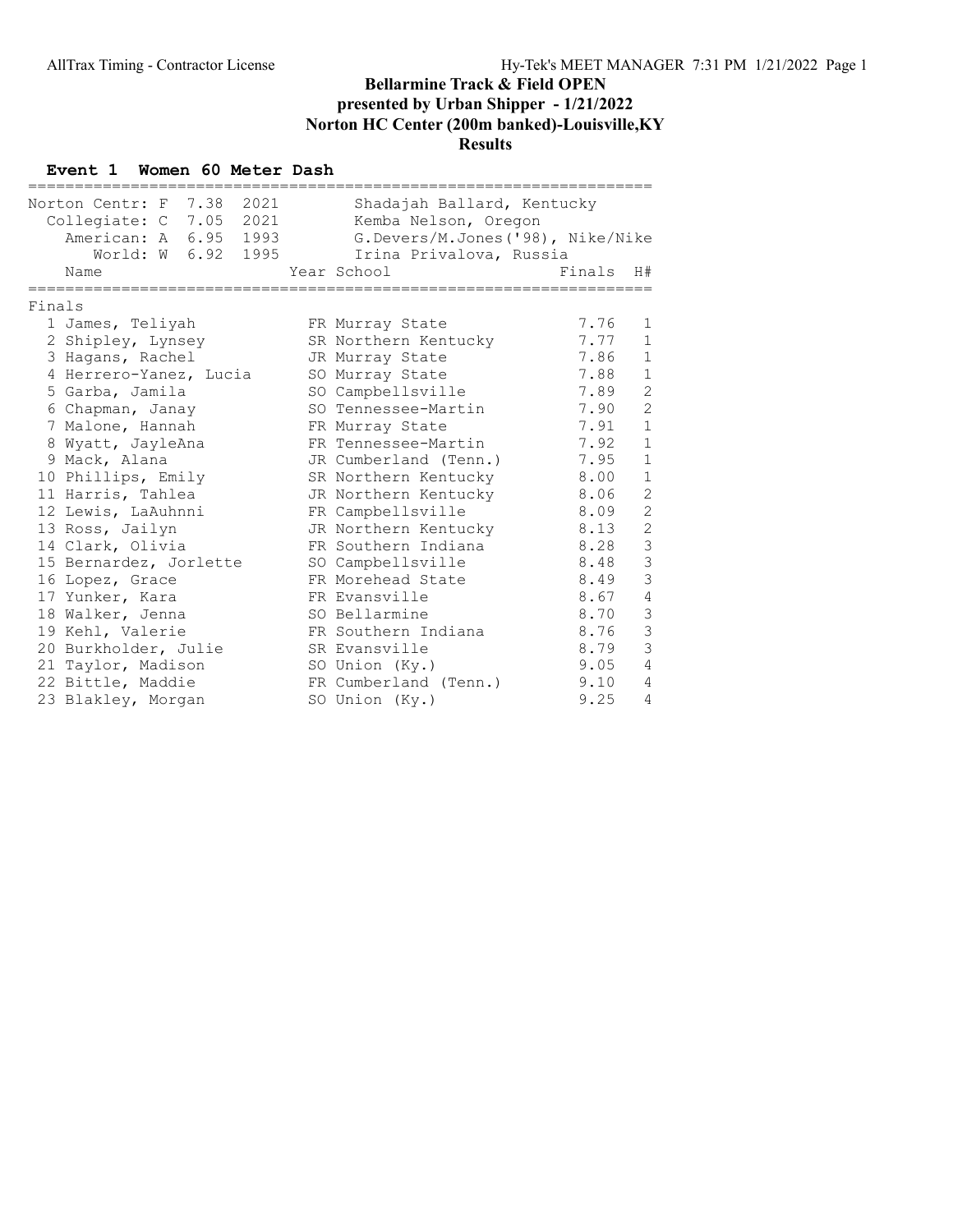#### Event 2 Men 60 Meter Dash

| Norton Centr: F 6.68 2021<br>Collegiate: C 6.45 2017<br>American: A 6.34 2018<br>World: W 6.34 2018 | Langston Jackson, Kentucky<br>Coleman/T.Jones $('22)$ , Tenn/TX Te<br>Christian Coleman, Nike<br>Christian Coleman, USA |        |                |              |
|-----------------------------------------------------------------------------------------------------|-------------------------------------------------------------------------------------------------------------------------|--------|----------------|--------------|
| Name                                                                                                | Year School                                                                                                             | Finals | H#             |              |
| 1 Vaught, JP                                                                                        | JR Centre                                                                                                               | 6.93   | $\mathbf{1}$   |              |
| 2 Oniyide, Tobi                                                                                     | SO Cumberland (Tenn.)                                                                                                   | 6.99   | $\mathbf 1$    |              |
| 3 Bell, Darionta                                                                                    | JR Campbellsville                                                                                                       | 7.06   | $\mathbf{1}$   |              |
| 4 McGoy, JaMichael                                                                                  | FR Tennessee-Martin                                                                                                     | 7.08   | $\overline{c}$ |              |
| 5 Blades, Geordan                                                                                   | SO Evansville                                                                                                           | 7.15   |                | 1 7.144      |
| 5 Moore, Elijah                                                                                     | SO Campbellsville                                                                                                       | 7.15   |                | 1 7.144      |
| 7 Johnson, Sa'moj KR Union (Ky.)                                                                    |                                                                                                                         | 7.17   | 3              |              |
| 8 Holbrook, Trevor FR Bellarmine                                                                    |                                                                                                                         | 7.21   | 3              |              |
| 9 King, Greg                                                                                        | SR Evansville                                                                                                           | 7.22   | $\overline{c}$ |              |
| 10 May, Tanner                                                                                      | SR Centre                                                                                                               | 7.23   | $\overline{c}$ |              |
| 11 Fry, Brady                                                                                       | JR Tennessee-Martin                                                                                                     | 7.30   |                | 2 7.292      |
| 12 Ehrman, Liam                                                                                     | SO Northern Kentucky                                                                                                    |        |                | 7.30 2 7.298 |
| 13 Olliges, Jeremy                                                                                  | SO Centre                                                                                                               | 7.31   |                | 2 7.301      |
| 14 Bertrand, Dante                                                                                  | SR Cumberland (Tenn.)                                                                                                   | 7.31   |                | 3 7.305      |
| 15 Lucas, Chance                                                                                    | FR Campbellsville                                                                                                       | 7.31   |                | 3 7.307      |
| 16 Hamby, Jaron                                                                                     | SO Campbellsville                                                                                                       | 7.36   | 1              |              |
| 17 Lincoln, Myles                                                                                   | SO Union (Ky.)                                                                                                          | 7.45   | 2              |              |
| 18 Ndlovu, Ronald                                                                                   | JR Cumberland (Tenn.)                                                                                                   | 7.46   | 3              |              |
| 19 Thompson, Jamire                                                                                 | JR Tennessee-Martin                                                                                                     | 7.48   | 4              |              |
| 20 Lasam, Denzel                                                                                    | FR Evansville                                                                                                           | 7.51   | $\mathcal{S}$  |              |
| 21 Backstrom, Erik                                                                                  | FR Centre                                                                                                               | 7.60   | 3              |              |
| 22 Griffin, Henry                                                                                   | FR Tennessee-Martin                                                                                                     | 7.79   | 4              |              |
| 23 Johnson, Andrae                                                                                  | SO Union (Ky.)                                                                                                          | 8.04   | 4              |              |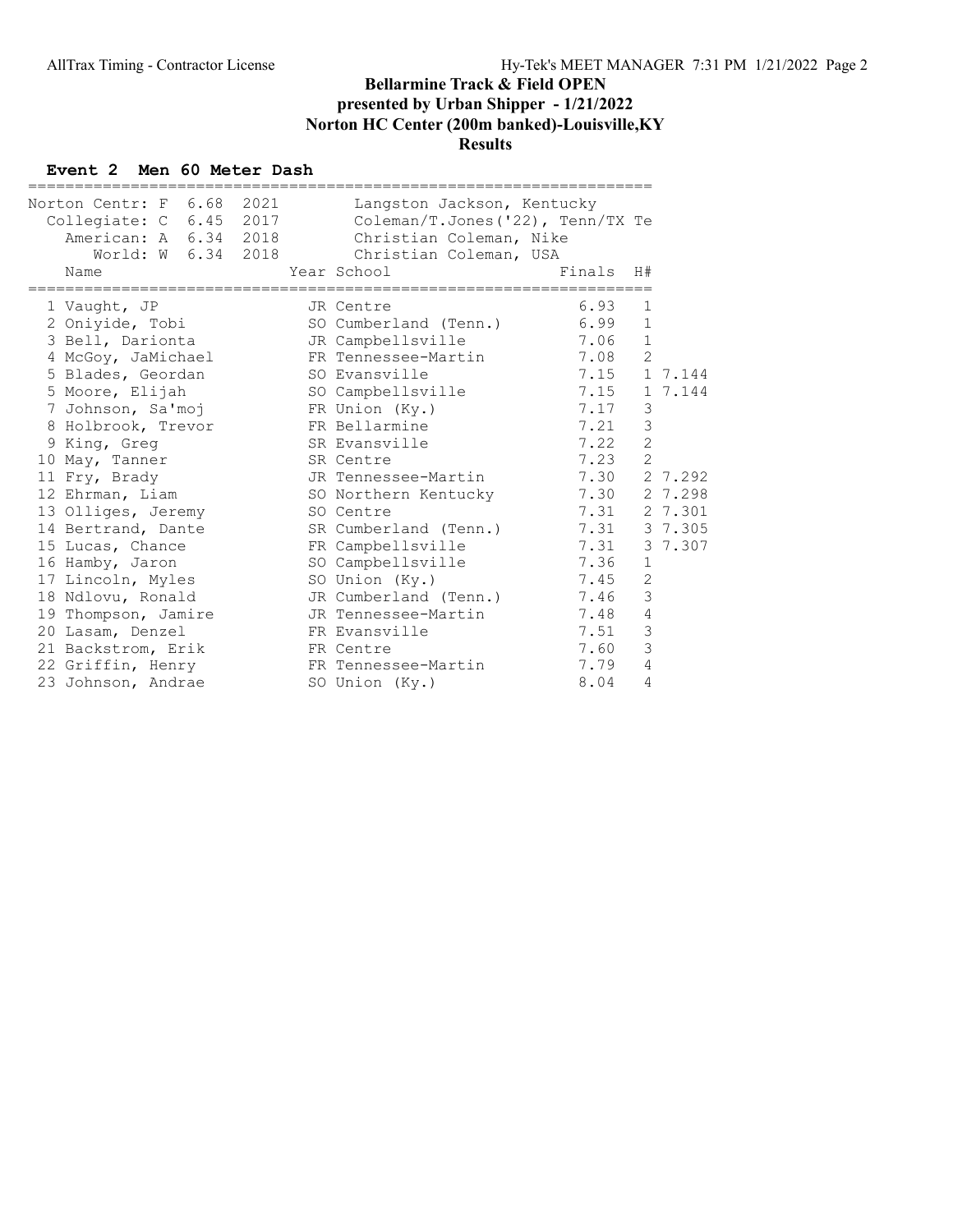## Event 3 Women 60 Meter Hurdles

| Norton Centr: F 8.16 2021<br>Collegiate: C 7.78 2013<br>American: A 7.68 2008<br>World: W 7.68 2008 |  | Masai Russell, Kentucky<br>Brianna Rollins-McNeal, Clemson<br>Susanna Kallur, Sweden<br>Susanna Kallur, Sweden |        |                |
|-----------------------------------------------------------------------------------------------------|--|----------------------------------------------------------------------------------------------------------------|--------|----------------|
| Name                                                                                                |  | Year School                                                                                                    | Finals | H#             |
|                                                                                                     |  |                                                                                                                |        |                |
| 1 Davis, Amyah                                                                                      |  | FR Murray State                                                                                                | 9.11   | 1              |
| 2 Marshall, Jordan                                                                                  |  | FR Murray State                                                                                                | 9.31   | 1              |
| 3 Fletcher, Meghan                                                                                  |  | SO Murray State                                                                                                | 9.36   | 1              |
| 4 Gibbons, Kendal                                                                                   |  | FR Bellarmine                                                                                                  | 9.65   | 1              |
| 5 Walker, Jenna                                                                                     |  | SO Bellarmine                                                                                                  | 9.66   | $\mathbf{1}$   |
| 6 Terry, Marie                                                                                      |  | JR IUPUI                                                                                                       | 9.81   | $\mathfrak{D}$ |
| 7 Vollet, Anna                                                                                      |  | JR Murray State                                                                                                | 9.86   | $\mathbf{1}$   |
| 8 Taylor, Addison                                                                                   |  | JR Tennessee-Martin                                                                                            | 9.88   | $\overline{2}$ |
| 9 Gormley, Callie                                                                                   |  | FR Centre                                                                                                      | 9.89   | $\mathcal{L}$  |
| 10 Hopkins, Emma                                                                                    |  | FR Northern Kentucky                                                                                           | 9.93   | 1              |
| 11 Robinson, Trillanie                                                                              |  | FR Tennessee-Martin                                                                                            | 10.72  | $\mathcal{L}$  |
| 12 Mccullough, Timeria                                                                              |  | SO Tennessee-Martin                                                                                            | 11.14  | $\mathcal{L}$  |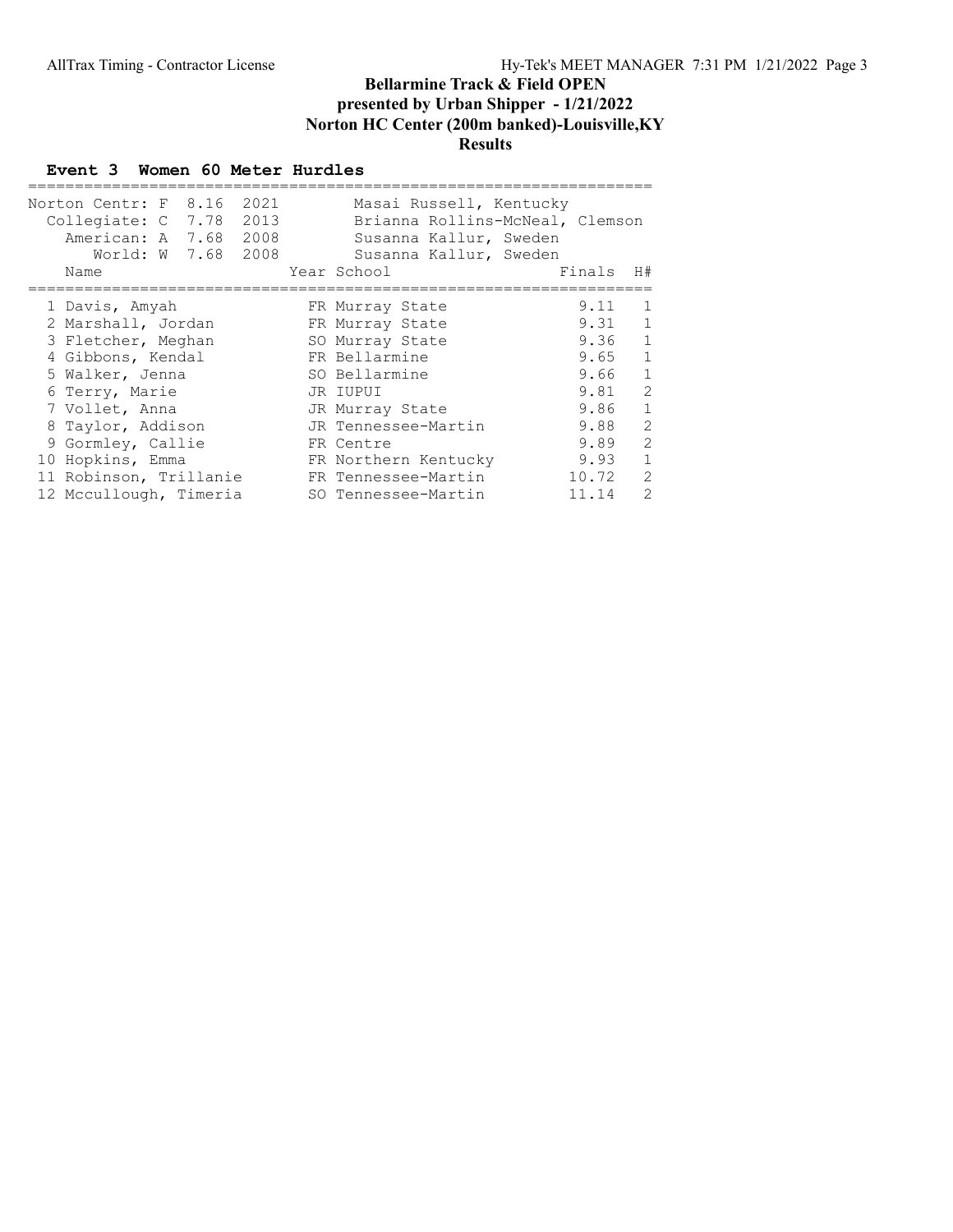## Event 4 Men 60 Meter Hurdles

| Norton Centr: F 7.80 2021<br>Collegiate: C 7.35 2019<br>American: A 7.35 2019<br>World: W 7.29 2021<br>Name | Tai Brown, Kentucky<br>Grant Holloway, Florida<br>Grant Holloway, Florida<br>Grant Holloway, USA<br>Year School | Finals        |
|-------------------------------------------------------------------------------------------------------------|-----------------------------------------------------------------------------------------------------------------|---------------|
| 1 Dumoluhle, Sibanda                                                                                        | JR Cumberland (Tenn.)                                                                                           | 8.38          |
| 2 Fry, Brady                                                                                                | JR Tennessee-Martin                                                                                             | 8.47          |
| 3 Burkhart, Steven                                                                                          | JR Evansville                                                                                                   | 8.66          |
| 4 Bates, Owen                                                                                               | FR Bellarmine                                                                                                   | 9.24          |
| 5 Morrison, Amarion                                                                                         | FR Campbellsville                                                                                               | 9.26          |
| 6 Willman, Liam                                                                                             | SO Xavier (Ohio)                                                                                                | 9.293<br>9.30 |
| 7 Story, Koby                                                                                               | SR Cumberland (Tenn.)                                                                                           | 9.30 9.300    |
| 8 Shipley, Pete                                                                                             | SR Centre                                                                                                       | 9.39          |
|                                                                                                             |                                                                                                                 |               |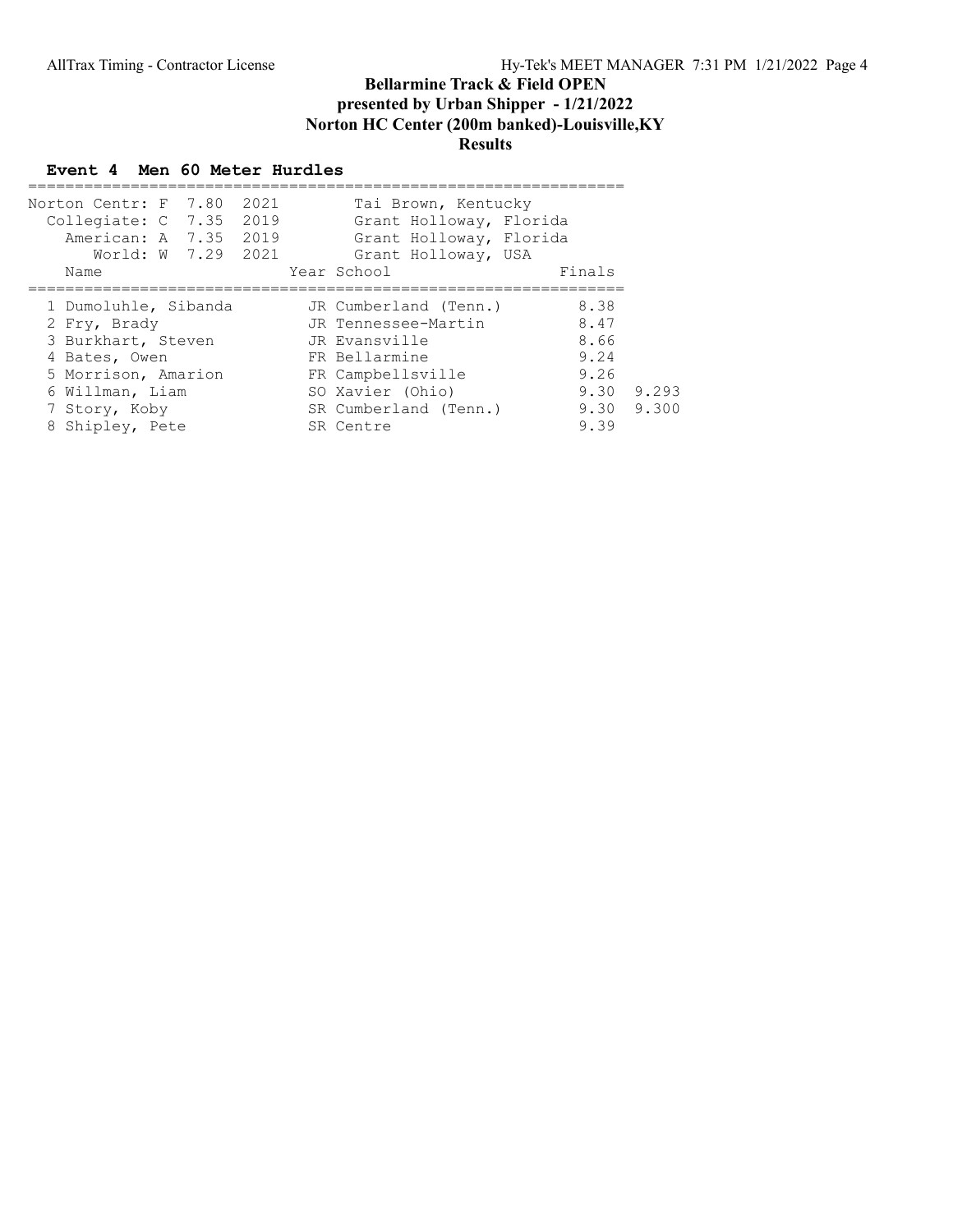#### Event 5 Women 200 Meter Dash

| =======                                                                                                         |                                                                                                                                |                    |                 |
|-----------------------------------------------------------------------------------------------------------------|--------------------------------------------------------------------------------------------------------------------------------|--------------------|-----------------|
| Norton Centr: F 23.91 2021<br>Collegiate: C 22.38 2018<br>American: A 22.33 1996<br>World: W 21.87 1993<br>Name | Kaylyn Heath, Kentucky<br>G. Thomas/Abby Steiner ('21), Harv<br>Gwen Torrence, Mizuno<br>Merlene Ottey, Jamaica<br>Year School | Finals             | H#              |
|                                                                                                                 |                                                                                                                                | ================== |                 |
| 1 Hagans, Rachel                                                                                                | JR Murray State                                                                                                                | 24.55              | 1               |
| 2 James, Teliyah                                                                                                | FR Murray State                                                                                                                | 24.97              | 1               |
| 3 Shipley, Lynsey                                                                                               | SR Northern Kentucky                                                                                                           | 25.11              | 1               |
| 4 Herrero-Yanez, Lucia                                                                                          | SO Murray State                                                                                                                | 25.71              | $\mathbf 1$     |
| 5 Garba, Jamila                                                                                                 | SO Campbellsville                                                                                                              | 25.79              | $\mathbf 1$     |
| 6 Malone, Hannah                                                                                                | FR Murray State                                                                                                                | 26.12              | $\mathbf{2}$    |
| 7 Wyatt, JayleAna                                                                                               | FR Tennessee-Martin                                                                                                            | 26.59              | $\mathbf{2}$    |
| 8 Freilinger, Chloe                                                                                             | FR Bellarmine                                                                                                                  | 26.62              | 3               |
| 9 Phillips, Emily                                                                                               | SR Northern Kentucky                                                                                                           | 26.76              | $\mathbf{2}$    |
| 10 Sullivan, Alaina                                                                                             | SO Xavier (Ohio)                                                                                                               | 26.81              | $\overline{c}$  |
| 11 Lewis, LaAuhnni                                                                                              | FR Campbellsville                                                                                                              | 26.82              | 3               |
| 12 Terry, Marie                                                                                                 | JR IUPUI                                                                                                                       | 27.37              | 4               |
| 13 Anderson, Sabrina                                                                                            | SO Cumberland (Tenn.)                                                                                                          | 27.85              | 8               |
| 14 Taylor, Addison                                                                                              | JR Tennessee-Martin                                                                                                            | 28.12              | 3 28.119        |
| 15 Tucker, Skylar                                                                                               | SR Evansville                                                                                                                  | 28.12              | 7 28.120        |
| 16 Kinnett, Maria                                                                                               | SO Northern Kentucky                                                                                                           | 28.15              | 4               |
| 17 Walker, Jenna                                                                                                | SO Bellarmine                                                                                                                  | 28.31              | 6               |
| 18 Bernardez, Jorlette                                                                                          | SO Campbellsville                                                                                                              | 28.33              | 5               |
| 19 Grell, Katelyn                                                                                               | FR Southern Indiana                                                                                                            | 28.41              | 4               |
| 20 Johns, Madison                                                                                               | FR Campbellsville                                                                                                              | 28.46              | 4               |
| 21 Clark, Olivia                                                                                                | FR Southern Indiana                                                                                                            | 28.75              | $\mathsf S$     |
| 22 Bottinelli, Janea                                                                                            | FR Centre                                                                                                                      | 28.89              | 5               |
| 23 Gipson, Mya                                                                                                  | FR Xavier (Ohio)                                                                                                               | 28.94              | 8               |
| 24 MacKinnon, Amanda                                                                                            | FR Xavier (Ohio)                                                                                                               | 29.03              | 8               |
| 25 Kehl, Valerie                                                                                                | FR Southern Indiana                                                                                                            | 29.46              | 6               |
| 26 Lopez, Grace                                                                                                 | FR Morehead State                                                                                                              | 29.52              | 5               |
| 27 Metcalf, N'Dia                                                                                               | SO Cumberland (Tenn.)                                                                                                          | 29.82              | 7               |
| 28 Burkholder, Julie                                                                                            | SR Evansville                                                                                                                  | 30.03              | $7\phantom{.0}$ |
| 29 Bittle, Maddie                                                                                               | FR Cumberland (Tenn.)                                                                                                          | 30.21              | 8               |
| 30 Mccullough, Timeria                                                                                          | SO Tennessee-Martin                                                                                                            | 30.32              | 6               |
| 31 Camacho, JD                                                                                                  | FR Morehead State                                                                                                              | 30.40              | 7               |
| 32 Robinson, Trillanie                                                                                          | FR Tennessee-Martin                                                                                                            | 30.67              | 8               |
| 33 Lee, Tayla                                                                                                   | SO Morehead State                                                                                                              | 30.78              | $\epsilon$      |
| 34 Blakley, Morgan                                                                                              | SO Union (Ky.)                                                                                                                 | 31.51              | 6               |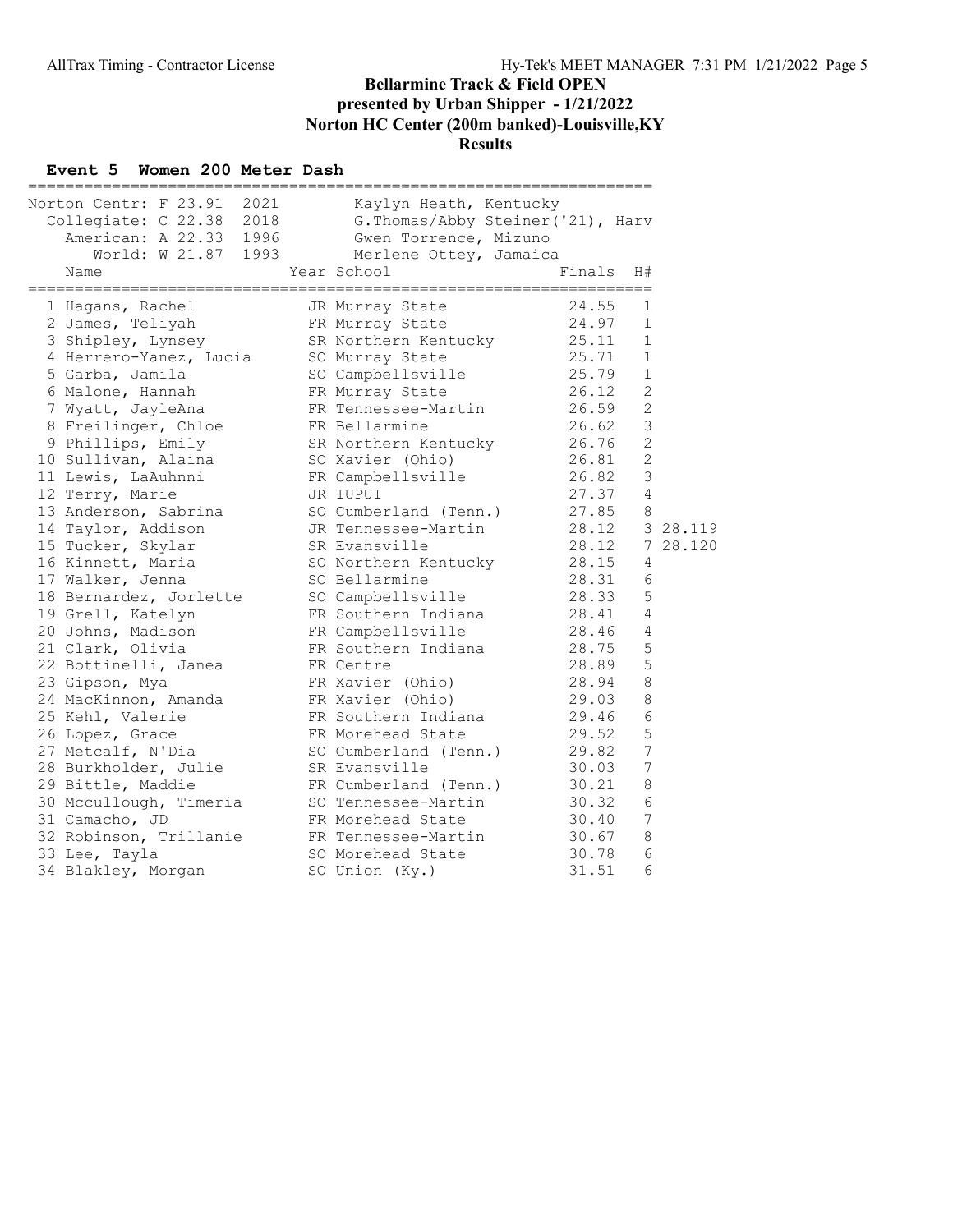#### Event 6 Men 200 Meter Dash

| Norton Centr: F 21.02 2021<br>Collegiate: C 20.02 2018<br>American: A 20.10 2005<br>World: W 19.92 1996<br>Name | Myles Anders, Kentucky<br>Elijah Hall, Houston<br>Wallace Spearmon, Arkansas<br>Frank Fredericks, Namibia<br>Year School Louis | Finals         | H#             |  |
|-----------------------------------------------------------------------------------------------------------------|--------------------------------------------------------------------------------------------------------------------------------|----------------|----------------|--|
|                                                                                                                 | =========================                                                                                                      |                |                |  |
| 1 Vaught, JP                                                                                                    | JR Centre                                                                                                                      | 21.70          | 1              |  |
| 2 Moore, Elijah                                                                                                 | SO Campbellsville                                                                                                              | 22.92 1 22.914 |                |  |
| 2 Holbrook, Trevor                                                                                              | FR Bellarmine                                                                                                                  | 22.92 2 22.914 |                |  |
|                                                                                                                 | 4 Oniyide, Tobi               SO Cumberland (Tenn.)         23.09                                                              |                | 7              |  |
| 5 Ehrman, Liam                                                                                                  | SO Northern Kentucky 23.24                                                                                                     |                | 1              |  |
|                                                                                                                 | 6 Henning, Michael SR Xavier (Ohio)                                                                                            | 23.38          | $\mathbf{2}$   |  |
| 7 May, Tanner                                                                                                   | SR Centre                                                                                                                      | 23.39          | 2              |  |
|                                                                                                                 | 8 Johnson, Jeremy SR Xavier (Ohio) 23.45                                                                                       |                | 7              |  |
| 9 White, Khalid                                                                                                 | FR Tennessee-Martin                                                                                                            | 23.50          | $\overline{4}$ |  |
| 10 Cluver, Maluke                                                                                               | FR Tennessee-Martin                                                                                                            | 23.55          | 7              |  |
| 11 Johnson, Sa'moj                                                                                              | FR Union (Ky.)                                                                                                                 | 23.78          | 6              |  |
| 12 Hamby, Jaron                                                                                                 | SO Campbellsville                                                                                                              | 23.86          | 2              |  |
| 13 Adedokum, Awwal                                                                                              | FR IUPUI                                                                                                                       | 24.42          | 3              |  |
| 14 Butler, James                                                                                                | FR Southern Indiana                                                                                                            | 24.51          | 4              |  |
|                                                                                                                 |                                                                                                                                | 24.54          | 3              |  |
| 16 Clements, Van                                                                                                | FR Bellarmine                                                                                                                  | 24.62          | 6              |  |
| 17 Thomas, Chris                                                                                                | FR Union (Ky.)                                                                                                                 | 25.00          | 4              |  |
| 18 Moore Jr, Lee                                                                                                | SO Southern Indiana 25.13                                                                                                      |                | 5              |  |
| 19 Marshall, Marques                                                                                            | FR Tennessee-Martin                                                                                                            | 25.58          | 6              |  |
| 20 Griffith, Will                                                                                               | FR Northern Kentucky 25.83                                                                                                     |                | 5              |  |
| 21 Weis, Jacob                                                                                                  | SR Northern Kentucky 26.14                                                                                                     |                | 5              |  |
| 22 Johnson, Andrae                                                                                              | SO Union (Ky.)                                                                                                                 | 27.82          | 7              |  |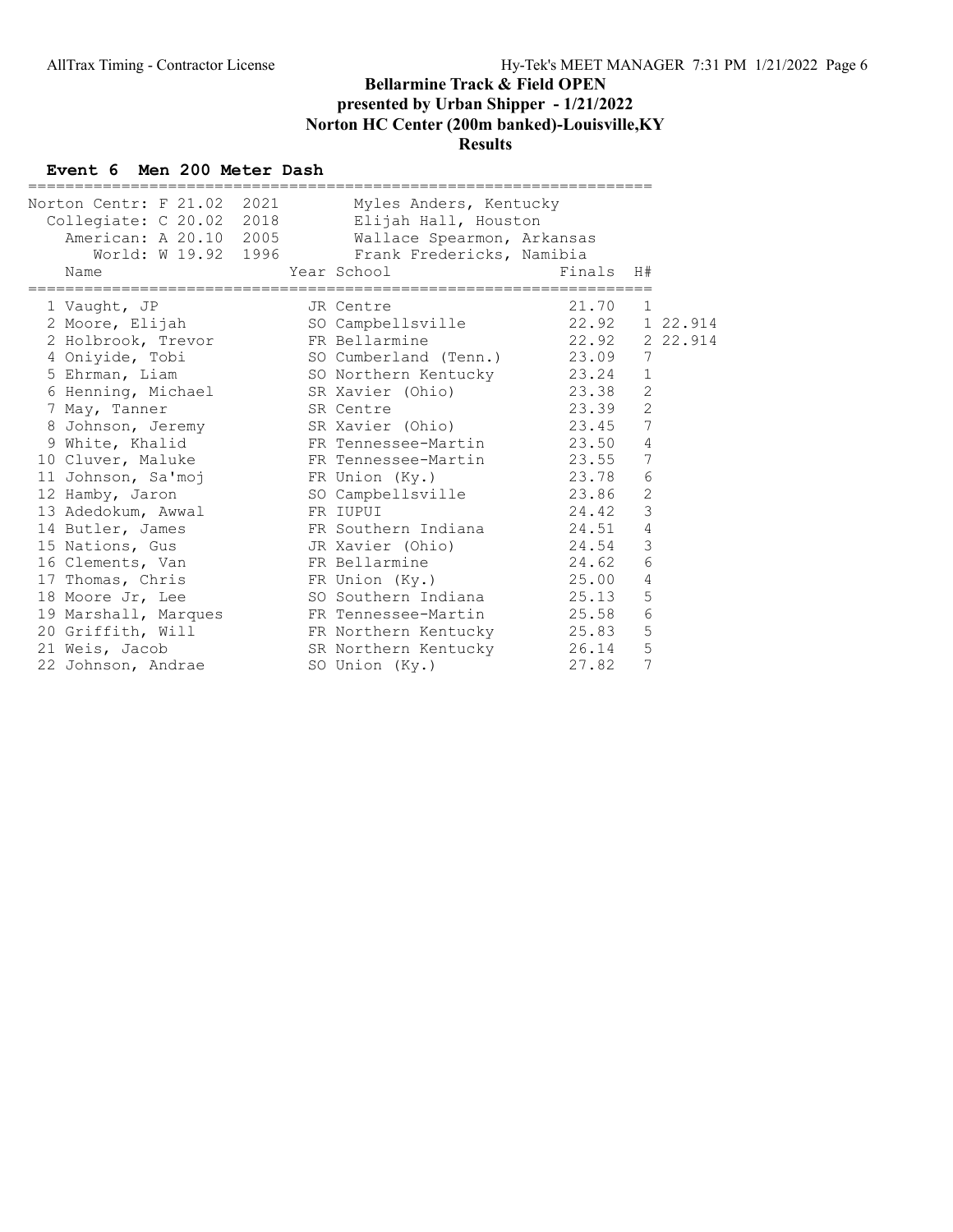#### Event 7 Women 400 Meter Dash

| Norton Centr: F 54.97 2021<br>Collegiate: C 50.34 2018<br>American: A 50.34 2018 | McKenzie Bell, Louisville<br>Kendall Ellis, Unv.So.Cal<br>Kendall Ellis, USC |         |                |
|----------------------------------------------------------------------------------|------------------------------------------------------------------------------|---------|----------------|
| World: W 49.59 1982<br>Name                                                      | Jarmila Kratochvilova, Czech<br>Year School                                  | Finals  | H#             |
| =================                                                                |                                                                              |         |                |
| 1 Bangala, Maria                                                                 | SO Murray State                                                              | 57.76   | 2              |
| 27.202 (27.202)                                                                  | 57.759 (30.558)                                                              |         |                |
| 2 McSwain, JaKayla                                                               | JR Murray State                                                              | 58.10   | $\mathbf{1}$   |
| 26.407 (26.407)                                                                  | 58.095 (31.688)                                                              |         |                |
| 3 Freilinger, Chloe                                                              | FR Bellarmine                                                                | 58.65   | 2              |
| 27.569 (27.569)                                                                  | 58.641 (31.072)                                                              |         |                |
| 4 Sullivan, Megan                                                                | SO Northern Kentucky                                                         | 58.87   | 2              |
| 27.950 (27.950)                                                                  | 58.861 (30.911)                                                              |         |                |
| 5 Armstrong, Andrea                                                              | JR Northern Kentucky                                                         | 59.41   | $\mathbf{1}$   |
| 26.609 (26.609)                                                                  | 59.401 (32.792)                                                              |         |                |
| 6 Kelley, Sierra                                                                 | JR Morehead State                                                            | 1:02.81 | 2              |
| 28.665 (28.665)                                                                  | $1:02.809$ $(34.144)$                                                        |         |                |
| 7 Dean, Haley                                                                    | SR Evansville                                                                | 1:04.79 | $\mathcal{S}$  |
| 30.881 (30.881)                                                                  | $1:04.786$ (33.906)                                                          |         |                |
| 8 Smith, Sanaa                                                                   | FR Tennessee-Martin                                                          | 1:05.33 | 3              |
| 30.296 (30.296)                                                                  | 1:05.325(35.030)                                                             |         |                |
| 9 Bottinelli, Janea                                                              | FR Centre                                                                    | 1:05.60 | 3              |
| 29.801 (29.801)                                                                  | $1:05.592$ $(35.791)$                                                        |         | 3              |
| 10 Anderson, Sabrina                                                             | SO Cumberland (Tenn.)                                                        | 1:05.76 |                |
| 28.983 (28.983)                                                                  | $1:05.759$ (36.776)                                                          |         | $\overline{4}$ |
| 11 Meriwether, Keana<br>30.512 (30.512)                                          | FR Morehead State                                                            | 1:05.94 |                |
|                                                                                  | 1:05.931(35.419)<br>SO Tennessee-Martin                                      | 1:06.44 | 4              |
| 12 Medley, Maggie<br>31.920 (31.920)                                             | 1:06.436(34.517)                                                             |         |                |
| 13 Jones, Dallas                                                                 | JR Morehead State                                                            | 1:09.63 | 3              |
| 31.127 (31.127)                                                                  | $1:09.622$ (38.496)                                                          |         |                |
| 14 Johns, Madison                                                                | FR Campbellsville                                                            | 1:10.13 | $\overline{4}$ |
| 32.270 (32.270)                                                                  | $1:10.122$ (37.852)                                                          |         |                |
| 15 Blakley, Morgan                                                               | SO Union (Ky.)                                                               | 1:16.71 | $\overline{4}$ |
| 34.103 (34.103)                                                                  | $1:16.702$ $(42.599)$                                                        |         |                |
|                                                                                  |                                                                              |         |                |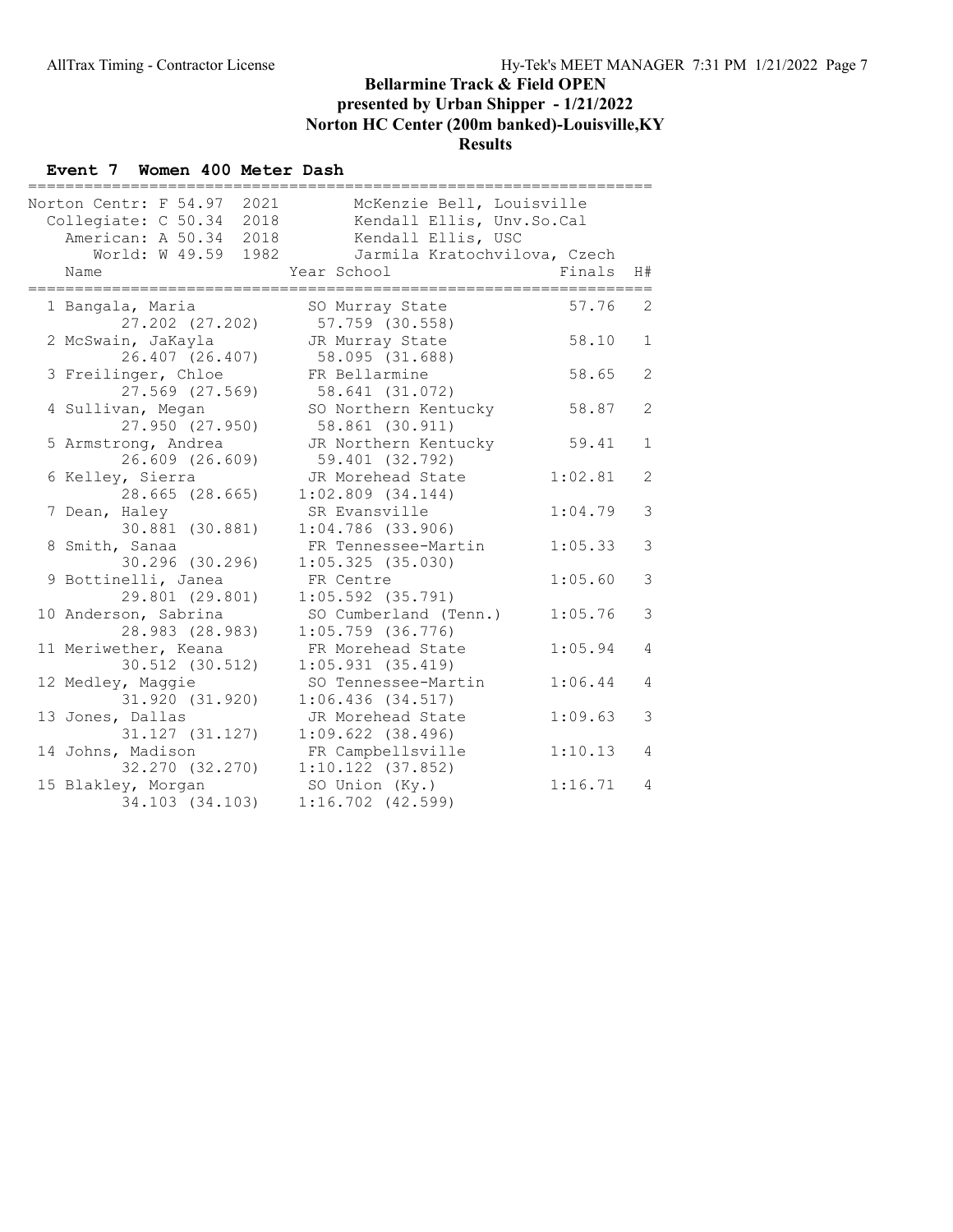#### Event 8 Men 400 Meter Dash

| 2021<br>Norton Centr: F 49.73<br>Collegiate: C 44.52 2018<br>American: A 44.57 2005<br>World: W 44.57<br>2005 | Joseph Dobrydney, Notre Dame<br>Michael Norman, Unv.So.Cal<br>Kerron Clement, Florida<br>Kerron Clement, USA |        |                |
|---------------------------------------------------------------------------------------------------------------|--------------------------------------------------------------------------------------------------------------|--------|----------------|
| Name                                                                                                          | Year School                                                                                                  | Finals | H#             |
| 1 Nyakudya, Benjamin<br>23.250 (23.250)                                                                       | FR Cumberland (Tenn.)<br>49.855 (26.606)                                                                     | 49.86  | 1              |
| 2 Askew, John Collin<br>23.391 (23.391)                                                                       | FR Tennessee-Martin<br>50.248 (26.858)                                                                       | 50.25  | $\overline{2}$ |
| 3 Kuisel, James                                                                                               | FR IUPUI                                                                                                     | 50.51  | $\mathbf 1$    |
| 23.465 (23.465)<br>4 Holbrook, Trevor                                                                         | 50.501 (27.036)<br>FR Bellarmine                                                                             | 51.13  | $\mathbf{2}$   |
| 24.839 (24.839)<br>5 Thimons, CJ                                                                              | 51.124 (26.286)<br>SO Xavier (Ohio)                                                                          | 51.26  | 3              |
| 25.065 (25.065)<br>6 Stowe, Maikyah                                                                           | 51.260 (26.195)<br>FR Campbellsville                                                                         | 51.71  | 2              |
| 24.241 (24.241)<br>7 Cluver, Maluke                                                                           | 51.705 (27.464)<br>FR Tennessee-Martin                                                                       | 51.75  | 4              |
| 24.643 (24.643)<br>8 Terry, Parker                                                                            | 51.744 (27.102)<br>JR Bellarmine                                                                             | 51.89  | $\mathbf 1$    |
| 24.298 (24.298)                                                                                               | 51.889 (27.591)                                                                                              |        |                |
| 9 Backer, Triston<br>25.157 (25.157)                                                                          | JR Bellarmine<br>52.499 (27.343)                                                                             | 52.50  | 2              |
| 10 Bertrand, Dante<br>25.044 (25.044)                                                                         | SR Cumberland (Tenn.)<br>53.270 (28.226)                                                                     | 53.27  | 6              |
| 11 Ellington, Owen<br>25.023 (25.023)                                                                         | FR Xavier (Ohio)<br>53.345 (28.322)                                                                          | 53.35  | 6              |
| 12 Olliges, Jeremy<br>23.669 (23.669)                                                                         | SO Centre<br>53.688 (30.020)                                                                                 | 53.69  | 1              |
| 13 Penman, Austin<br>25.127 (25.127)                                                                          | NA UNAT-Union (Ky.)<br>53.865 (28.738)                                                                       | 53.87  | 4              |
| 14 Harris, Isiah                                                                                              | SR Campbellsville                                                                                            | 53.96  | 3              |
| 24.836 (24.836)<br>15 Carr, Greg                                                                              | 53.951 (29.115)<br>SO Campbellsville                                                                         | 54.37  | 3              |
| 24.328 (24.328)<br>16 Story, Koby                                                                             | 54.366 (30.038)<br>SR Cumberland (Tenn.)                                                                     | 54.57  | 4              |
| 25.503 (25.503)<br>17 Edwards Jr, Hollis                                                                      | 54.570 (29.067)<br>JR Cumberland (Tenn.)                                                                     | 55.53  | 5              |
| 25.319 (25.319)<br>18 Maurer, Jackson                                                                         | 55.525 (30.207)<br>JR Evansville                                                                             | 55.92  | 5              |
| 25.901 (25.901)<br>19 Weis, Jacob                                                                             | 55.920 (30.020)<br>SR Northern Kentucky                                                                      | 56.04  | 4              |
| 26.266 (26.266)<br>20 Bennett, Lee                                                                            | 56.032 (29.766)<br>SO Xavier (Ohio)                                                                          | 56.54  | 5              |
| 25.077 (25.077)<br>21 Griffin, Henry                                                                          | 56.536 (31.459)<br>FR Tennessee-Martin                                                                       | 56.60  | 3              |
| 26.130 (26.130)                                                                                               | 56.596 (30.466)                                                                                              |        |                |
| 22 Thomas, Chris<br>24.953 (24.953)                                                                           | FR Union (Ky.)<br>56.746 (31.793)                                                                            | 56.75  | 5              |
| 23 Slone, Noah<br>26.484 (26.484)                                                                             | FR Northern Kentucky<br>57.419 (30.936)                                                                      | 57.42  | 4              |
| -- Owens, Dmauri<br>24.766 (24.766)                                                                           | SO Union (Ky.)                                                                                               | DNF    | 5              |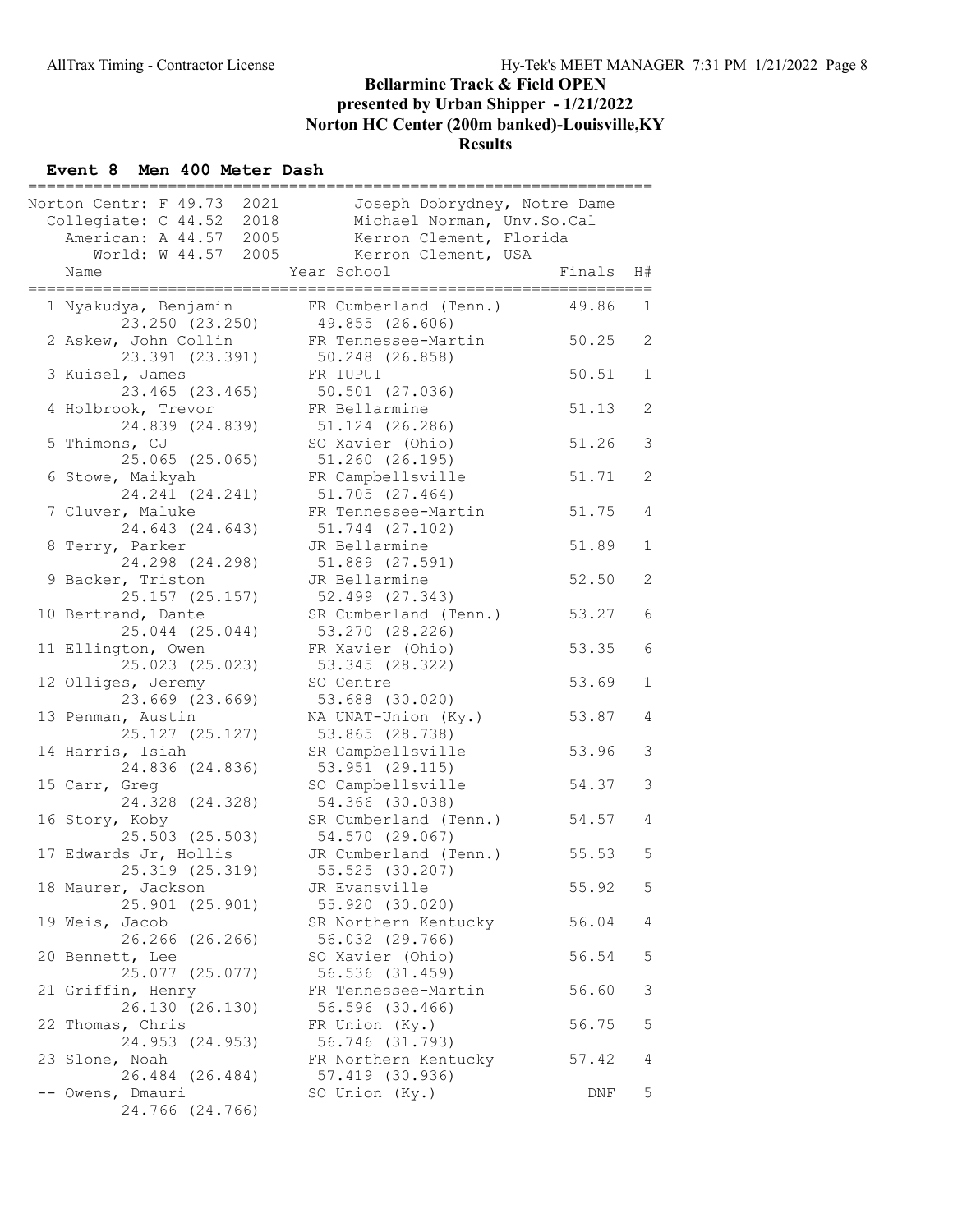#### Event 9 Women 800 Meter Run

| Norton Centr: F 2:10.65 2021 | Emma Bryant, Louisville                 |                                       |
|------------------------------|-----------------------------------------|---------------------------------------|
| Collegiate: C 1:58.40 2021   | Athing Mu, TX A&M                       |                                       |
| American: A 1:58.29 2020     | Ajee Wilson, Adidas                     |                                       |
| World: W 1:55.82 2002        | Jolanda Ceplak, Slovenia                |                                       |
| Name                         | Year School                             | Finals H#                             |
| 1 Hopkins, Parker            | JR Xavier (Ohio)                        | 2:15.96<br>1                          |
| 32.532 (32.532)              | $1:06.017$ (33.486) $1:39.987$ (33.970) |                                       |
| 2 Campbell, LaMiah           | SO Murray State                         | $2:17.04$ 1                           |
| 33.265 (33.265)              | $1:07.254$ (33.989)                     | 1:41.780(34.526)                      |
| 3 Singleton, Lucy            | FR Morehead State                       | 2:17.67 1                             |
| 32.747 (32.747)              | $1:06.882$ $(34.135)$                   | 1:42.653(35.772)                      |
| 4 Evans, Amirr               | SO Murray State                         | 2:17.87<br>$\overline{1}$             |
| 32.970 (32.970)              | 1:07.197(34.227)                        | $1:42.074$ $(34.878)$                 |
| 5 Powell, Chloe              | FR Bellarmine                           | 2:20.00<br>$\overline{1}$             |
| 32.057 (32.057)              | $1:06.226$ $(34.170)$                   | $1:42.488$ (36.262)                   |
| 6 Masden, Lauren             | SR Bellarmine                           | $2:24.64$ 1                           |
| 34.908 (34.908)              | $1:11.287$ (36.379)                     | 1:48.290(37.004)                      |
| 7 Eimer, Rita                | FR Tennessee-Martin                     | 2:26.85<br>$\overline{2}$             |
| 30.664 (30.664)              | $1:06.685$ (36.021)                     | $1:46.555$ (39.870)                   |
| 8 Weldon, Sam                | SR Evansville                           | 2:27.03 3                             |
| 33.519 (33.519)              | $1:10.132$ $(36.613)$                   | 1:48.603(38.471)                      |
| 9 Yankovich, Nelle           | JR Northern Kentucky                    | $2:28.07$ 2                           |
| 35.129 (35.129)              | $1:12.221$ (37.092)                     | $1:50.213$ (37.993)                   |
| 10 Brady, Savannah           | SR Northern Kentucky                    | 2:29.19<br>3                          |
| 34.932 (34.932)              | 1:11.923(36.991)                        | $1:50.109$ (38.186)                   |
| 11 Owens, Riliegh            | SO Morehead State                       | 2:31.75<br>- 3                        |
| 35.777 (35.777)              | $1:13.308$ (37.531)                     | $1:52.733$ (39.425)                   |
| 12 Frey, Maddie              | SR Northern Kentucky                    | $2:32.19$ 2                           |
| 36.567 (36.567)              | $1:15.180$ (38.614) $1:55.331$ (40.152) |                                       |
| 13 Gray, Lilly               |                                         | 2:32.90<br>$\overline{\phantom{0}}^2$ |
| 35.985 (35.985)              | FR Morehead State                       | $1:53.732$ $(40.035)$                 |
|                              | 1:13.697(37.712)                        |                                       |
| 14 Mastin, India             | FR Cumberland (Tenn.)                   | 2:34.58<br>- 3                        |
| 34.532 (34.532)              | $1:12.018$ (37.486)                     | $1:52.677$ (40.659)                   |
| 15 Erbach, Hope              | FR Northern Kentucky                    | 2:36.44<br>$\overline{\phantom{a}}$   |
| 34.377 (34.377)              | 1:11.477(37.100)                        | $1:53.129$ $(41.652)$                 |
| 16 Boa, Chloe                | FR Northern Kentucky                    | 2:37.58<br>3                          |
| 36.184 (36.184)              | $1:15.904$ (39.720) $1:58.397$ (42.493) |                                       |
| 17 Britt, Hope               | FR Cumberland (Tenn.)                   | 2:40.37<br>$\overline{\phantom{a}}$ 3 |
| 36.756 (36.756)              | $1:16.841$ (40.085)                     | $1:58.324$ $(41.484)$                 |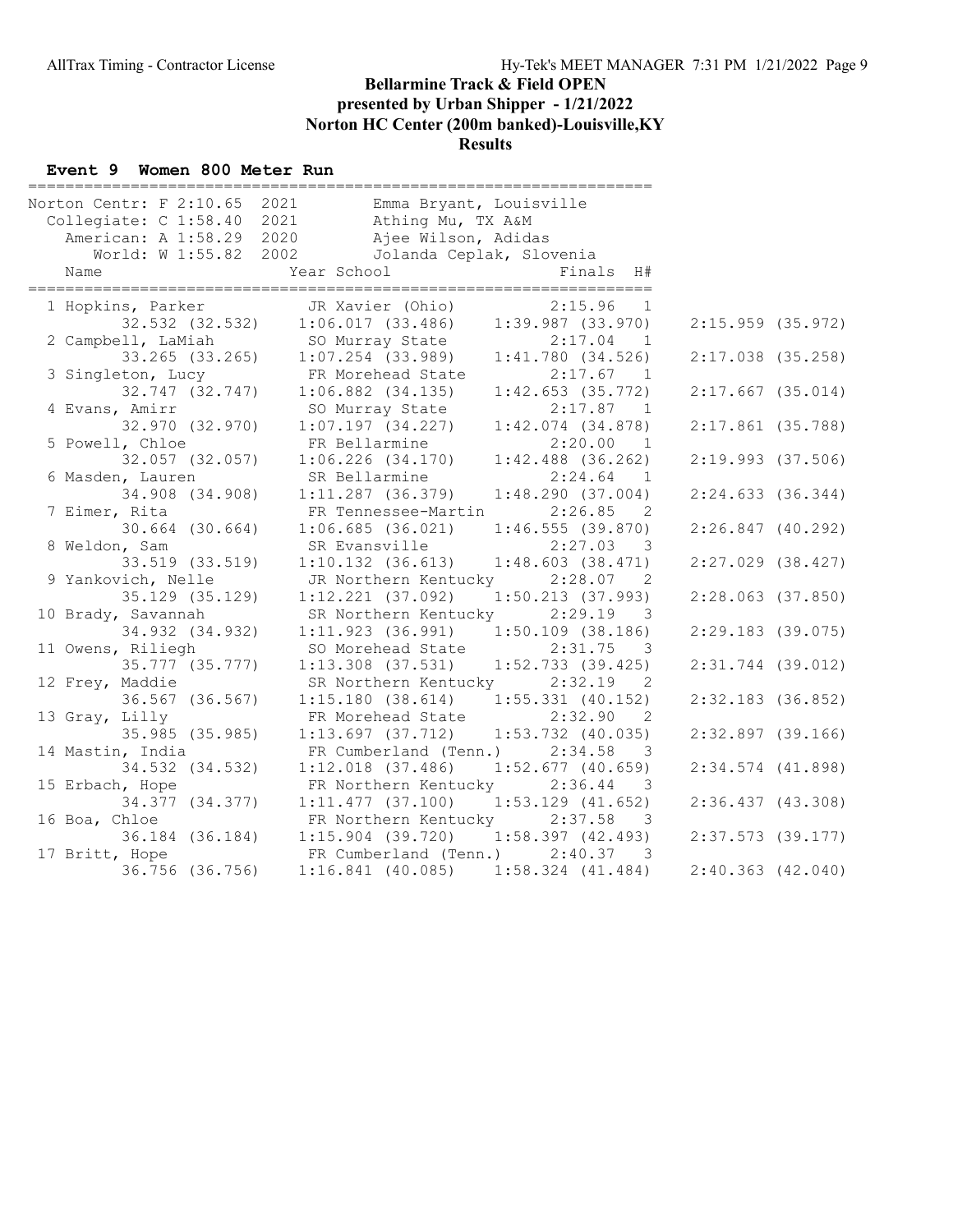## Event 10 Men 800 Meter Run

| Collegiate: C 1:44.84 1989 Paul Ereng, Virginia<br>American: A 1:44.22 2020 Donavan Brazier, Nike<br>World: W 1:42.67 1997 WIlson Kipketer, Denmark<br>JR Southern Indiana 1:54.16 1<br>1 King, Madison<br>27.948 (27.948) 56.059 (28.112) 1:24.362 (28.303)<br>SR IUPUI<br>1:57.92 1<br>2 Hoffman, Eric<br>28.808 (28.808) 57.787 (28.980) 1:27.535 (29.748)<br>FR Southern Indiana 1:58.24 1<br>3 Pflanz, Rick<br>56.418 (28.401) 1:26.227 (29.810)<br>SR Cumberland (Tenn.) 1:58.64 1<br>28.017 (28.017)<br>4 Sanders, Trevon<br>55.716 (28.846) 1:58.632 (1:02.916)<br>26.871 (26.871)<br>FR Bellarmine 1:59.77 1<br>57.544 (29.068) 1:28.339 (30.795)<br>5 Hester, Nolan<br>28.476 (28.476)<br>6 Lewis, Nick<br>FR Bellarmine 2:00.10 2<br>58.743 (29.662) 1:29.474 (30.731)<br>29.082 (29.082)<br>7 McPheeters, Jackson<br>SO Southern Indiana 2:00.85 2<br>29.107 (29.107)<br>58.983 (29.876)<br>1:29.716(30.734)<br>8 Chism, Cody<br>SR Northern Kentucky<br>$2:01.02$ 1<br>29.042 (29.042)<br>58.734 (29.693) 1:25.054 (26.320)<br>SR Campbellsville<br>$2:01.78$ 1<br>9 Kiser, Sam<br>1:30.477(32.163)<br>28.406 (28.406)<br>58.314 (29.908)<br>FR Evansville<br>10 Oulgout, Adam<br>28.874 (28.874)<br>58.987 (30.113)<br>11 Schnieders, DK<br>FR Bellarmine<br>2:02.69<br>28.493 (28.493)<br>59.429 (30.937)<br>12 Cason, John<br>FR Bellarmine<br>29.417 (29.417)<br>1:30.691(31.369)<br>59.323 (29.906)<br>13 Pedersen, JJ<br>2:03.28 4<br>SR Evansville<br>28.627 (28.627)<br>58.179 (29.552)<br>1:30.196(32.017)<br>14 Kells, Noah<br>SR Xavier (Ohio)<br>2:03.88 1<br>28.162 (28.162)<br>57.022 (28.860)<br>$1:27.768$ (30.746)<br>FR IUPUI<br>2:04.22 2<br>15 Kuisel, James<br>$1:31.677$ (32.069)<br>29.341 (29.341)<br>59.608 (30.267)<br>16 Johnson, William<br>SR Union (Ky.)<br>2:04.51 2<br>28.736 (28.736) 59.937 (31.202)<br>$1:32.198$ $(32.261)$<br>17 Mathews, Owen<br>FR Northern Kentucky 2:05.75<br>28.789 (28.789)<br>59.851 (31.062)<br>1:32.899 (33.048)<br>18 Ellis, Ross<br>SO Southern Indiana<br>2:06.30<br>59.287 (31.249)<br>28.039 (28.039)<br>19 Griffith, Will<br>FR Northern Kentucky<br>2:06.63<br>29.213 (29.213)<br>59.708 (30.495)<br>20 Steen, Alex<br>FR Campbellsville<br>2:06.93<br>28.823 (28.823)<br>59.612 (30.790)<br>$2:06.924$ $(1:07.312)$<br>21 Harzbecker, Jacob<br>FR Cumberland (Tenn.)<br>2:08.96<br>28.996 (28.996)<br>$1:01.154$ (32.158)<br>$1:35.393$ $(34.240)$<br>2:09.12<br>22 Rucinski, Joey<br>SR Evansville<br>31.574 (31.574)<br>1:02.714(31.140)<br>1:35.810(33.096)<br>SR Evansville<br>2:10.33<br>23 Kline, Carson<br>4<br>29.527 (29.527)<br>$1:01.452$ (31.925)<br>$1:34.712$ $(33.260)$<br>FR Northern Kentucky<br>2:10.92<br>24 Pease, Noah<br>31.905 (31.905)<br>$1:04.885$ (32.980)<br>$1:39.144$ $(34.259)$ |  | Norton Centr: F 1:53.09 2021 Parker Jones, Notre Dame |
|---------------------------------------------------------------------------------------------------------------------------------------------------------------------------------------------------------------------------------------------------------------------------------------------------------------------------------------------------------------------------------------------------------------------------------------------------------------------------------------------------------------------------------------------------------------------------------------------------------------------------------------------------------------------------------------------------------------------------------------------------------------------------------------------------------------------------------------------------------------------------------------------------------------------------------------------------------------------------------------------------------------------------------------------------------------------------------------------------------------------------------------------------------------------------------------------------------------------------------------------------------------------------------------------------------------------------------------------------------------------------------------------------------------------------------------------------------------------------------------------------------------------------------------------------------------------------------------------------------------------------------------------------------------------------------------------------------------------------------------------------------------------------------------------------------------------------------------------------------------------------------------------------------------------------------------------------------------------------------------------------------------------------------------------------------------------------------------------------------------------------------------------------------------------------------------------------------------------------------------------------------------------------------------------------------------------------------------------------------------------------------------------------------------------------------------------------------------------------------------------------------------------------------------------------------------------------------------------------------------------------------------------------------------------------------------------------------------------------------------------------------------------------------------------------|--|-------------------------------------------------------|
|                                                                                                                                                                                                                                                                                                                                                                                                                                                                                                                                                                                                                                                                                                                                                                                                                                                                                                                                                                                                                                                                                                                                                                                                                                                                                                                                                                                                                                                                                                                                                                                                                                                                                                                                                                                                                                                                                                                                                                                                                                                                                                                                                                                                                                                                                                                                                                                                                                                                                                                                                                                                                                                                                                                                                                                                   |  |                                                       |
|                                                                                                                                                                                                                                                                                                                                                                                                                                                                                                                                                                                                                                                                                                                                                                                                                                                                                                                                                                                                                                                                                                                                                                                                                                                                                                                                                                                                                                                                                                                                                                                                                                                                                                                                                                                                                                                                                                                                                                                                                                                                                                                                                                                                                                                                                                                                                                                                                                                                                                                                                                                                                                                                                                                                                                                                   |  |                                                       |
|                                                                                                                                                                                                                                                                                                                                                                                                                                                                                                                                                                                                                                                                                                                                                                                                                                                                                                                                                                                                                                                                                                                                                                                                                                                                                                                                                                                                                                                                                                                                                                                                                                                                                                                                                                                                                                                                                                                                                                                                                                                                                                                                                                                                                                                                                                                                                                                                                                                                                                                                                                                                                                                                                                                                                                                                   |  |                                                       |
|                                                                                                                                                                                                                                                                                                                                                                                                                                                                                                                                                                                                                                                                                                                                                                                                                                                                                                                                                                                                                                                                                                                                                                                                                                                                                                                                                                                                                                                                                                                                                                                                                                                                                                                                                                                                                                                                                                                                                                                                                                                                                                                                                                                                                                                                                                                                                                                                                                                                                                                                                                                                                                                                                                                                                                                                   |  |                                                       |
|                                                                                                                                                                                                                                                                                                                                                                                                                                                                                                                                                                                                                                                                                                                                                                                                                                                                                                                                                                                                                                                                                                                                                                                                                                                                                                                                                                                                                                                                                                                                                                                                                                                                                                                                                                                                                                                                                                                                                                                                                                                                                                                                                                                                                                                                                                                                                                                                                                                                                                                                                                                                                                                                                                                                                                                                   |  |                                                       |
|                                                                                                                                                                                                                                                                                                                                                                                                                                                                                                                                                                                                                                                                                                                                                                                                                                                                                                                                                                                                                                                                                                                                                                                                                                                                                                                                                                                                                                                                                                                                                                                                                                                                                                                                                                                                                                                                                                                                                                                                                                                                                                                                                                                                                                                                                                                                                                                                                                                                                                                                                                                                                                                                                                                                                                                                   |  |                                                       |
|                                                                                                                                                                                                                                                                                                                                                                                                                                                                                                                                                                                                                                                                                                                                                                                                                                                                                                                                                                                                                                                                                                                                                                                                                                                                                                                                                                                                                                                                                                                                                                                                                                                                                                                                                                                                                                                                                                                                                                                                                                                                                                                                                                                                                                                                                                                                                                                                                                                                                                                                                                                                                                                                                                                                                                                                   |  |                                                       |
|                                                                                                                                                                                                                                                                                                                                                                                                                                                                                                                                                                                                                                                                                                                                                                                                                                                                                                                                                                                                                                                                                                                                                                                                                                                                                                                                                                                                                                                                                                                                                                                                                                                                                                                                                                                                                                                                                                                                                                                                                                                                                                                                                                                                                                                                                                                                                                                                                                                                                                                                                                                                                                                                                                                                                                                                   |  |                                                       |
|                                                                                                                                                                                                                                                                                                                                                                                                                                                                                                                                                                                                                                                                                                                                                                                                                                                                                                                                                                                                                                                                                                                                                                                                                                                                                                                                                                                                                                                                                                                                                                                                                                                                                                                                                                                                                                                                                                                                                                                                                                                                                                                                                                                                                                                                                                                                                                                                                                                                                                                                                                                                                                                                                                                                                                                                   |  |                                                       |
|                                                                                                                                                                                                                                                                                                                                                                                                                                                                                                                                                                                                                                                                                                                                                                                                                                                                                                                                                                                                                                                                                                                                                                                                                                                                                                                                                                                                                                                                                                                                                                                                                                                                                                                                                                                                                                                                                                                                                                                                                                                                                                                                                                                                                                                                                                                                                                                                                                                                                                                                                                                                                                                                                                                                                                                                   |  |                                                       |
|                                                                                                                                                                                                                                                                                                                                                                                                                                                                                                                                                                                                                                                                                                                                                                                                                                                                                                                                                                                                                                                                                                                                                                                                                                                                                                                                                                                                                                                                                                                                                                                                                                                                                                                                                                                                                                                                                                                                                                                                                                                                                                                                                                                                                                                                                                                                                                                                                                                                                                                                                                                                                                                                                                                                                                                                   |  |                                                       |
|                                                                                                                                                                                                                                                                                                                                                                                                                                                                                                                                                                                                                                                                                                                                                                                                                                                                                                                                                                                                                                                                                                                                                                                                                                                                                                                                                                                                                                                                                                                                                                                                                                                                                                                                                                                                                                                                                                                                                                                                                                                                                                                                                                                                                                                                                                                                                                                                                                                                                                                                                                                                                                                                                                                                                                                                   |  |                                                       |
|                                                                                                                                                                                                                                                                                                                                                                                                                                                                                                                                                                                                                                                                                                                                                                                                                                                                                                                                                                                                                                                                                                                                                                                                                                                                                                                                                                                                                                                                                                                                                                                                                                                                                                                                                                                                                                                                                                                                                                                                                                                                                                                                                                                                                                                                                                                                                                                                                                                                                                                                                                                                                                                                                                                                                                                                   |  |                                                       |
|                                                                                                                                                                                                                                                                                                                                                                                                                                                                                                                                                                                                                                                                                                                                                                                                                                                                                                                                                                                                                                                                                                                                                                                                                                                                                                                                                                                                                                                                                                                                                                                                                                                                                                                                                                                                                                                                                                                                                                                                                                                                                                                                                                                                                                                                                                                                                                                                                                                                                                                                                                                                                                                                                                                                                                                                   |  |                                                       |
|                                                                                                                                                                                                                                                                                                                                                                                                                                                                                                                                                                                                                                                                                                                                                                                                                                                                                                                                                                                                                                                                                                                                                                                                                                                                                                                                                                                                                                                                                                                                                                                                                                                                                                                                                                                                                                                                                                                                                                                                                                                                                                                                                                                                                                                                                                                                                                                                                                                                                                                                                                                                                                                                                                                                                                                                   |  |                                                       |
|                                                                                                                                                                                                                                                                                                                                                                                                                                                                                                                                                                                                                                                                                                                                                                                                                                                                                                                                                                                                                                                                                                                                                                                                                                                                                                                                                                                                                                                                                                                                                                                                                                                                                                                                                                                                                                                                                                                                                                                                                                                                                                                                                                                                                                                                                                                                                                                                                                                                                                                                                                                                                                                                                                                                                                                                   |  |                                                       |
|                                                                                                                                                                                                                                                                                                                                                                                                                                                                                                                                                                                                                                                                                                                                                                                                                                                                                                                                                                                                                                                                                                                                                                                                                                                                                                                                                                                                                                                                                                                                                                                                                                                                                                                                                                                                                                                                                                                                                                                                                                                                                                                                                                                                                                                                                                                                                                                                                                                                                                                                                                                                                                                                                                                                                                                                   |  |                                                       |
|                                                                                                                                                                                                                                                                                                                                                                                                                                                                                                                                                                                                                                                                                                                                                                                                                                                                                                                                                                                                                                                                                                                                                                                                                                                                                                                                                                                                                                                                                                                                                                                                                                                                                                                                                                                                                                                                                                                                                                                                                                                                                                                                                                                                                                                                                                                                                                                                                                                                                                                                                                                                                                                                                                                                                                                                   |  |                                                       |
|                                                                                                                                                                                                                                                                                                                                                                                                                                                                                                                                                                                                                                                                                                                                                                                                                                                                                                                                                                                                                                                                                                                                                                                                                                                                                                                                                                                                                                                                                                                                                                                                                                                                                                                                                                                                                                                                                                                                                                                                                                                                                                                                                                                                                                                                                                                                                                                                                                                                                                                                                                                                                                                                                                                                                                                                   |  |                                                       |
|                                                                                                                                                                                                                                                                                                                                                                                                                                                                                                                                                                                                                                                                                                                                                                                                                                                                                                                                                                                                                                                                                                                                                                                                                                                                                                                                                                                                                                                                                                                                                                                                                                                                                                                                                                                                                                                                                                                                                                                                                                                                                                                                                                                                                                                                                                                                                                                                                                                                                                                                                                                                                                                                                                                                                                                                   |  |                                                       |
|                                                                                                                                                                                                                                                                                                                                                                                                                                                                                                                                                                                                                                                                                                                                                                                                                                                                                                                                                                                                                                                                                                                                                                                                                                                                                                                                                                                                                                                                                                                                                                                                                                                                                                                                                                                                                                                                                                                                                                                                                                                                                                                                                                                                                                                                                                                                                                                                                                                                                                                                                                                                                                                                                                                                                                                                   |  |                                                       |
|                                                                                                                                                                                                                                                                                                                                                                                                                                                                                                                                                                                                                                                                                                                                                                                                                                                                                                                                                                                                                                                                                                                                                                                                                                                                                                                                                                                                                                                                                                                                                                                                                                                                                                                                                                                                                                                                                                                                                                                                                                                                                                                                                                                                                                                                                                                                                                                                                                                                                                                                                                                                                                                                                                                                                                                                   |  | 2:01.83 4                                             |
|                                                                                                                                                                                                                                                                                                                                                                                                                                                                                                                                                                                                                                                                                                                                                                                                                                                                                                                                                                                                                                                                                                                                                                                                                                                                                                                                                                                                                                                                                                                                                                                                                                                                                                                                                                                                                                                                                                                                                                                                                                                                                                                                                                                                                                                                                                                                                                                                                                                                                                                                                                                                                                                                                                                                                                                                   |  | $1:30.038$ $(31.051)$                                 |
|                                                                                                                                                                                                                                                                                                                                                                                                                                                                                                                                                                                                                                                                                                                                                                                                                                                                                                                                                                                                                                                                                                                                                                                                                                                                                                                                                                                                                                                                                                                                                                                                                                                                                                                                                                                                                                                                                                                                                                                                                                                                                                                                                                                                                                                                                                                                                                                                                                                                                                                                                                                                                                                                                                                                                                                                   |  | $\overline{\phantom{a}}$                              |
|                                                                                                                                                                                                                                                                                                                                                                                                                                                                                                                                                                                                                                                                                                                                                                                                                                                                                                                                                                                                                                                                                                                                                                                                                                                                                                                                                                                                                                                                                                                                                                                                                                                                                                                                                                                                                                                                                                                                                                                                                                                                                                                                                                                                                                                                                                                                                                                                                                                                                                                                                                                                                                                                                                                                                                                                   |  | 1:31.343(31.914)                                      |
|                                                                                                                                                                                                                                                                                                                                                                                                                                                                                                                                                                                                                                                                                                                                                                                                                                                                                                                                                                                                                                                                                                                                                                                                                                                                                                                                                                                                                                                                                                                                                                                                                                                                                                                                                                                                                                                                                                                                                                                                                                                                                                                                                                                                                                                                                                                                                                                                                                                                                                                                                                                                                                                                                                                                                                                                   |  | 2:02.83 2                                             |
|                                                                                                                                                                                                                                                                                                                                                                                                                                                                                                                                                                                                                                                                                                                                                                                                                                                                                                                                                                                                                                                                                                                                                                                                                                                                                                                                                                                                                                                                                                                                                                                                                                                                                                                                                                                                                                                                                                                                                                                                                                                                                                                                                                                                                                                                                                                                                                                                                                                                                                                                                                                                                                                                                                                                                                                                   |  |                                                       |
|                                                                                                                                                                                                                                                                                                                                                                                                                                                                                                                                                                                                                                                                                                                                                                                                                                                                                                                                                                                                                                                                                                                                                                                                                                                                                                                                                                                                                                                                                                                                                                                                                                                                                                                                                                                                                                                                                                                                                                                                                                                                                                                                                                                                                                                                                                                                                                                                                                                                                                                                                                                                                                                                                                                                                                                                   |  |                                                       |
|                                                                                                                                                                                                                                                                                                                                                                                                                                                                                                                                                                                                                                                                                                                                                                                                                                                                                                                                                                                                                                                                                                                                                                                                                                                                                                                                                                                                                                                                                                                                                                                                                                                                                                                                                                                                                                                                                                                                                                                                                                                                                                                                                                                                                                                                                                                                                                                                                                                                                                                                                                                                                                                                                                                                                                                                   |  |                                                       |
|                                                                                                                                                                                                                                                                                                                                                                                                                                                                                                                                                                                                                                                                                                                                                                                                                                                                                                                                                                                                                                                                                                                                                                                                                                                                                                                                                                                                                                                                                                                                                                                                                                                                                                                                                                                                                                                                                                                                                                                                                                                                                                                                                                                                                                                                                                                                                                                                                                                                                                                                                                                                                                                                                                                                                                                                   |  |                                                       |
|                                                                                                                                                                                                                                                                                                                                                                                                                                                                                                                                                                                                                                                                                                                                                                                                                                                                                                                                                                                                                                                                                                                                                                                                                                                                                                                                                                                                                                                                                                                                                                                                                                                                                                                                                                                                                                                                                                                                                                                                                                                                                                                                                                                                                                                                                                                                                                                                                                                                                                                                                                                                                                                                                                                                                                                                   |  |                                                       |
|                                                                                                                                                                                                                                                                                                                                                                                                                                                                                                                                                                                                                                                                                                                                                                                                                                                                                                                                                                                                                                                                                                                                                                                                                                                                                                                                                                                                                                                                                                                                                                                                                                                                                                                                                                                                                                                                                                                                                                                                                                                                                                                                                                                                                                                                                                                                                                                                                                                                                                                                                                                                                                                                                                                                                                                                   |  |                                                       |
|                                                                                                                                                                                                                                                                                                                                                                                                                                                                                                                                                                                                                                                                                                                                                                                                                                                                                                                                                                                                                                                                                                                                                                                                                                                                                                                                                                                                                                                                                                                                                                                                                                                                                                                                                                                                                                                                                                                                                                                                                                                                                                                                                                                                                                                                                                                                                                                                                                                                                                                                                                                                                                                                                                                                                                                                   |  |                                                       |
|                                                                                                                                                                                                                                                                                                                                                                                                                                                                                                                                                                                                                                                                                                                                                                                                                                                                                                                                                                                                                                                                                                                                                                                                                                                                                                                                                                                                                                                                                                                                                                                                                                                                                                                                                                                                                                                                                                                                                                                                                                                                                                                                                                                                                                                                                                                                                                                                                                                                                                                                                                                                                                                                                                                                                                                                   |  |                                                       |
|                                                                                                                                                                                                                                                                                                                                                                                                                                                                                                                                                                                                                                                                                                                                                                                                                                                                                                                                                                                                                                                                                                                                                                                                                                                                                                                                                                                                                                                                                                                                                                                                                                                                                                                                                                                                                                                                                                                                                                                                                                                                                                                                                                                                                                                                                                                                                                                                                                                                                                                                                                                                                                                                                                                                                                                                   |  | $\overline{\phantom{a}}$                              |
|                                                                                                                                                                                                                                                                                                                                                                                                                                                                                                                                                                                                                                                                                                                                                                                                                                                                                                                                                                                                                                                                                                                                                                                                                                                                                                                                                                                                                                                                                                                                                                                                                                                                                                                                                                                                                                                                                                                                                                                                                                                                                                                                                                                                                                                                                                                                                                                                                                                                                                                                                                                                                                                                                                                                                                                                   |  |                                                       |
|                                                                                                                                                                                                                                                                                                                                                                                                                                                                                                                                                                                                                                                                                                                                                                                                                                                                                                                                                                                                                                                                                                                                                                                                                                                                                                                                                                                                                                                                                                                                                                                                                                                                                                                                                                                                                                                                                                                                                                                                                                                                                                                                                                                                                                                                                                                                                                                                                                                                                                                                                                                                                                                                                                                                                                                                   |  | $\overline{\mathbf{3}}$                               |
|                                                                                                                                                                                                                                                                                                                                                                                                                                                                                                                                                                                                                                                                                                                                                                                                                                                                                                                                                                                                                                                                                                                                                                                                                                                                                                                                                                                                                                                                                                                                                                                                                                                                                                                                                                                                                                                                                                                                                                                                                                                                                                                                                                                                                                                                                                                                                                                                                                                                                                                                                                                                                                                                                                                                                                                                   |  | 1:32.717(33.430)                                      |
|                                                                                                                                                                                                                                                                                                                                                                                                                                                                                                                                                                                                                                                                                                                                                                                                                                                                                                                                                                                                                                                                                                                                                                                                                                                                                                                                                                                                                                                                                                                                                                                                                                                                                                                                                                                                                                                                                                                                                                                                                                                                                                                                                                                                                                                                                                                                                                                                                                                                                                                                                                                                                                                                                                                                                                                                   |  | - 4                                                   |
|                                                                                                                                                                                                                                                                                                                                                                                                                                                                                                                                                                                                                                                                                                                                                                                                                                                                                                                                                                                                                                                                                                                                                                                                                                                                                                                                                                                                                                                                                                                                                                                                                                                                                                                                                                                                                                                                                                                                                                                                                                                                                                                                                                                                                                                                                                                                                                                                                                                                                                                                                                                                                                                                                                                                                                                                   |  | $1:32.704$ (32.997)                                   |
|                                                                                                                                                                                                                                                                                                                                                                                                                                                                                                                                                                                                                                                                                                                                                                                                                                                                                                                                                                                                                                                                                                                                                                                                                                                                                                                                                                                                                                                                                                                                                                                                                                                                                                                                                                                                                                                                                                                                                                                                                                                                                                                                                                                                                                                                                                                                                                                                                                                                                                                                                                                                                                                                                                                                                                                                   |  | $\overline{\phantom{a}}$                              |
|                                                                                                                                                                                                                                                                                                                                                                                                                                                                                                                                                                                                                                                                                                                                                                                                                                                                                                                                                                                                                                                                                                                                                                                                                                                                                                                                                                                                                                                                                                                                                                                                                                                                                                                                                                                                                                                                                                                                                                                                                                                                                                                                                                                                                                                                                                                                                                                                                                                                                                                                                                                                                                                                                                                                                                                                   |  |                                                       |
|                                                                                                                                                                                                                                                                                                                                                                                                                                                                                                                                                                                                                                                                                                                                                                                                                                                                                                                                                                                                                                                                                                                                                                                                                                                                                                                                                                                                                                                                                                                                                                                                                                                                                                                                                                                                                                                                                                                                                                                                                                                                                                                                                                                                                                                                                                                                                                                                                                                                                                                                                                                                                                                                                                                                                                                                   |  | - 4                                                   |
|                                                                                                                                                                                                                                                                                                                                                                                                                                                                                                                                                                                                                                                                                                                                                                                                                                                                                                                                                                                                                                                                                                                                                                                                                                                                                                                                                                                                                                                                                                                                                                                                                                                                                                                                                                                                                                                                                                                                                                                                                                                                                                                                                                                                                                                                                                                                                                                                                                                                                                                                                                                                                                                                                                                                                                                                   |  |                                                       |
|                                                                                                                                                                                                                                                                                                                                                                                                                                                                                                                                                                                                                                                                                                                                                                                                                                                                                                                                                                                                                                                                                                                                                                                                                                                                                                                                                                                                                                                                                                                                                                                                                                                                                                                                                                                                                                                                                                                                                                                                                                                                                                                                                                                                                                                                                                                                                                                                                                                                                                                                                                                                                                                                                                                                                                                                   |  | -5                                                    |
|                                                                                                                                                                                                                                                                                                                                                                                                                                                                                                                                                                                                                                                                                                                                                                                                                                                                                                                                                                                                                                                                                                                                                                                                                                                                                                                                                                                                                                                                                                                                                                                                                                                                                                                                                                                                                                                                                                                                                                                                                                                                                                                                                                                                                                                                                                                                                                                                                                                                                                                                                                                                                                                                                                                                                                                                   |  |                                                       |
|                                                                                                                                                                                                                                                                                                                                                                                                                                                                                                                                                                                                                                                                                                                                                                                                                                                                                                                                                                                                                                                                                                                                                                                                                                                                                                                                                                                                                                                                                                                                                                                                                                                                                                                                                                                                                                                                                                                                                                                                                                                                                                                                                                                                                                                                                                                                                                                                                                                                                                                                                                                                                                                                                                                                                                                                   |  |                                                       |
|                                                                                                                                                                                                                                                                                                                                                                                                                                                                                                                                                                                                                                                                                                                                                                                                                                                                                                                                                                                                                                                                                                                                                                                                                                                                                                                                                                                                                                                                                                                                                                                                                                                                                                                                                                                                                                                                                                                                                                                                                                                                                                                                                                                                                                                                                                                                                                                                                                                                                                                                                                                                                                                                                                                                                                                                   |  | - 5                                                   |
|                                                                                                                                                                                                                                                                                                                                                                                                                                                                                                                                                                                                                                                                                                                                                                                                                                                                                                                                                                                                                                                                                                                                                                                                                                                                                                                                                                                                                                                                                                                                                                                                                                                                                                                                                                                                                                                                                                                                                                                                                                                                                                                                                                                                                                                                                                                                                                                                                                                                                                                                                                                                                                                                                                                                                                                                   |  |                                                       |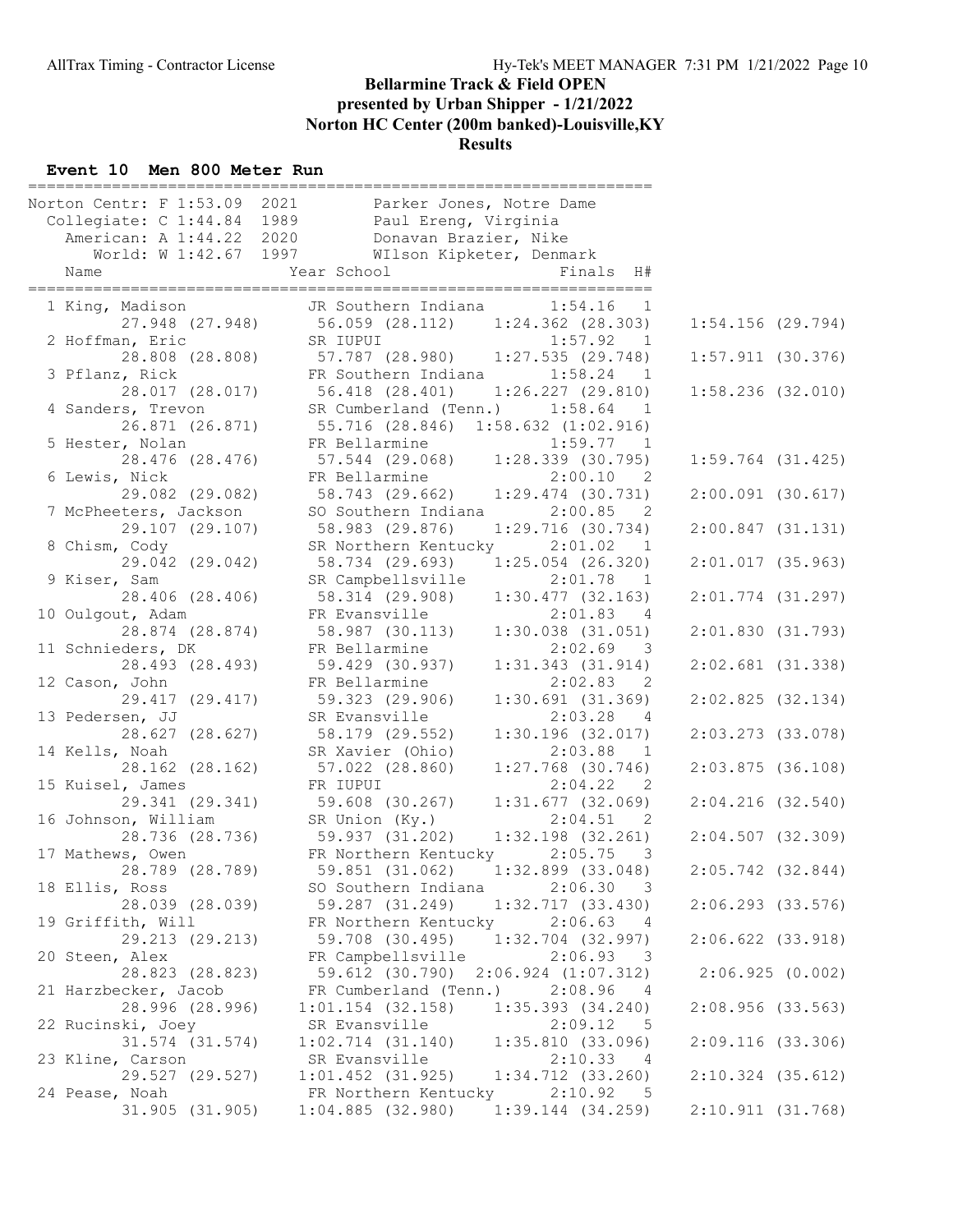| 25 Marsh, Will                                    | SR Cumberland (Tenn.) 2:11.03 5         |                     |                     |
|---------------------------------------------------|-----------------------------------------|---------------------|---------------------|
| 28.248 (28.248) 59.955 (31.707) 1:34.444 (34.490) |                                         |                     | 2:11.021(36.577)    |
| 26 Ennis, Ethan                                   | JR Northern Kentucky 2:11.55 4          |                     |                     |
| 30.640 (30.640)                                   | $1:03.451$ (32.812) $1:38.109$ (34.658) |                     | 2:11.550(33.442)    |
| 27 Cullins, Andrew                                | FR Cumberland (Tenn.) 2:11.94 4         |                     |                     |
| 30.708 (30.708)                                   | $1:01.709$ (31.001) $1:34.946$ (33.237) |                     | 2:11.937(36.992)    |
| 28 Bargo, Logan                                   | SO Campbellsville 2:13.26 5             |                     |                     |
| 31.519 (31.519)                                   | $1:05.704$ (34.185) $1:39.958$ (34.254) |                     | $2:13.254$ (33.296) |
| 29 Lee, Nicholas                                  | JR Northern Kentucky 2:13.50 5          |                     |                     |
| 31.333 (31.333)                                   | $1:03.669$ (32.336) $1:37.420$ (33.752) |                     | $2:13.499$ (36.080) |
| 30 Lake, Nicholas                                 | JR Northern Kentucky 2:13.54 5          |                     |                     |
|                                                   |                                         |                     |                     |
|                                                   |                                         |                     | $2:13.536$ (33.807) |
| 31 Daniels, Cainan                                | SO Campbellsville                       | $2:14.57$ 5         |                     |
| 32.241 (32.241)                                   | 1:05.966 (33.725)                       | $1:40.567$ (34.601) | $2:14.562$ (33.996) |
| 32 Henderson, Jayden                              | SO Union (Ky.) 2:18.24 3                |                     |                     |
| 28.294 (28.294)                                   | 1:37.879 (1:09.586)                     | 2:18.233 (40.354)   | 2:18.234(0.001)     |
| 33 Graf, Benjamin                                 | FR Campbellsville                       | $2:27.19$ 4         |                     |
|                                                   | 30.417 (30.417) 1:03.776 (33.359)       | $1:43.191$ (39.416) | $2:27.182$ (43.992) |
| 34 Mullenhour, Mackennen FR Campbellsville        | 32.801 (32.801) 1:08.900 (36.099)       | 2:28.36 5           |                     |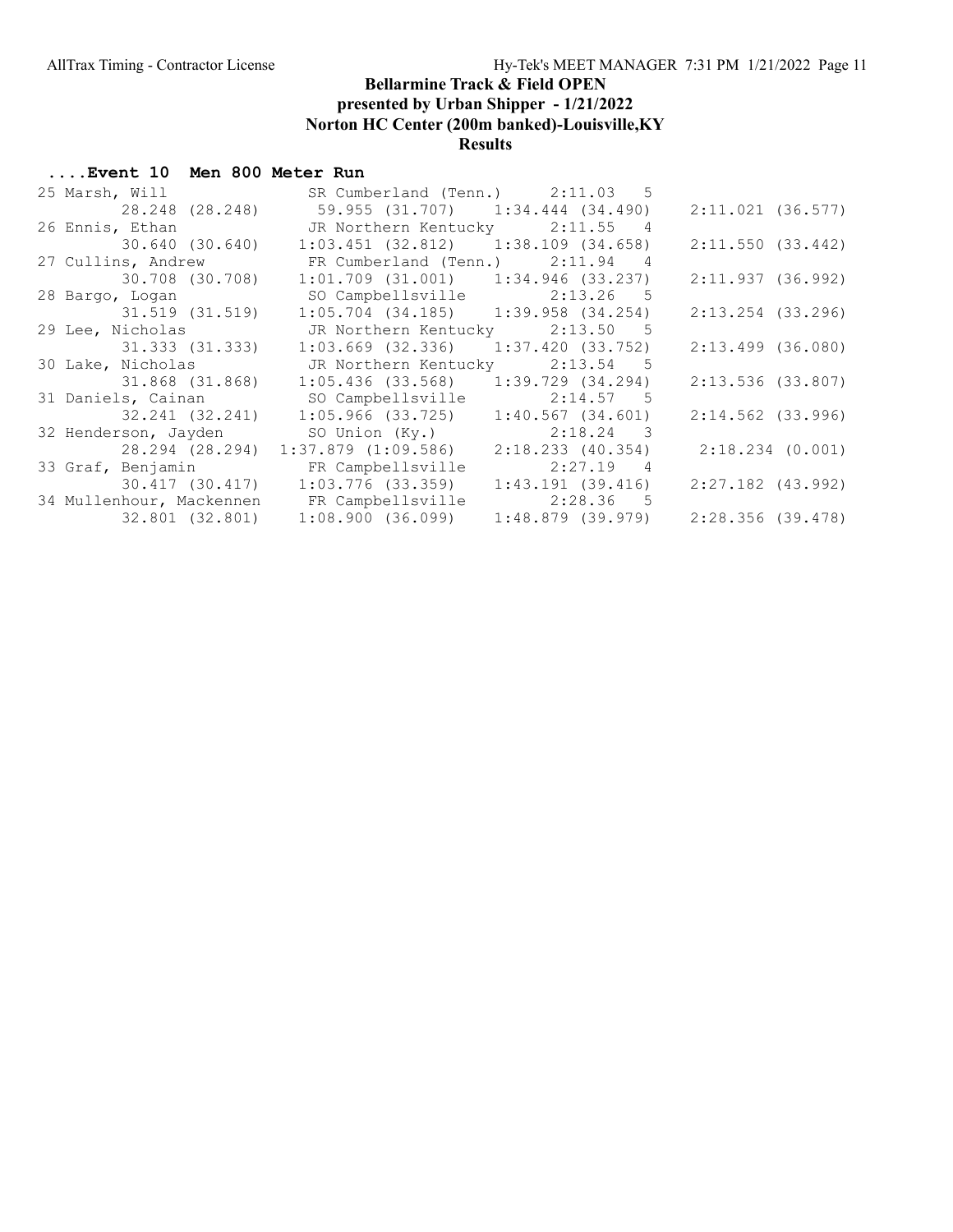#### Event 11 Women 1 Mile Run

| Norton Centr: F 4:39.81<br>Collegiate: C 4:25.91 | 2021<br>2009                            | Olivia Markezich, Notre Dame<br>Jenny Barringer, Colorado |                       |
|--------------------------------------------------|-----------------------------------------|-----------------------------------------------------------|-----------------------|
| American: A 4:16.85 2020                         |                                         | Elle Purrier, New Balance                                 |                       |
| World: W 4:13.31 2016                            |                                         | Genzebe Dibaba, Ethiopia                                  |                       |
| Name                                             | Year School                             | Finals H#                                                 |                       |
|                                                  |                                         |                                                           |                       |
| 1 Comastri, Jennifer                             | SR Southern Indiana                     | 4:57.00<br>1                                              |                       |
| 35.243 (35.243)                                  | 1:10.215(34.972)                        | $1:46.554$ (36.339)                                       | 2:24.001(37.448)      |
| $3:02.176$ (38.175)                              | $3:40.927$ (38.751) $4:20.002$ (39.076) |                                                           | 4:56.993(36.991)      |
| 2 Klatt, Courtney                                | SR Xavier (Ohio)                        | 4:58.26<br>$\overline{1}$                                 |                       |
| 37.053 (37.053)                                  | $1:14.156$ (37.103)                     | 1:52.592 (38.436)                                         | 2:31.675(39.084)      |
| $3:09.677$ (38.002)                              | 3:47.211(37.534)                        | 4:24.305(37.094)                                          | $4:58.259$ (33.955)   |
| 3 Sienna, Emily                                  | JR Xavier (Ohio)                        | 4:59.56<br>$\blacksquare$                                 |                       |
| 37.307 (37.307)                                  | $1:14.549$ (37.242)                     | $1:53.067$ (38.518)                                       | $2:32.251$ (39.185)   |
| $3:10.041$ (37.790)                              | $3:47.487$ (37.447)                     | $4:24.594$ $(37.107)$                                     | 4:59.560(34.966)      |
| 4 Martin, Kara<br>37.631 (37.631)                | JR Southern Indiana                     | 5:02.12<br>$\overline{1}$                                 |                       |
|                                                  | $1:13.723$ (36.092)                     | $1:51.078$ (37.355)                                       | 2:29.827(38.750)      |
| $3:08.980$ (39.153)<br>5 Arellano, Allyson       | 3:47.915(38.936)<br>SR Xavier (Ohio)    | $4:25.521$ $(37.606)$<br>5:02.97<br>$\overline{1}$        | $5:02.118$ (36.597)   |
| 37.573 (37.573)                                  | 1:14.817(37.244)                        | $1:53.232$ $(38.416)$                                     | $2:32.342$ (39.110)   |
| $3:10.803$ $(38.461)$                            | $3:48.889$ (38.087)                     | $4:26.575$ (37.686)                                       | $5:02.963$ (36.389)   |
| 6 Brown, Emma                                    | JR Southern Indiana                     | $5:03.09$ 1                                               |                       |
| 37.004 (37.004)                                  | $1:14.366$ (37.362)                     | 1:52.870(38.504)                                          | $2:31.969$ (39.099)   |
| $3:10.588$ (38.620)                              | 3:48.533(37.946)                        | 4:27.030(38.497)                                          | $5:03.089$ $(36.059)$ |
| 7 Fisher, Hadley                                 | SO Southern Indiana                     | 5:06.24<br>$\overline{1}$                                 |                       |
| 38.094 (38.094)                                  | $1:53.476$ $(1:15.382)$                 | $2:32.555$ (39.080)                                       | $3:11.068$ $(38.513)$ |
| 3:49.240(38.172)                                 | 4:27.640(38.400)                        | $5:06.229$ $(38.590)$                                     | 5:06.233(0.004)       |
| 8 Cavanaugh, Mckenna                             | SO Southern Indiana                     | 5:06.70<br>$\overline{1}$                                 |                       |
| 37.493 (37.493)                                  | 1:14.914(37.421)                        | $1:53.778$ (38.864)                                       | $2:32.848$ (39.070)   |
| $3:11.521$ (38.673)                              | $3:50.181$ (38.660)                     | $4:29.168$ (38.988)                                       | $5:06.700$ $(37.532)$ |
| 9 Masden, Lauren                                 | SR Bellarmine                           | 5:08.12 1                                                 |                       |
| 37.887 (37.887)                                  | $1:15.554$ (37.668)                     | $1:54.734$ (39.180)                                       | $2:33.651$ (38.917)   |
| $3:12.656$ (39.006)                              | $3:51.703$ (39.047)                     | 4:31.320(39.618)                                          | $5:08.116$ (36.796)   |
| 10 Christy, Taryn                                | JR IL-Springfield                       | 5:09.00<br>$\overline{1}$                                 |                       |
| $37.267$ $(37.267)$                              | $1:14.749$ (37.482)                     | $1:53.588$ (38.840)                                       | $2:33.038$ $(39.450)$ |
| $3:12.606$ (39.568)                              | $3:52.521$ (39.916)                     | $4:31.859$ (39.338)                                       | $5:08.999$ $(37.140)$ |
| 11 Comastri, Audrey                              | FR Southern Indiana                     | 5:15.96<br>$\overline{1}$                                 |                       |
| 38.116 (38.116)                                  | $1:15.239$ $(37.124)$                   | 1:54.200(38.961)                                          | $2:34.381$ $(40.181)$ |
| $3:15.446$ (41.066)                              | $3:56.341$ (40.895)                     | $4:37.646$ $(41.306)$                                     | 5:15.953(38.308)      |
| 12 Fry, Madison                                  | FR IUPUI                                | 5:16.51<br>2                                              |                       |
| 40.271 (40.271)                                  | $1:20.055$ (39.784)                     | $2:00.818$ $(40.763)$                                     | $2:40.222$ $(39.404)$ |
| $3:19.998$ (39.776)                              | $4:00.409$ $(40.412)$                   | 4:39.738 (39.329)                                         | $5:16.502$ (36.765)   |
| 13 Langlois, Doriane                             | JR Southern Indiana                     | 5:16.74<br>$\overline{1}$                                 |                       |
| 38.293 (38.293)                                  | $1:15.541$ (37.248)                     | $1:54.047$ (38.506)                                       | 2:33.211(39.165)      |
| $3:12.729$ (39.518)                              | 4:35.127(1:22.398)                      | 5:16.710(41.584)                                          | 5:16.733(0.023)       |
| 14 Frey, Maddie                                  | SR Northern Kentucky                    | 5:17.54<br>$\overline{\phantom{0}}$ 2                     |                       |
| 39.408 (39.408)                                  | $1:19.364$ (39.956)                     | $1:58.672$ (39.309)                                       | $2:38.644$ (39.972)   |
| $3:19.397$ $(40.754)$                            | 4:00.150(40.754)                        | 4:39.460(39.310)                                          | $5:17.534$ $(38.074)$ |
| 15 Cole, Megan                                   | JR Northern Kentucky                    | 5:18.12<br>$\overline{\phantom{0}}^2$                     |                       |
| 39.637 (39.637)                                  | 1:19.825(40.188)                        | $1:58.422$ (38.598)                                       | 2:38.490(40.068)      |
| 3:19.315(40.825)                                 | 3:59.820(40.506)                        | $4:39.414$ $(39.594)$                                     | 5:18.118(38.704)      |
| 16 Wells, Emma                                   | SO Bellarmine                           | $5:18.39$ 2                                               |                       |
| 38.648 (38.648)                                  | $1:17.943$ (39.295)                     | $1:58.060$ $(40.117)$                                     | 2:38.310(40.251)      |
| $3:19.136$ (40.826)                              | 4:00.133(40.998)                        | 4:39.911(39.778)                                          | $5:18.386$ (38.475)   |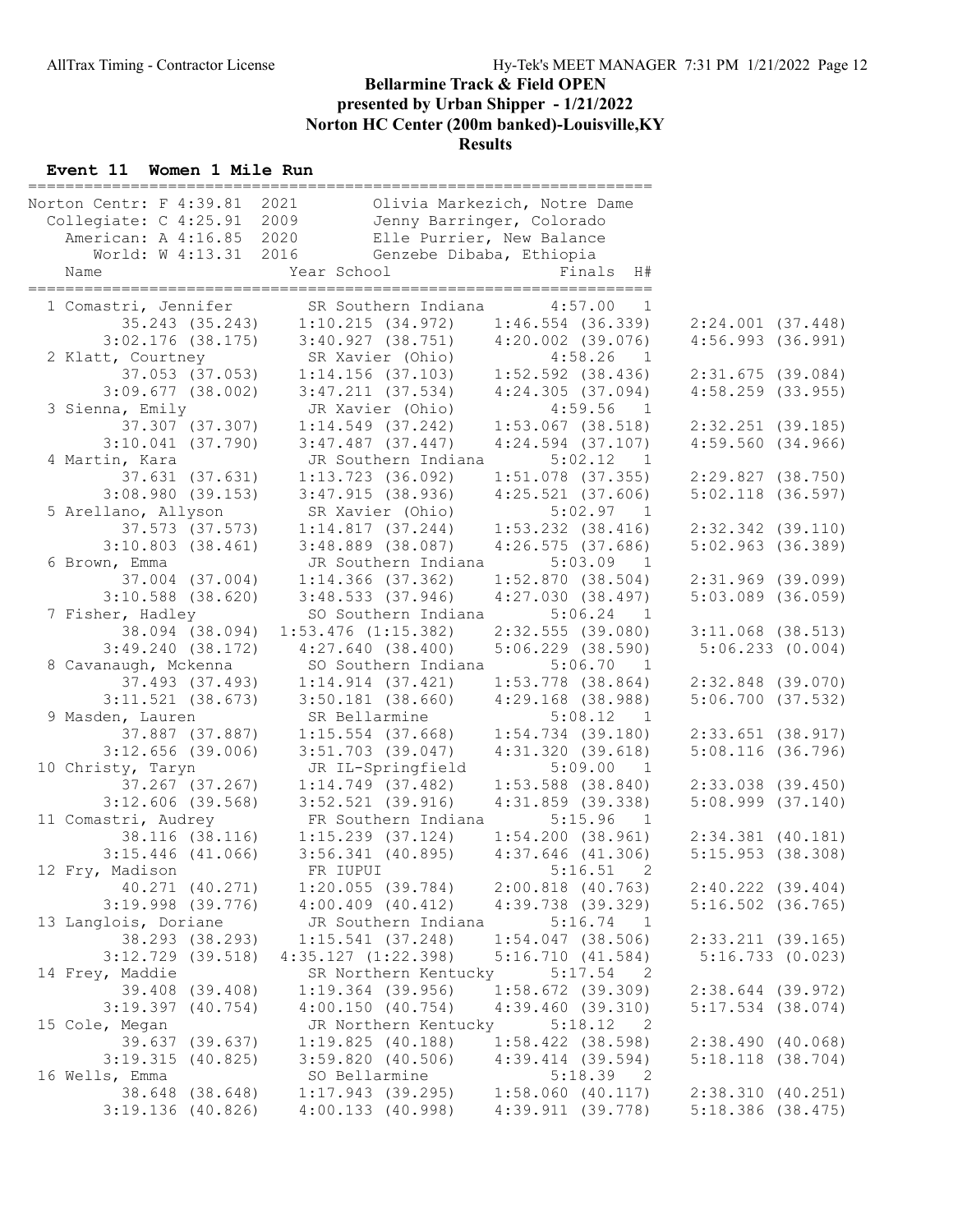## ....Event 11 Women 1 Mile Run

| 17 Yankovich, Nelle                 | JR Northern Kentucky                           | 5:21.32<br>2                               |                                              |
|-------------------------------------|------------------------------------------------|--------------------------------------------|----------------------------------------------|
| 39.694 (39.694)                     | $1:19.648$ (39.954)                            | $1:59.546$ (39.898)                        | 2:40.496(40.950)                             |
| $3:21.120$ (40.625)                 | $4:01.336$ $(40.216)$                          | $4:40.626$ (39.290)                        | 5:21.320(40.694)                             |
| 18 Witt, Jacquelyn                  | SO Northern Kentucky 5:24.77 3                 |                                            |                                              |
| 40.402 (40.402)                     | $1:19.899$ (39.497)                            | 2:01.331(41.432)                           | 2:42.519(41.188)                             |
| $3:23.492$ (40.974)                 | 4:05.116(41.624)                               | 4:46.441(41.325)                           | $5:24.769$ (38.329)                          |
| 19 Wittmer, Mallory                 | FR Southern Indiana                            | 5:26.78<br>$\overline{2}$                  |                                              |
| 40.034 (40.034)                     | $1:19.888$ (39.854)                            | 2:00.630(40.742)                           | 2:41.890(41.261)                             |
| $3:23.633$ $(41.743)$               | 4:05.996(42.364)                               | $4:47.803$ $(41.807)$                      | $5:26.776$ (38.973)                          |
| 20 Swart, Aubrey                    | SO Southern Indiana 5:26.87 2                  |                                            |                                              |
| 39.239 (39.239)                     | $1:19.568$ (40.330)                            | $2:00.341$ $(40.773)$                      | 2:41.627(41.286)                             |
| $3:23.376$ (41.750)                 | $4:05.552$ $(42.176)$                          | 4:47.036(41.485)                           | $5:26.865$ (39.829)                          |
| 21 Copher, Isabella                 | FR Morehead State                              | 5:29.55<br>$\overline{2}$                  |                                              |
| 39.108 (39.108)                     | $1:19.303$ $(40.196)$                          | $1:59.782$ (40.480)                        | 2:40.997(41.215)                             |
| $3:23.290$ $(42.293)$               | $4:06.254$ $(42.965)$                          | 4:48.520(42.266)                           | 5:29.541(41.021)                             |
|                                     |                                                |                                            |                                              |
| 22 DeLisio, Sophia                  | JR Northern Kentucky 5:29.90                   | 2                                          |                                              |
| 41.132 (41.132)                     | 1:20.151(39.019)                               | 2:00.740(40.589)                           | $2:41.231$ $(40.492)$                        |
| $3:22.717$ $(41.486)$               | $4:05.144$ $(42.428)$                          | 4:48.110(42.966)                           | $5:29.894$ $(41.784)$                        |
| 23 Clayworth, Jenna                 | SR Xavier (Ohio)                               | 5:31.13<br>4                               |                                              |
| 38.192 (38.192)                     | $1:17.444$ (39.252)                            | $1:59.054$ $(41.611)$                      | 2:41.986(42.932)                             |
| $3:24.943$ $(42.957)$               | $4:07.854$ $(42.912)$                          | $4:50.298$ $(42.444)$                      | $5:31.126$ (40.828)                          |
| 24 Erbach, Hope                     | FR Northern Kentucky 5:35.68 3                 |                                            |                                              |
| 40.444 (40.444)                     | 1:19.927(39.484)                               | $2:01.180$ (41.253)                        | 2:42.751(41.571)                             |
| 3:24.740(41.990)                    | $4:07.894$ $(43.154)$                          | $4:52.132$ $(44.238)$                      | $5:35.678$ (43.546)                          |
| 25 Hoerig, Kati                     | FR Southern Indiana                            | 5:36.79<br>$\overline{\phantom{a}}$ 3      |                                              |
| 42.475 (42.475)                     | $1:22.908$ $(40.434)$                          | $2:04.278$ $(41.370)$                      | $2:47.065$ $(42.788)$                        |
| $3:30.258$ $(43.193)$               | $4:14.148$ $(43.890)$                          | $4:57.431$ $(43.284)$                      | 5:36.790(39.359)                             |
| 26 Alvarez, Lilia                   | SO Tennessee-Martin 5:37.61                    | $\overline{\phantom{0}}$ 2                 |                                              |
| 40.557 (40.557)                     | $1:19.964$ (39.407)                            | 2:02.255(42.292)                           | $2:45.312$ $(43.058)$                        |
| 3:29.350(44.038)                    | $4:12.452$ $(43.102)$                          | $4:54.289$ $(41.837)$                      | $5:37.601$ $(43.312)$                        |
| 27 Holliday, Victoria               | FR Tennessee-Martin                            | 5:41.32<br>$\overline{\phantom{0}}^2$      |                                              |
|                                     |                                                |                                            |                                              |
| 39.886 (39.886)                     | $1:20.231$ $(40.345)$                          | 2:00.647(40.416)                           | $2:42.278$ $(41.632)$                        |
| $3:25.220$ $(42.942)$               | $4:10.376$ (45.156)                            | 4:56.080(45.704)                           | 5:41.305(45.226)                             |
| 28 Taylor, Sophia                   | JR IUPUI                                       | $5:43.28$ 3                                |                                              |
| 40.581 (40.581)                     | 1:21.035(40.454)                               | $2:03.283$ $(42.248)$                      | 2:43.971(40.688)                             |
| $3:33.307$ (49.337)                 | 4:19.415(46.108)                               | 5:04.833(45.418)                           | $5:43.273$ $(38.441)$                        |
| 29 Bush, Megan                      | FR Morehead State                              | 5:44.08<br>$\overline{4}$                  |                                              |
| 40.398 (40.398)                     | 1:21.935(41.538)                               | $2:06.254$ $(44.319)$                      | $2:50.754$ $(44.501)$                        |
| $3:35.485$ $(44.731)$               | $4:19.763$ $(44.278)$                          | $5:03.682$ $(43.919)$                      | 5:44.077(40.396)                             |
|                                     |                                                |                                            |                                              |
| 30 Jerop, Sharon                    | FR Cumberland (Tenn.) 5:46.84 3                |                                            |                                              |
| $40.661$ $(40.661)$                 | $1:20.204$ (39.544)                            | 2:01.610(41.406)                           | 2:43.980(42.370)                             |
| $3:29.923$ $(45.943)$               | 4:18.341(48.418)                               | $5:06.033$ $(47.692)$                      | 5:46.836(40.804)                             |
| 31 Adkins, Madison                  | FR Bellarmine                                  | 5:48.82<br>- 4                             |                                              |
| 39.680 (39.680)                     | $1:20.083$ $(40.404)$                          | 2:04.934(44.851)                           | $2:49.794$ $(44.861)$                        |
| $3:35.714$ $(45.920)$               | $4:21.474$ $(45.760)$                          | $5:07.136$ (45.662)                        | 5:48.815(41.680)                             |
| 32 Mastin, India                    | FR Cumberland (Tenn.)                          | $5:50.07$ 3                                |                                              |
| 42.058 (42.058)                     | $1:23.806$ $(41.748)$                          | $2:06.554$ $(42.748)$                      | $2:51.367$ $(44.813)$                        |
| $3:35.909$ $(44.542)$               | $4:20.943$ $(45.035)$                          | $5:06.193$ $(45.250)$                      | $5:50.062$ $(43.870)$                        |
| 33 Thomsen, Alexa                   | JR IL-Springfield                              | 5:51.04<br>2                               |                                              |
| 41.012 (41.012)                     | $1:21.522$ $(40.510)$                          | 2:04.536(43.014)                           | 2:49.317(44.782)                             |
| $3:34.492$ $(45.176)$               | $4:21.293$ $(46.801)$                          | $5:07.267$ $(45.974)$                      | $5:51.034$ $(43.768)$                        |
| 34 Boa, Chloe                       | FR Northern Kentucky                           | 5:53.78<br>$\overline{\phantom{a}}$        |                                              |
| 42.090 (42.090)<br>3:43.070(46.844) | $1:24.561$ $(42.472)$<br>$4:29.134$ $(46.064)$ | $2:09.647$ (45.086)<br>$5:12.222$ (43.088) | $2:56.227$ $(46.580)$<br>$5:53.776$ (41.554) |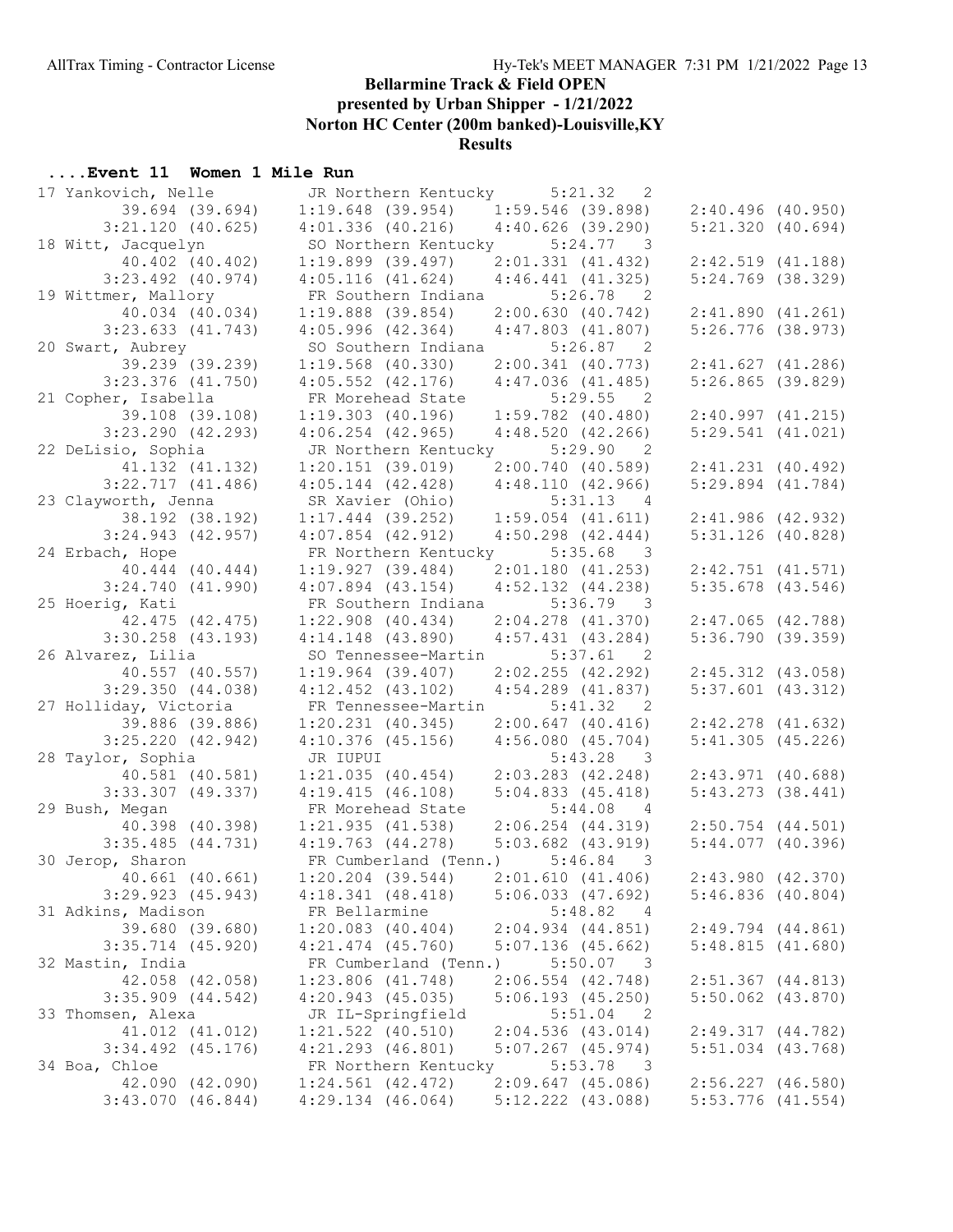# ....Event 11 Women 1 Mile Run

| 35 Ahart, Katelyn                      | FR Southern Indiana 5:57.05 3                       |                              |                       |
|----------------------------------------|-----------------------------------------------------|------------------------------|-----------------------|
| 42.248 (42.248)                        | $1:23.879$ (41.632) $2:06.288$ (42.409)             |                              | $2:51.153$ (44.865)   |
| $3:37.088$ (45.936)                    | $4:23.505$ (46.418) $5:11.451$ (47.946)             |                              | $5:57.049$ (45.598)   |
| 36 Thompson, Emma                      | FR Southern Indiana 5:57.21 4                       |                              |                       |
| 39.710 (39.710)                        | $1:20.280$ $(40.570)$                               | 2:05.171(44.892)             | $2:49.676$ (44.505)   |
| $3:35.300$ $(45.625)$                  | $4:22.384$ (47.084) $5:10.844$ (48.460)             |                              | $5:57.209$ $(46.365)$ |
| 37 Britt, Hope                         | FR Cumberland (Tenn.) 5:57.90 4                     |                              |                       |
| 40.832 (40.832)                        | $1:21.565$ (40.733)                                 | $2:06.086$ $(44.521)$        | 2:52.110(46.024)      |
| $3:38.876$ (46.767)                    | $4:27.308$ $(48.432)$                               | $5:14.842$ $(47.534)$        | $5:57.898$ (43.056)   |
| 38 Price, Libby                        | SR IL-Springfield                                   | $6:00.48$ 3                  |                       |
| 40.859 (40.859)                        | $1:21.451$ (40.592)                                 | 2:04.633(43.183)             | $2:51.103$ $(46.470)$ |
| $3:38.374$ $(47.271)$                  | 4:26.807(48.433)                                    | $5:14.191$ $(47.384)$        | $6:00.471$ $(46.281)$ |
| 39 Winkler, Katie                      | FR Southern Indiana 6:00.52 2                       |                              |                       |
| 40.805 (40.805)                        | $1:21.340$ (40.536)                                 | 2:06.043 (44.703)            | $2:53.671$ (47.628)   |
| $3:41.031$ $(47.360)$                  | 4:28.510 (47.480) 5:15.352 (46.842)                 |                              | 6:00.516(45.164)      |
| 40 Stewart, Ellie                      | FR Evansville                                       | $6:01.25$ 4                  |                       |
| 41.153 (41.153)                        | $1:23.994$ (42.842) $2:10.102$ (46.108)             |                              | $2:57.428$ (47.326)   |
| $3:45.067$ $(47.640)$                  | 4:32.248 (47.181)                                   | $5:18.698$ $(46.450)$        | $6:01.242$ $(42.544)$ |
| 41 Boram, Esther                       | JR Union (Ky.)                                      | $6:07.53$ 4                  |                       |
| 41.326 (41.326)                        | $1:22.315$ (40.989) 2:05.548 (43.234)               |                              | $2:51.334$ $(45.786)$ |
| $3:39.323$ $(47.990)$                  | $4:29.698$ (50.375)                                 | $5:20.203$ (50.506)          | $6:07.526$ $(47.323)$ |
| 42 Livingston, Shelby                  | FR Southern Indiana 6:14.53 3                       |                              |                       |
| 42.739 (42.739)                        | $1:26.026$ (43.288)                                 | $2:12.291$ (46.266)          | 3:01.527(49.236)      |
| $3:50.944$ (49.417)                    | 4:40.647(49.703)                                    | $5:29.024$ $(48.378)$        | 6:14.525(45.501)      |
| 43 Brown, Olivia                       | FR Bellarmine                                       | $6:17.83$ 4                  |                       |
| 42.889 (42.889)                        | 1:25.893(43.004)                                    | $2:12.232$ $(46.339)$        | $2:59.618$ $(47.386)$ |
| 3:48.570(48.953)                       | 4:38.274 (49.704)                                   | 5:29.195(50.921)             | 6:17.825(48.630)      |
| 44 Nail, Scarlett                      | FR Tennessee-Martin 6:20.50 4                       |                              |                       |
| 46.917 (46.917)                        | $1:34.972$ (48.055)                                 | $2:24.284$ (49.313)          | 3:13.140(48.856)      |
| $4:02.382$ $(49.242)$                  | $4:49.696$ $(47.314)$                               | 5:37.828 (48.133)            | $6:20.498$ $(42.670)$ |
| 45 Griffy, Claire                      | SR Evansville                                       | $7:37.90$ 4                  |                       |
|                                        | 47.466 (47.466) 1:40.998 (53.532) 2:37.918 (56.920) |                              | 3:35.950(58.032)      |
|                                        | $4:34.694$ (58.745) 5:36.175 (1:01.481)             | $6:38.336$ $(1:02.161)$      | $7:37.899$ (59.564)   |
| -- Lytle, Christiana FR Morehead State |                                                     | <b>DNF</b><br>$\overline{4}$ |                       |
|                                        | 40.172 (40.172) 1:23.378 (43.206)                   |                              |                       |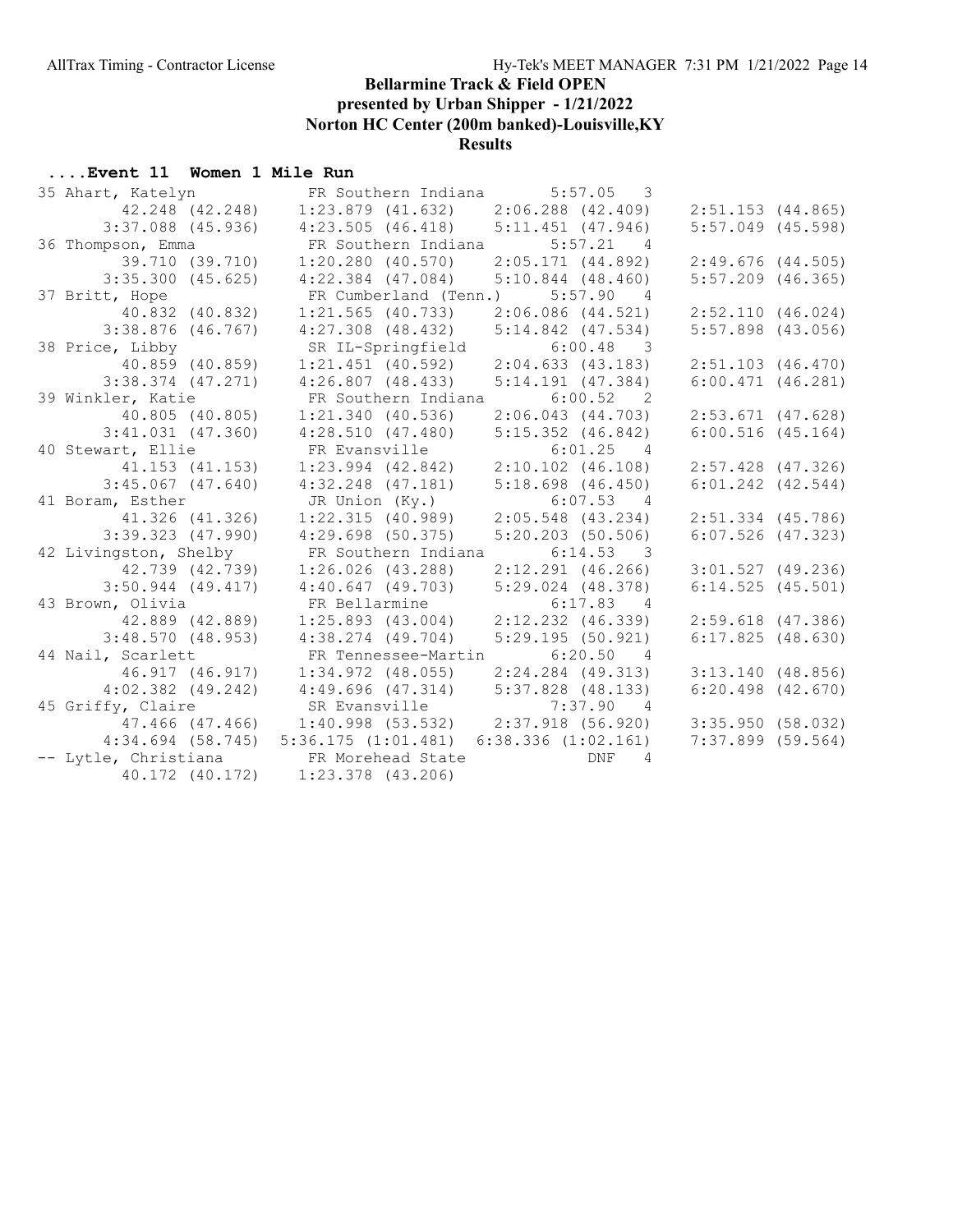#### Event 12 Men 1 Mile Run

| Norton Centr: F 4:08.86<br>Collegiate: C 3:50.39 2021 |                 | 2021                  | Keeton Thornsberry, EKU<br>Cooper Teare, Oregon |                                         |                         |                      |
|-------------------------------------------------------|-----------------|-----------------------|-------------------------------------------------|-----------------------------------------|-------------------------|----------------------|
| American: A 3:49.89 2005<br>World: W 3:47.01 2019     |                 |                       | Bernard Lagat, Nike                             | Yomif Kejelcha, Ethiopia                |                         |                      |
| Name                                                  |                 | Year School           |                                                 | Finals H#                               |                         |                      |
|                                                       |                 |                       |                                                 |                                         |                         |                      |
| 1 Winders, Titus                                      |                 |                       | JR Southern Indiana                             | $4:04.79F$ 1                            |                         |                      |
|                                                       | 30.537 (30.537) |                       |                                                 | $1:00.681$ (30.144) $1:32.027$ (31.346) | $2:04.269$ $(32.242)$   |                      |
| 2:36.435(32.166)                                      |                 |                       |                                                 | $3:07.234$ (30.799) $3:35.661$ (28.428) | 4:04.790(29.129)        |                      |
| 2 McIntyre, Noah                                      |                 |                       | FR IL-Springfield                               | 4:12.40<br>$\overline{1}$               |                         |                      |
|                                                       | 30.186 (30.186) |                       |                                                 | $1:00.140$ (29.954) $1:31.147$ (31.007) | 2:02.937(31.790)        |                      |
| $2:35.573$ (32.637)                                   |                 |                       | $3:07.867$ (32.294)                             | $3:39.624$ (31.758)                     | $4:12.396$ $(32.772)$   |                      |
| 3 Nolan, Austin                                       |                 |                       | SR Southern Indiana                             | 4:12.92<br>$\overline{1}$               |                         |                      |
|                                                       | 30.900 (30.900) | $1:01.729$ (30.830)   |                                                 | 1:32.953(31.224)                        | $2:04.861$ (31.908)     |                      |
| $2:37.012$ $(32.152)$                                 |                 | $3:09.447$ $(32.436)$ |                                                 | $3:41.527$ (32.080)                     | 4:12.913(31.386)        |                      |
| 4 McNair, Luke                                        |                 |                       | SR Tennessee-Martin                             | 4:13.90<br>$\overline{1}$               |                         |                      |
|                                                       | 31.449 (31.449) |                       | 1:03.177(31.729)                                | 1:34.865(31.688)                        | $2:07.284$ (32.419)     |                      |
| $2:39.981$ (32.697)                                   |                 | $3:12.495$ (32.515)   |                                                 | $3:43.769$ $(31.274)$                   | $4:13.891$ (30.123)     |                      |
| 5 Hufnagel, Noah                                      |                 |                       | JR Southern Indiana                             | 4:15.92<br>$\overline{1}$               |                         |                      |
|                                                       | 31.163 (31.163) |                       | $1:02.397$ (31.234)                             | $1:34.644$ $(32.247)$                   | $2:07.051$ (32.407)     |                      |
| $2:39.737$ $(32.687)$                                 |                 |                       | $3:12.793$ $(33.056)$                           | $3:44.576$ (31.783)                     | $4:15.912$ $(31.336)$   |                      |
| 6 Hester, Nolan                                       |                 | FR Bellarmine         |                                                 | $4:16.91$ 1                             |                         |                      |
|                                                       | 31.410(31.410)  |                       | 1:02.837(31.428)                                | $1:35.221$ (32.384)                     | 2:07.639(32.418)        |                      |
| $2:40.273$ (32.635)                                   |                 | $3:13.414$ $(33.141)$ |                                                 | $3:45.792$ $(32.378)$                   | 4:16.910(31.118)        |                      |
| 7 Hoffman, Eric                                       |                 | SR IUPUI              |                                                 | 4:18.19<br>$\overline{1}$               |                         |                      |
|                                                       | 30.789 (30.789) |                       | $1:01.865$ (31.076)                             | $1:33.854$ (31.989)                     | 2:07.013(33.160)        |                      |
| 2:40.515(33.502)                                      |                 | $3:13.878$ $(33.364)$ |                                                 | 3:45.895(32.017)                        | $4:18.183$ (32.288)     |                      |
| 8 Cherry, Christopher                                 |                 |                       | FR IL-Springfield                               | 4:19.83<br>$\overline{\phantom{a}}$     |                         |                      |
|                                                       | 33.432 (33.432) |                       | 1:06.403(32.971)                                | 1:40.255(33.852)                        | 2:14.595(34.340)        |                      |
| $2:47.987$ (33.392)                                   |                 | $3:20.807$ (32.820)   |                                                 | $3:51.540$ (30.734)                     | 4:19.830(28.290)        |                      |
| 9 Cahill, Will                                        |                 |                       | FR Tennessee-Martin                             | 4:19.88<br>4                            |                         |                      |
|                                                       | 32.953 (32.953) | $1:04.681$ (31.729)   |                                                 | $1:37.831$ $(33.150)$                   | $2:11.526$ (33.696)     |                      |
| 2:44.231(32.706)                                      |                 |                       | $3:17.667$ (33.436)                             | $3:50.920$ (33.254)                     | $4:19.872$ $(28.952)$   |                      |
| 10 Cason, John                                        |                 | FR Bellarmine         |                                                 | $4:20.26$ 2                             |                         |                      |
|                                                       | 32.567 (32.567) |                       | 1:04.796(32.229)                                | 1:37.830(33.034)                        | $2:10.794$ (32.965)     |                      |
| 2:43.900(33.106)                                      |                 |                       | 3:16.377(32.477)                                | 3:48.596(32.220)                        | $4:20.254$ $(31.658)$   |                      |
| 11 Jones, Ryan                                        |                 |                       | FR IL-Springfield                               | 4:22.31<br>$\overline{\phantom{a}}$     |                         |                      |
|                                                       | 32.819 (32.819) |                       | $1:05.709$ $(32.890)$                           | 1:39.723(34.015)                        | $2:14.788$ (35.065)     |                      |
| 2:48.645(33.858)                                      |                 |                       | 3:21.310(32.665)                                | $3:54.064$ $(32.754)$                   | $4:22.307$ $(28.243)$   |                      |
| 12 Hopf, Mitchell                                     |                 |                       | SO Southern Indiana                             | 4:22.57<br>2                            |                         |                      |
|                                                       | 31.930 (31.930) | 1:03.770(31.840)      |                                                 | $1:05.228$ $(1.458)$                    | $2:09.669$ $(1:04.442)$ |                      |
| $2:43.336$ (33.667)                                   |                 | $3:16.746$ (33.410)   |                                                 | $3:49.924$ $(33.178)$                   | $4:22.566$ $(32.643)$   |                      |
| 13 Martinez, Gabe                                     |                 |                       | FR IL-Springfield                               | 4:22.95<br>$\overline{\phantom{a}}$     |                         |                      |
|                                                       | 33.713 (33.713) | $1:06.647$ (32.934)   |                                                 | $2:15.008$ $(1:08.362)$                 | $2:48.352$ (33.344)     |                      |
| $3:21.026$ (32.674)                                   |                 | $3:52.459$ $(31.434)$ |                                                 | $4:22.943$ (30.484)                     |                         | $4:22.947$ $(0.004)$ |
| 14 Mastin, Kyle                                       |                 |                       | SR Northern Kentucky                            | 4:23.93<br>$\overline{\phantom{a}}$     |                         |                      |
|                                                       | 33.575 (33.575) |                       | 1:06.785(33.210)                                | $1:40.476$ (33.692)                     | $2:15.348$ (34.872)     |                      |
| 2:48.057(32.710)                                      |                 | $3:20.415$ (32.358)   |                                                 | $3:52.013$ $(31.599)$                   | 4:23.923(31.910)        |                      |
| 15 Harmon, Wyat                                       |                 |                       | SR Southern Indiana                             | 4:24.31<br>$\overline{\phantom{0}}^2$   |                         |                      |
|                                                       | 32.127 (32.127) | $1:03.939$ $(31.812)$ |                                                 | $1:36.879$ $(32.940)$                   | $2:09.854$ (32.976)     |                      |
| $2:43.578$ (33.724)                                   |                 | $3:17.048$ (33.470)   |                                                 | $3:50.344$ (33.297)                     | 4:24.303(33.959)        |                      |
| 16 Schnieders, DK                                     |                 | FR Bellarmine         |                                                 | 4:25.36<br>$\overline{\phantom{0}}^2$   |                         |                      |
|                                                       | 31.683 (31.683) | $1:03.379$ (31.696)   |                                                 | 1:36.113(32.734)                        | $2:10.226$ $(34.114)$   |                      |
| $2:44.906$ (34.680)                                   |                 | $3:20.371$ (35.466)   |                                                 | $3:53.884$ (33.514)                     | 4:25.355(31.471)        |                      |
|                                                       |                 |                       |                                                 |                                         |                         |                      |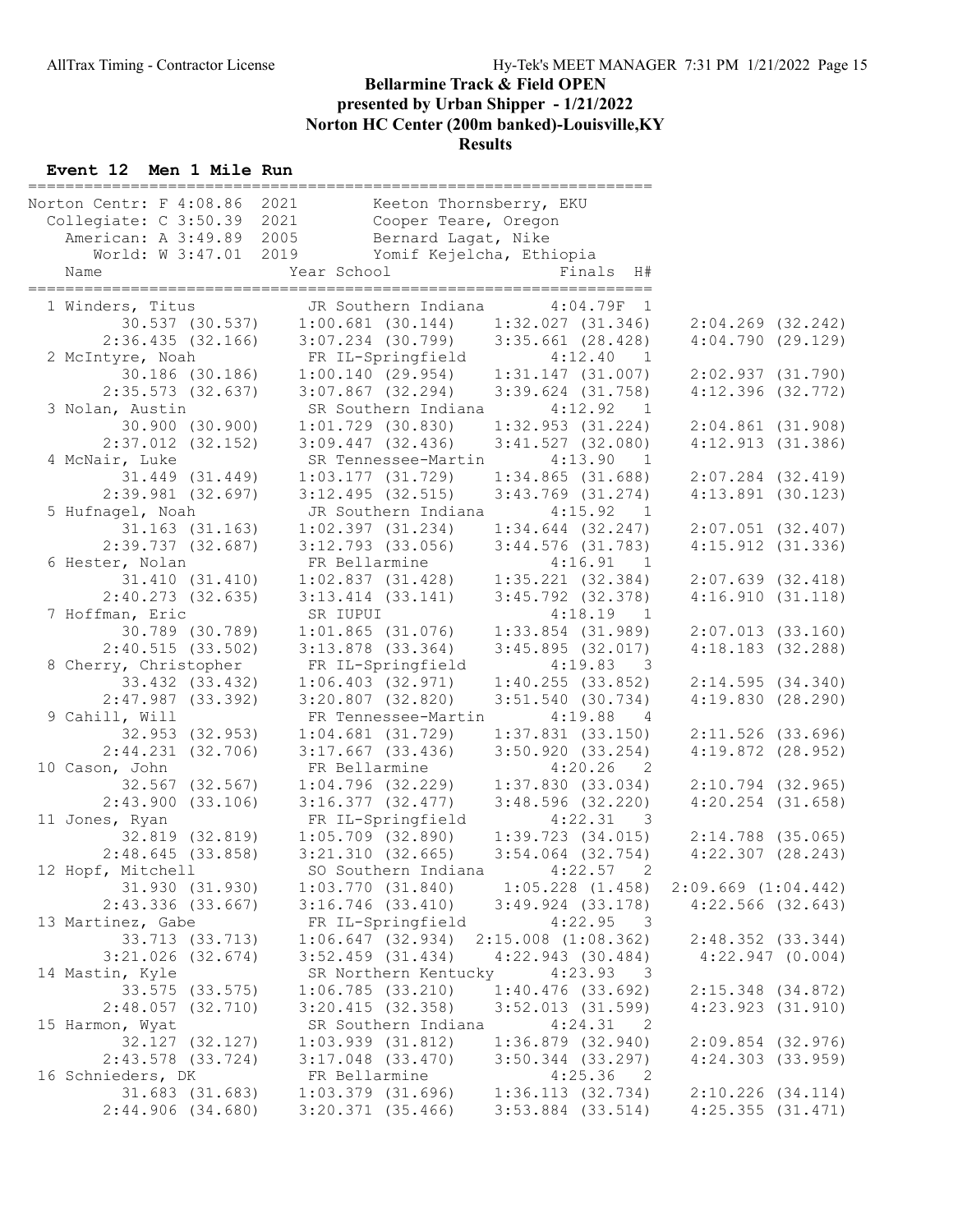Results

## ....Event 12 Men 1 Mile Run

|                                        | 17 Lantz, Colin FR Xavier (Ohio)                                                           | $4:26.91$ 3                                  |                                                                    |
|----------------------------------------|--------------------------------------------------------------------------------------------|----------------------------------------------|--------------------------------------------------------------------|
|                                        | 33.317 (33.317) 1:06.527 (33.210)                                                          | 1:40.201(33.674)                             | $2:15.251$ (35.050)                                                |
| $2:49.552$ (34.302)                    | 3:24.010(34.458)                                                                           | $3:57.077$ (33.068)                          | $4:26.904$ (29.827)                                                |
| 18 Davis, Cole                         | SO Tennessee-Martin 4:27.33 3                                                              |                                              |                                                                    |
| 33.583 (33.583)                        | 1:07.025(33.442)                                                                           | 1:40.341(33.316)                             | $2:15.089$ $(34.748)$                                              |
| $2:48.882$ (33.794)                    | $3:22.067$ (33.185)                                                                        | $3:55.425$ (33.358)                          | $4:27.324$ $(31.900)$                                              |
| 19 Garey, Will                         | FR Xavier (Ohio)                                                                           | $4:27.63$ 3                                  |                                                                    |
| 33.341 (33.341)                        | $1:06.263$ (32.922)                                                                        | 1:39.945(33.683)                             | $2:15.033$ (35.088)                                                |
| 2:49.255(34.222)                       | $3:23.519$ $(34.264)$                                                                      | $3:56.641$ (33.122)                          | 4:27.627(30.986)                                                   |
| 20 Dunagan, Michael                    | JR Morehead State                                                                          | 4:28.10 4                                    |                                                                    |
| 29.983 (29.983)                        | 1:00.937(30.955)                                                                           | 1:33.950(33.013)                             | 2:08.495(34.546)                                                   |
| $2:44.037$ (35.542)                    | 3:18.670(34.633)                                                                           | $3:53.967$ (35.298)                          | $4:28.098$ $(34.131)$                                              |
| 21 Payne, George                       | SO Tennessee-Martin 4:28.18 4                                                              |                                              |                                                                    |
| 33.266 (33.266)                        | $1:05.919$ (32.653)                                                                        | $1:39.397$ $(33.479)$                        | $2:14.068$ $(34.671)$                                              |
| 2:48.437(34.369)                       | $3:22.886$ $(34.450)$                                                                      | $3:56.879$ $(33.993)$                        | $4:28.174$ $(31.296)$                                              |
| 22 Lewis, Nick                         | FR Bellarmine<br>FR Bellarmine<br>1:03.596 (31.883) 1:36.672 (33.076)<br>2:54.056 (34.231) |                                              |                                                                    |
| 31.714 (31.714)                        |                                                                                            |                                              | 2:10.680(34.009)                                                   |
| $2:45.024$ $(34.344)$                  | 3:19.825(34.801)                                                                           | $3:54.056$ $(34.231)$                        | $4:28.214$ $(34.158)$                                              |
| 23 Cox, Cameron                        | JR Southern Indiana 4:28.74 3                                                              |                                              |                                                                    |
| 34.252 (34.252)<br>$2:48.443$ (33.564) | $1:07.324$ $(33.072)$<br>$3:21.483$ $(33.040)$                                             |                                              | $1:40.125$ (32.802) $2:14.879$ (34.754)<br>$4:28.733$ $(1:04.222)$ |
| 24 Cook, Toby                          | SO Morehead State                                                                          | $3:24.511$ (3.029)<br>$4:29.01$ 4            |                                                                    |
| 34.732 (34.732)                        | $1:07.956$ (33.224)                                                                        | $1:42.321$ $(34.366)$                        | $2:17.401$ (35.080)                                                |
| $2:53.647$ (36.246)                    | $3:28.798$ (35.152)                                                                        | $3:59.491$ (30.694)                          | $4:29.007$ $(29.516)$                                              |
| 25 Goddard, Ethan                      | SO Southern Indiana 4:29.10 2                                                              |                                              |                                                                    |
| 32.607 (32.607)                        | $1:05.008$ $(32.402)$                                                                      | $1:38.508$ $(33.500)$                        | $2:12.582$ $(34.074)$                                              |
| $2:46.542$ (33.960)                    | $3:21.046$ (34.504)                                                                        | $3:55.281$ $(34.236)$                        | 4:29.096(33.815)                                                   |
|                                        |                                                                                            |                                              |                                                                    |
|                                        |                                                                                            |                                              |                                                                    |
| 26 Terry, Brady                        | FR Southern Indiana 4:30.23 2                                                              |                                              |                                                                    |
| 32.800 (32.800)<br>2:47.219(34.365)    | $1:36.808$ $(1:04.009)$ $1:38.733$ $(1.925)$<br>3:21.800(34.582)                           | $3:57.053$ (35.253)                          | $2:12.854$ (34.122)                                                |
| 27 Buechlein, Elliott                  | FR Southern Indiana 4:30.58 2                                                              |                                              | $4:30.227$ $(33.174)$                                              |
|                                        | 32.377 (32.377) 1:04.563 (32.186)                                                          | $1:37.661$ (33.098)                          | 2:11.000(33.339)                                                   |
| $2:45.226$ (34.227)                    | $3:20.152$ (34.926) $3:55.497$ (35.346)                                                    |                                              | 4:30.580(35.084)                                                   |
| 28 Bland, Dylan                        |                                                                                            |                                              |                                                                    |
| 32.203 (32.203)                        | FR Southern Indiana 4:31.55 2<br>$1:04.281$ (32.078) $1:37.996$ (33.715)                   |                                              | $2:12.078$ (34.083)                                                |
| 2:46.840(34.762)                       | $3:21.636$ $(34.796)$ $3:56.774$ $(35.139)$                                                |                                              | $4:31.548$ $(34.774)$                                              |
| 29 Kiser, Sam                          | SR Campbellsville 4:31.86 3                                                                |                                              |                                                                    |
|                                        | $33.119$ $(33.119)$ $1.05.922$ $(32.804)$ $2.13.791$ $(1.07.870)$ $2.46.977$ $(33.186)$    |                                              |                                                                    |
|                                        | $3:21.042$ (34.066) $3:55.985$ (34.943) $4:31.847$ (35.863)                                |                                              | 4:31.856(0.009)                                                    |
| 30 Mills, Taylor                       | JR Southern Indiana 4:32.42 3                                                              |                                              |                                                                    |
| 34.167 (34.167)                        | $1:07.207$ (33.041) $1:40.731$ (33.524) $2:15.458$ (34.728)                                |                                              |                                                                    |
| 2:49.746 (34.288)                      | $3:23.753$ $(34.007)$                                                                      | $3:58.084$ $(34.332)$                        | 4:32.417(34.334)                                                   |
| 31 Grogan, Wes                         | SO Morehead State                                                                          | 4:32.73<br>$-5$                              |                                                                    |
| 35.738 (35.738)                        | 1:09.891(34.153)                                                                           | 1:44.707(34.816)                             | $2:20.034$ (35.327)                                                |
| 2:55.420 (35.387)                      | $3:30.644$ (35.224)                                                                        | $4:02.878$ $(32.234)$                        | $4:32.724$ (29.846)                                                |
| 32 Stark, Ryan                         | SR IL-Springfield                                                                          | 4:33.61<br>$\overline{\phantom{a}}$          |                                                                    |
| 33.945 (33.945)<br>2:50.345(34.572)    | 1:06.993(33.048)                                                                           | $1:40.553$ (33.561)<br>$3:58.880$ $(0.004)$  | $2:15.773$ (35.220)                                                |
| 33 Brown, Andre                        | $3:58.877$ $(1:08.532)$<br>SO Tennessee-Martin                                             | 4:34.32<br>5                                 | $4:33.607$ (34.728)                                                |
| 35.548 (35.548)                        | $1:44.847$ $(1:09.299)$                                                                    | $2:19.764$ (34.917)                          | $2:54.586$ (34.823)                                                |
| 3:29.125(34.539)                       | $3:30.078$ $(0.953)$                                                                       | $4:02.861$ $(32.784)$                        | $4:34.318$ $(31.458)$                                              |
| 34 Allen, Drew                         | SO Xavier (Ohio)                                                                           | 4:34.75<br>$\overline{\mathbf{3}}$           |                                                                    |
| 32.881 (32.881)<br>$2:49.179$ (34.668) | 1:05.490(32.609)<br>$3:24.387$ (35.209)                                                    | $1:39.512$ $(34.022)$<br>$3:59.613$ (35.226) | 2:14.511(35.000)<br>$4:34.741$ (35.129)                            |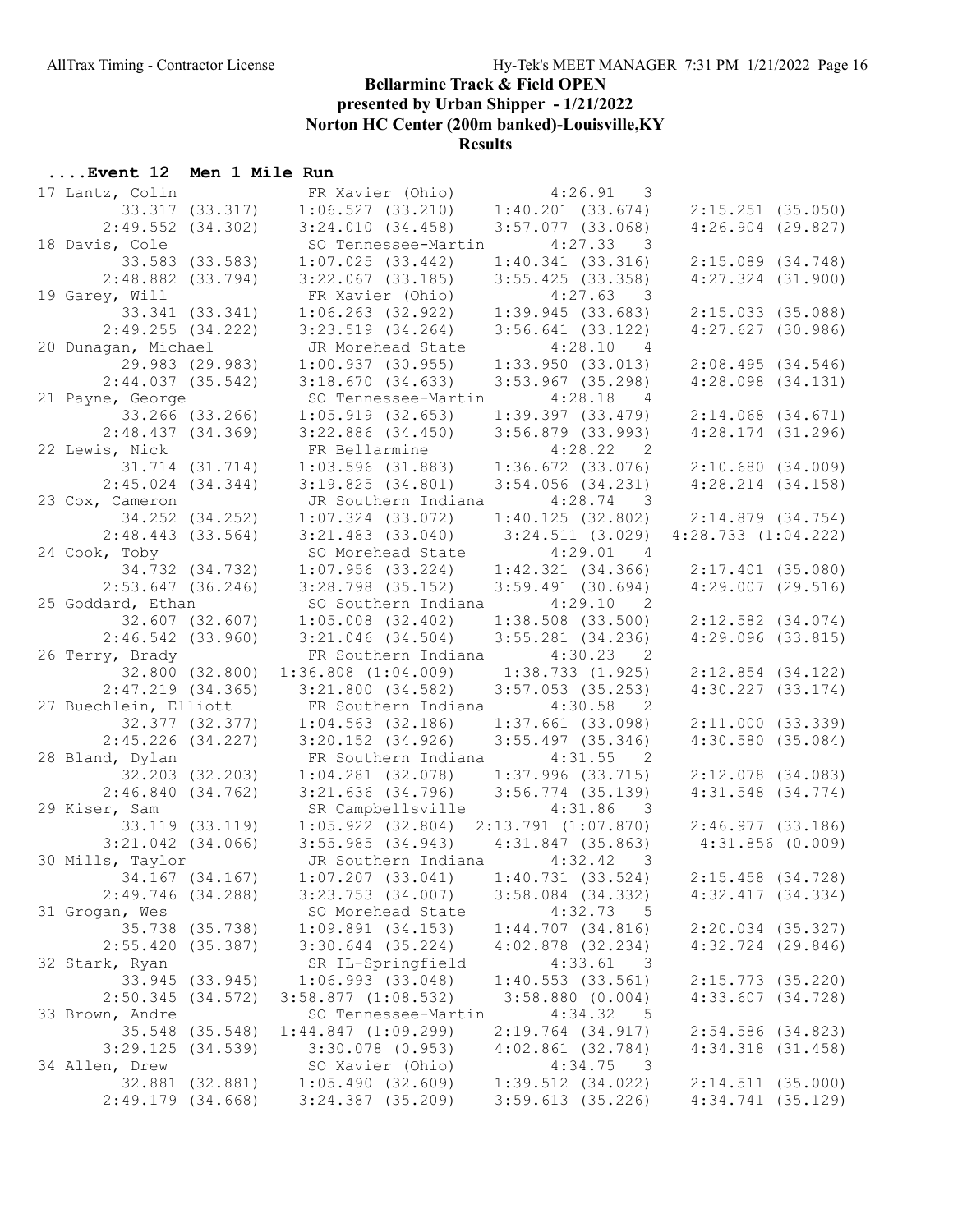# Results

#### ....Event 12 Men 1 Mile Run

| 35 Foote, Hawken        | FR Tennessee-Martin 4:36.31                             | $5^{\circ}$           |                       |
|-------------------------|---------------------------------------------------------|-----------------------|-----------------------|
| 36.966 (36.966)         | 1:11.950(34.984)                                        | $1:45.461$ (33.512)   | $2:20.144$ $(34.683)$ |
| $2:54.902$ $(34.759)$   | $3:29.807$ (34.905)                                     | 4:03.170(33.364)      | 4:36.310(33.140)      |
| 36 Ardis, Garrett       | SO Southern Indiana 4:37.67 5                           |                       |                       |
| 35.854 (35.854)         | $1:09.409$ $(33.555)$                                   | $1:44.187$ $(34.778)$ | 2:19.020(34.833)      |
| $2:54.520$ (35.501)     | $3:29.872$ (35.352)                                     | 4:03.873(34.001)      | $4:37.668$ $(33.796)$ |
| 37 Ortiz-Ramirez, Cruz  | Morehead State                                          | $4:37.89$ 6           |                       |
| 36.032 (36.032)         | 1:10.474(34.443)                                        | $1:45.766$ (35.292)   | 2:21.580(35.814)      |
| $2:56.568$ $(34.988)$   | $3:31.166$ (34.598)                                     | 4:06.515(35.350)      | 4:37.890(31.375)      |
| 38 Everetts, Josh       | SR IUPUI                                                | $4:38.01$ 4           |                       |
| 33.907 (33.907)         | $1:07.549$ (33.642)                                     | 1:41.650(34.102)      | $2:17.079$ $(35.430)$ |
| $2:52.860$ (35.781)     | $3:28.577$ (35.717)                                     | $4:04.309$ $(35.732)$ | 4:38.003(33.695)      |
| 39 Mathews, Owen        | FR Northern Kentucky 4:38.07                            | $5^{\circ}$           |                       |
| 36.668 (36.668)         | $1:11.294$ $(34.627)$                                   | 1:45.785(34.491)      | $2:20.792$ (35.007)   |
| $2:55.716$ (34.924)     | $3:30.474$ $(34.759)$                                   | $4:04.381$ $(33.907)$ | $4:38.064$ $(33.684)$ |
| 40 Dalmares, Peter      | FR Bellarmine                                           | $4:38.08$ 4           |                       |
| 33.502 (33.502)         | rk Bellarmine<br>1:06.254 (32.752)                      | 1:40.123(33.870)      |                       |
|                         |                                                         |                       | 2:14.406(34.283)      |
| $2:49.644$ (35.238)     | $3:26.702$ (37.058)                                     | $4:01.956$ (35.254)   | $4:38.078$ $(36.122)$ |
| 41 Bye, Keith           | SO IUPUI                                                | $4:39.39$ 4           |                       |
| 34.592 (34.592)         | 1:07.365(32.774)                                        | 1:40.527(33.162)      | 2:14.716(34.190)      |
| 2:49.833(35.118)        | $3:26.045$ (36.212)                                     | $4:02.853$ $(36.808)$ | $4:39.389$ $(36.536)$ |
| 42 McIntyre, Wyatt      | JR IL-Springfield                                       | $4:39.87$ 1           |                       |
| 31.218 (31.218)         | $1:02.981$ $(31.764)$                                   | $1:36.021$ $(33.040)$ | $2:10.804$ $(34.784)$ |
| $2:46.976$ (36.172)     | $3:24.491$ $(37.515)$                                   | $4:02.273$ $(37.782)$ | 4:39.865(37.593)      |
| 43 Epur, Peter          | SO Evansville                                           | $4:40.68$ 5           |                       |
| 36.168 (36.168)         | $1:09.967$ (33.799) $1:45.110$ (35.144)                 |                       | $2:20.574$ (35.464)   |
| $2:56.322$ (35.748)     | 3:32.210(35.889)                                        | 4:07.977(35.767)      | 4:40.680(32.704)      |
| 44 Kiplagat, Denis      | SO Cumberland (Tenn.) 4:40.75                           | $5^{\circ}$           |                       |
| 35.879 (35.879)         | $1:10.167$ (34.288) $1:45.344$ (35.178)                 |                       | 2:20.319(34.975)      |
| $2:55.168$ (34.850)     | $3:30.082$ $(34.914)$                                   | $4:02.026$ (31.945)   | $4:40.747$ $(38.721)$ |
| 45 Ennis, Ethan         | JR Northern Kentucky 4:40.94 6                          |                       |                       |
| 34.974 (34.974)         | $1:09.261$ $(34.288)$                                   | $1:46.334$ (37.074)   | 2:21.860(35.526)      |
| $2:56.047$ (34.187)     | $4:06.059$ $(1:10.012)$                                 | 4:40.929(34.870)      | 4:40.933(0.004)       |
| 46 Chism, Cody          | SR Northern Kentucky 4:41.11 4                          |                       |                       |
| 33.831 (33.831)         | $1:06.530$ (32.700) $1:40.552$ (34.022)                 |                       | $2:15.929$ $(35.378)$ |
| $2:52.299$ (36.370)     | $3:29.429$ (37.130) $4:06.425$ (36.997)                 |                       | 4:41.101(34.676)      |
| 47 Pease, Noah          | FR Northern Kentucky 4:41.14 5                          |                       |                       |
|                         | 35.998 (35.998)   1:10.644 (34.646)   1:45.697 (35.054) |                       | 2:21.255(35.558)      |
|                         | 2:57.134 (35.879) 3:33.562 (36.429) 4:09.036 (35.474)   |                       | 4:41.140(32.105)      |
| 48 Kemboi, Victor       | SO Tennessee-Martin 4:44.59 4                           |                       |                       |
| 34.340 (34.340)         | $1:07.243$ $(32.903)$                                   | 1:41.673(34.430)      | $2:17.458$ (35.786)   |
| $2:54.259$ (36.801)     | $3:31.638$ $(37.380)$                                   | $4:08.857$ (37.220)   | 4:44.585(35.728)      |
| 49 Sims, Will           | SO Southern Indiana                                     | 4:44.87<br>$-5$       |                       |
| 36.062 (36.062)         | 1:09.660(33.599)                                        | $1:44.463$ $(34.803)$ | 2:19.536(35.074)      |
| $2:55.321$ (35.785)     | $3:31.094$ $(35.773)$                                   | $4:07.418$ $(36.324)$ | $4:44.862$ $(37.444)$ |
| 50 Lake, Nicholas       | JR Northern Kentucky                                    | 4:46.76<br>$-5$       |                       |
| 36.426 (36.426)         | $1:11.382$ $(34.956)$                                   | $1:46.487$ (35.105)   | $2:22.664$ (36.178)   |
| $2:59.428$ (36.764)     | $3:36.588$ $(37.161)$                                   | $4:12.298$ $(35.710)$ | $4:46.752$ $(34.454)$ |
| 51 Montgomery, Austin   | Morehead State                                          | 4:46.85<br>- 6        |                       |
| 34.461 (34.461)         | 1:09.372(34.912)                                        | $1:45.501$ (36.129)   | 2:21.233 (35.732)     |
| $2:56.339$ $(35.106)$   | $3:33.001$ (36.662)                                     | 4:10.639(37.638)      | $4:46.846$ (36.207)   |
| 52 Harzbecker, Jacob    | FR Cumberland (Tenn.)                                   | 4:47.73<br>6          |                       |
| 32.790 (32.790)         | $1:08.765$ (35.976)                                     | 1:46.016(37.252)      | $2:23.256$ (37.240)   |
| $3:37.620$ $(1:14.364)$ | $4:14.232$ $(36.613)$                                   | 4:47.712 (33.480)     | 4:47.726 (0.014)      |
|                         |                                                         |                       |                       |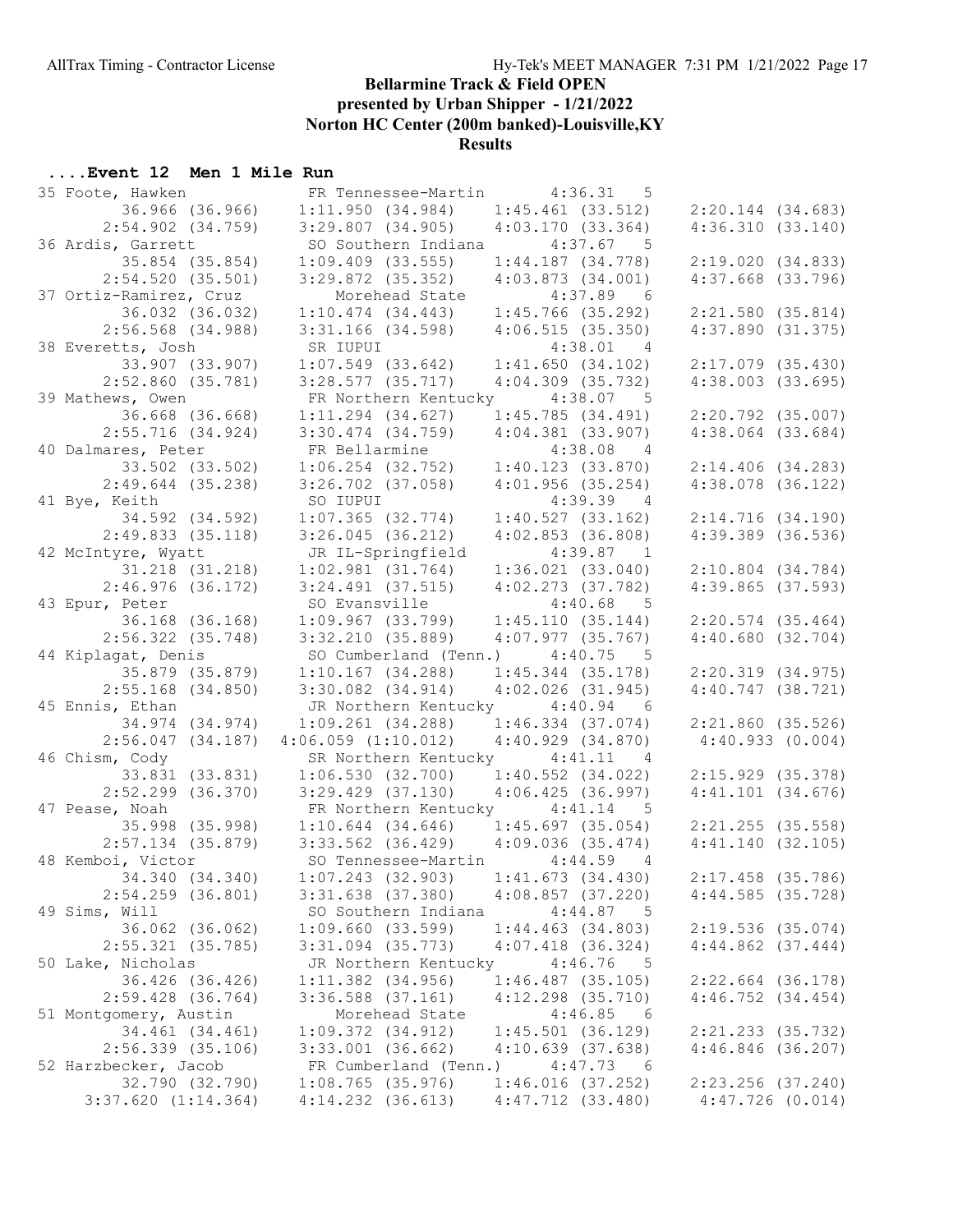# Results

# ....Event 12 Men 1 Mile Run

| 53 Moore, Mason          | FR Southern Indiana 4:47.79 4             |                                      |                       |
|--------------------------|-------------------------------------------|--------------------------------------|-----------------------|
| 31.573 (31.573)          | $1:04.149$ (32.576)                       | 1:39.157(35.008)                     | $2:15.261$ (36.105)   |
| $2:53.868$ (38.607)      | 3:32.807(38.940)                          | $4:11.802$ (38.995)                  | $4:47.787$ (35.985)   |
| 54 Wallingford, Alex     | SO Bellarmine                             | $4:48.38$ 5                          |                       |
| 36.719 (36.719)          | 1:11.609(34.890)                          | 1:46.006(34.397)                     | $2:21.902$ (35.897)   |
| 2:58.670(36.768)         | $3:35.736$ (37.066)                       | $4:13.434$ $(37.698)$                | 4:48.375(34.942)      |
| 55 Lee, Nicholas         | JR Northern Kentucky 4:48.62              | $-5$                                 |                       |
| 36.361 (36.361)          | 1:10.980(34.619)                          | $1:45.282$ $(34.303)$                | $2:20.466$ (35.184)   |
| 2:57.170(36.705)         | $3:34.684$ (37.514)                       | $4:13.442$ $(38.758)$                | $4:48.618$ $(35.177)$ |
| 56 Stoltzfus, Bryan      | FR Northern Kentucky 4:49.22 6            |                                      |                       |
| 34.732 (34.732)          | 1:09.643(34.911)                          | 1:46.067(36.424)                     | $2:22.142$ (36.075)   |
| $2:57.370$ (35.228)      | $3:34.328$ $(36.959)$                     | $4:12.412$ $(38.084)$                | 4:49.216(36.804)      |
| 57 Lucas, Sam            | Morehead State                            | $4:56.48$ 6                          |                       |
| 36.258 (36.258)          | 1:10.921(34.663)                          | $1:47.013$ (36.092)                  | $2:24.434$ $(37.421)$ |
| $3:02.833$ $(38.400)$    | 3:41.280(38.448)                          | $4:19.684$ $(38.404)$                | $4:56.475$ (36.792)   |
| 58 Steen, Alex           | FR Campbellsville                         | $4:58.70$ 5                          |                       |
| 36.576 (36.576)          | $1:11.532$ $(34.956)$                     | 1:46.040(34.509)                     | $2:22.462$ $(36.422)$ |
| $2:59.869$ (37.407)      | $3:38.258$ $(38.390)$                     | $4:18.497$ $(40.239)$                | $4:58.694$ (40.197)   |
| 59 Kline, Carson         | SR Evansville                             | $5:00.28$ 6                          |                       |
| 33.257 (33.257)          | $1:09.036$ (35.780)                       | $1:45.418$ (36.382)                  | $2:22.659$ (37.242)   |
| $3:00.438$ $(37.780)$    | $3:40.048$ (39.610)                       | $4:21.236$ $(41.188)$                | 5:00.280(39.044)      |
| 60 Murray, Alex          | SO Morehead State                         | $5:11.21$ 6                          |                       |
| 35.706 (35.706)          | 1:10.990(35.284)                          | 1:48.240(37.251)                     | $2:27.466$ (39.226)   |
| 2:59.437 (31.971)        | $3:50.098$ (50.661)                       | $4:32.318$ $(42.220)$                | $5:11.203$ (38.886)   |
| 61 Graf, Benjamin        | FR Campbellsville                         | $5:26.45$ 6                          |                       |
| 36.526 (36.526)          | 1:12.914(36.388)                          | $1:50.373$ $(37.460)$                | $2:30.329$ $(39.956)$ |
| $3:12.544$ (42.215)      | $3:56.785$ $(44.242)$                     | $4:43.023$ $(46.238)$                | $5:26.448$ (43.426)   |
| 62 Watts, Luke           | SO Evansville                             | 5:27.34 6                            |                       |
| 36.210 (36.210)          | $1:13.545$ (37.336)                       | $1:54.612$ $(41.068)$                | 2:38.085(43.473)      |
| $3:21.694$ $(43.610)$    | $4:04.872$ $(43.178)$                     | $4:47.199$ $(42.327)$                | 5:27.340(40.141)      |
| 63 Mullenhour, Mackennen | FR Campbellsville                         | $5:40.69$ 6                          |                       |
| 37.230 (37.230)          | $1:15.357$ (38.127)                       | $1:57.294$ (41.937)                  | $2:42.476$ (45.183)   |
| 3:28.170(45.694)         | $4:14.381$ $(46.212)$                     | $5:00.638$ (46.258)                  | 5:40.690(40.052)      |
| -- Kirkham, Cayden       | SR IL-Springfield                         | <b>Example 19 DNF</b><br>$5^{\circ}$ |                       |
| 36.249 (36.249)          | $1:10.382$ $(34.133)$                     | $1:45.579$ (35.198)                  | 2:22.111(36.532)      |
| $3:02.147$ (40.036)      |                                           |                                      |                       |
| -- Jones, Blake          | JR IL-Springfield                         | DNF 1                                |                       |
| $30.014$ $(30.014)$      | $59.893$ $(29.879)$ $1:30.875$ $(30.982)$ |                                      | $2:02.722$ $(31.848)$ |
| $2:35.564$ (32.842)      | $3:10.853$ (35.290)                       | $3:48.862$ (38.009)                  | $3:48.863$ (0.002)    |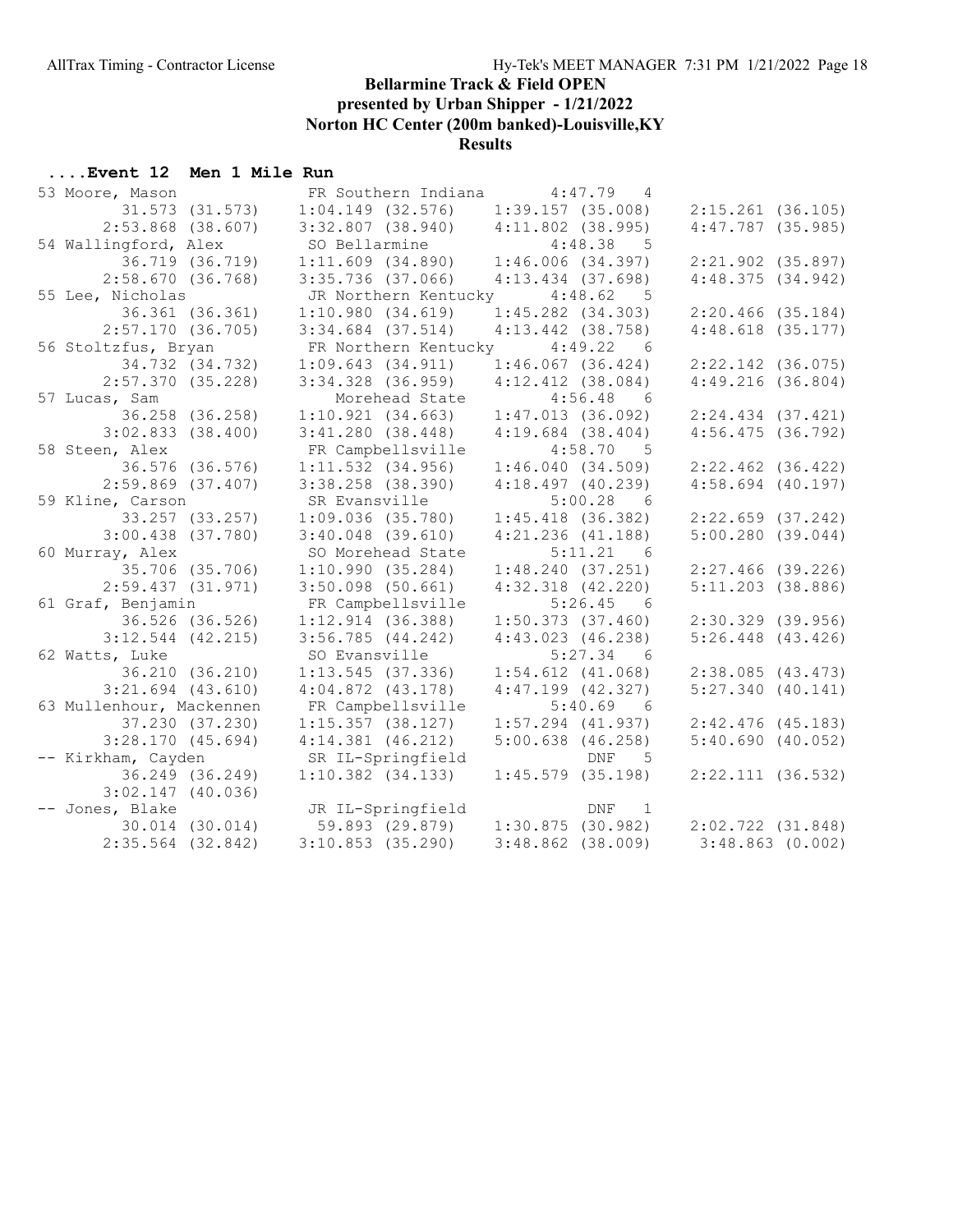#### Event 13 Women 3000 Meter Run

| Norton Centr: F 9:37.27 2021 |                       |                       | Dorcas Wasike, Louisville               |                                        |                |                         |  |
|------------------------------|-----------------------|-----------------------|-----------------------------------------|----------------------------------------|----------------|-------------------------|--|
| Collegiate: C 8:41.60 2018   |                       |                       | Karissa Schweizer, Missouri             |                                        |                |                         |  |
| American: A 8:25.70 2020     |                       |                       | Karissa Schweizer, Nike Bowerm          |                                        |                |                         |  |
|                              | World: W 8:16.60 2014 |                       | Genzebe Dibaba, Ethiopia                |                                        |                |                         |  |
| Name                         |                       | Year School           |                                         |                                        | Finals H#      |                         |  |
|                              |                       |                       |                                         |                                        |                |                         |  |
| 1 Lowry, Anna                |                       | SR Evansville         |                                         | 10:01.62                               | $\overline{1}$ |                         |  |
|                              | 37.120 (37.120)       |                       | $1:16.789$ (39.670) $1:57.999$ (41.210) |                                        |                | $2:38.689$ $(40.691)$   |  |
|                              | $3:18.969$ (40.280)   |                       | $3:59.331$ (40.363) 4:39.677 (40.346)   |                                        |                | $5:20.602$ $(40.926)$   |  |
|                              | $6:01.281$ $(40.680)$ | $6:42.189$ $(40.908)$ |                                         | 7:23.363 (41.175)                      |                | 8:04.430(41.067)        |  |
|                              | 8:45.259 (40.830)     | 9:25.493(40.235)      |                                         | $10:01.614$ (36.122)                   |                |                         |  |
| 2 Esarco, Gloria             |                       | SR IL-Springfield     |                                         | 10:21.68                               | $\overline{1}$ |                         |  |
|                              | 37.672 (37.672)       | $1:17.823$ (40.151)   |                                         | $1:59.263$ $(41.440)$                  |                | $2:40.458$ $(41.196)$   |  |
|                              | $3:22.168$ $(41.710)$ | $4:03.663$ $(41.496)$ |                                         | 4:45.833 (42.170)                      |                | $6:10.219$ $(1:24.387)$ |  |
|                              | $6:53.093$ $(42.874)$ | 7:36.470 (43.378)     |                                         | $8:20.098$ $(43.628)$                  |                | 9:02.557(42.459)        |  |
|                              | $9:43.482$ $(40.926)$ | $10:21.653$ (38.171)  |                                         | 10:21.671(0.019)                       |                |                         |  |
| 3 Cates, Ellie               |                       | FR IUPUI              |                                         |                                        | $10:24.08$ 1   |                         |  |
|                              | 38.362 (38.362)       | 1:18.039(39.678)      |                                         | 1:58.711(40.672)                       |                | 2:40.163(41.452)        |  |
|                              | $3:21.882$ $(41.719)$ | $4:03.407$ $(41.526)$ |                                         | 4:45.535(42.128)                       |                | $5:27.718$ $(42.183)$   |  |
|                              | $6:09.937$ $(42.220)$ | 6:52.842 (42.906)     |                                         | 7:36.273(43.431)                       |                | 9:02.877(1:26.604)      |  |
|                              | $9:44.482$ $(41.606)$ | $10:24.057$ (39.575)  |                                         | $10:24.073$ $(0.017)$                  |                |                         |  |
| 4 Amundsen, Annie            |                       |                       | FR Tennessee-Martin                     | 10:28.41                               | $\overline{1}$ |                         |  |
|                              | 38.109 (38.109)       | 1:18.375(40.266)      |                                         | 2:00.740(42.365)                       |                | $2:42.909$ $(42.169)$   |  |
|                              | $3:25.339$ $(42.431)$ | 4:08.107(42.768)      |                                         | $4:50.661$ (42.555)                    |                | $5:32.773$ $(42.112)$   |  |
|                              | 6:16.245(43.472)      | 6:59.120(42.876)      |                                         | 7:42.377(43.257)                       |                | 8:25.983(43.607)        |  |
|                              | 9:09.721(43.738)      | 9:51.950(42.230)      |                                         | $10:28.406$ (36.456)                   |                |                         |  |
| 5 Warner, Sydny              |                       | SR Xavier (Ohio)      |                                         | 10:29.08                               | $\overline{1}$ |                         |  |
|                              | 38.714 (38.714)       | $1:18.972$ (40.258)   |                                         |                                        |                | $2:42.362$ $(41.456)$   |  |
|                              | $3:23.938$ $(41.576)$ | $4:06.006$ $(42.068)$ |                                         | 2:00.906 (41.934)<br>4:48.795 (42.790) |                | $5:31.150$ (42.355)     |  |
|                              | 6:14.875(43.726)      | 6:58.830(43.956)      |                                         | $7:42.218$ $(43.388)$                  |                | 8:25.749 (43.531)       |  |
|                              | 9:09.433(43.684)      | $9:51.586$ $(42.154)$ |                                         | $10:29.079$ $(37.494)$                 |                |                         |  |
| 6 Fry, Madison               |                       | FR IUPUI              |                                         | 10:29.92                               | $\overline{1}$ |                         |  |
|                              | 39.345 (39.345)       | 1:20.117(40.772)      |                                         | 2:02.273 (42.156)                      |                | 2:44.530(42.258)        |  |
|                              | $3:26.179$ $(41.650)$ | 4:07.450(41.271)      |                                         | $4:50.142$ $(42.693)$                  |                | $5:33.434$ $(43.292)$   |  |
|                              | $6:16.886$ (43.452)   | $7:00.354$ $(43.469)$ |                                         | $7:43.488$ (43.134)                    |                | 8:27.195(43.708)        |  |
|                              | $9:10.988$ $(43.793)$ | $9:52.362$ $(41.375)$ |                                         | 10:29.920(37.558)                      |                |                         |  |
| 7 Tarlton, Laikin            |                       | FR Morehead State     |                                         |                                        | 10:30.47 1     |                         |  |
|                              | 38.518 (38.518)       | 1:18.743(40.225)      |                                         | $2:01.062$ $(42.320)$                  |                | $2:43.194$ $(42.132)$   |  |
|                              | $3:25.694$ $(42.501)$ | 4:08.437(42.743)      |                                         | 4:50.985(42.548)                       |                | $5:32.989$ $(42.005)$   |  |
|                              | 6:16.450(43.462)      | $6:59.491$ $(43.041)$ |                                         | $7:41.101$ $(41.610)$                  |                | $8:23.671$ $(42.571)$   |  |
|                              | $9:06.822$ $(43.151)$ | $9:50.611$ $(43.790)$ |                                         | 10:30.470(39.859)                      |                |                         |  |
| 8 Cole, Megan                |                       |                       | JR Northern Kentucky                    | 10:38.37                               | $\overline{1}$ |                         |  |
|                              | 38.568 (38.568)       | 1:18.721(40.153)      |                                         | 2:00.511(41.791)                       |                | 2:41.814(41.303)        |  |
|                              | $3:23.597$ $(41.784)$ | $4:05.209$ $(41.612)$ |                                         | 4:48.035(42.826)                       |                | $5:31.493$ $(43.459)$   |  |
|                              | 6:14.575(43.083)      | $6:58.566$ (43.991)   |                                         | $7:42.038$ $(43.473)$                  |                | $8:25.474$ $(43.436)$   |  |
|                              | $9:10.079$ $(44.606)$ | $9:54.523$ $(44.445)$ |                                         | 10:38.361(43.838)                      |                |                         |  |
| 9 Witt, Jacquelyn            |                       |                       | SO Northern Kentucky                    | 10:46.11                               | $\overline{1}$ |                         |  |
|                              | 39.208 (39.208)       | $1:19.758$ (40.550)   |                                         | 2:02.010(42.253)                       |                | 2:44.770(42.760)        |  |
|                              | $3:27.087$ $(42.318)$ | $4:10.273$ $(43.186)$ |                                         | $4:53.764$ (43.492)                    |                | $5:38.252$ $(44.488)$   |  |
|                              | $6:23.467$ $(45.216)$ | 7:08.513(45.046)      |                                         | $7:52.657$ $(44.145)$                  |                | 8:36.941(44.284)        |  |
|                              | $9:21.644$ $(44.704)$ | 10:06.150(44.507)     |                                         | $10:46.101$ (39.951)                   |                |                         |  |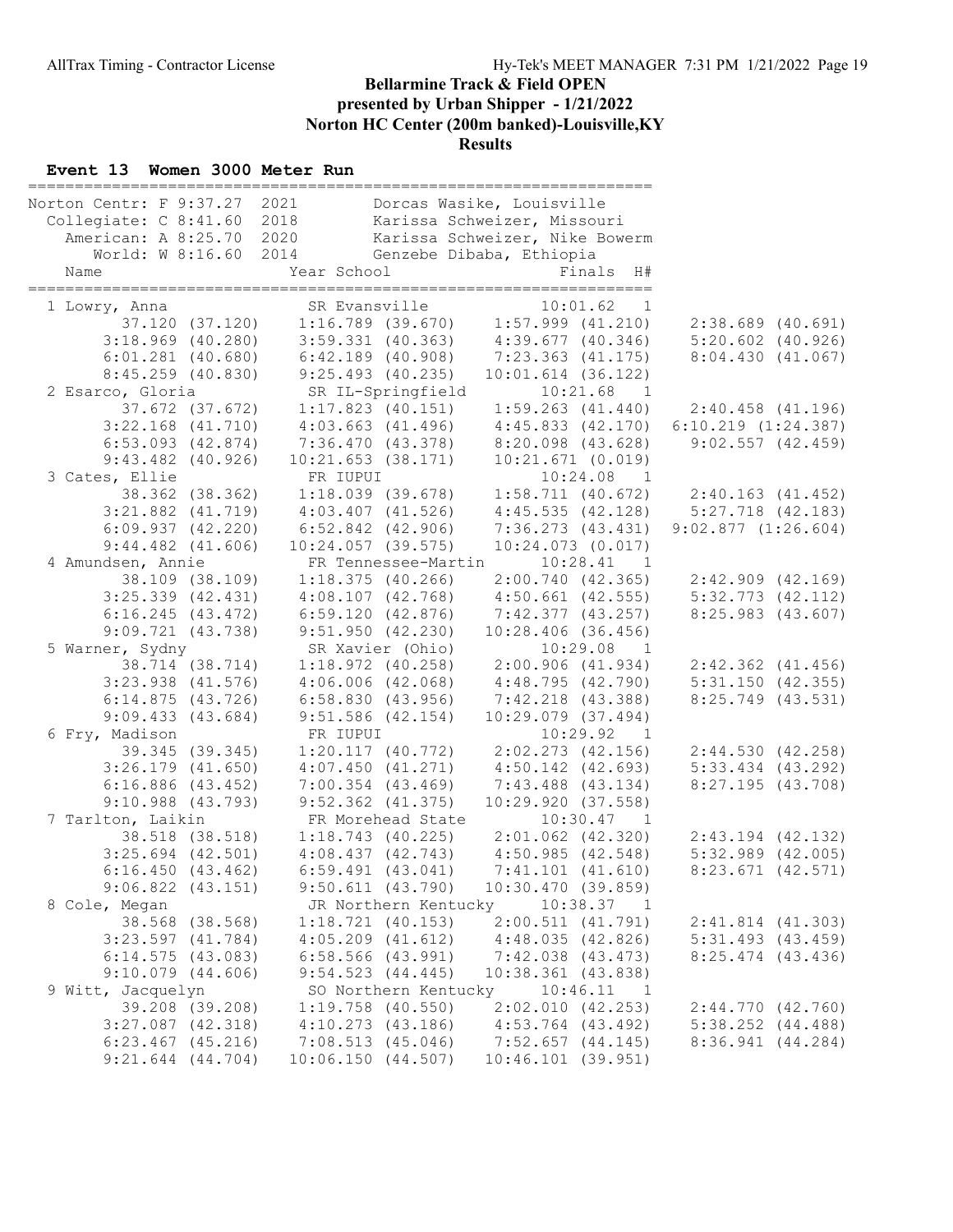presented by Urban Shipper - 1/21/2022

Norton HC Center (200m banked)-Louisville,KY

#### Results

| 10 Owens, Meghan                             | JR Centre                                                   | JR Centre 10:48.45 1<br>1:17.322 (39.397) 1:58.210 (40.888) |                                                |
|----------------------------------------------|-------------------------------------------------------------|-------------------------------------------------------------|------------------------------------------------|
| 37.925 (37.925)                              |                                                             |                                                             | 2:39.896(41.687)                               |
| $3:22.571$ $(42.675)$                        | 4:05.610(43.039)                                            | $4:49.009$ $(43.400)$                                       | $5:33.103$ $(44.095)$                          |
| $6:17.562$ $(44.459)$                        | $7:02.088$ $(44.526)$                                       | 7:47.125(45.038)                                            | 8:32.416(45.291)                               |
| $9:17.954$ (45.538)                          | $10:03.765$ $(45.812)$                                      | $10:48.449$ $(44.684)$                                      |                                                |
| 11 DeLisio, Sophia                           |                                                             | JR Northern Kentucky 10:51.40 1                             |                                                |
| 39.027 (39.027)                              | 1:19.348 (40.321)                                           | 2:01.607(42.260)                                            | $2:43.716$ (42.109)                            |
| $3:26.152$ $(42.436)$                        | $4:09.081$ $(42.929)$                                       | 4:51.955 (42.875)                                           | 5:28.003(36.049)                               |
| $5:36.138$ $(8.135)$                         | $6:21.741$ (45.603)                                         | $7:51.577$ $(1:29.836)$                                     | 8:19.866(28.290)                               |
| $9:22.739$ $(1:02.873)$                      | $10:08.307$ $(45.569)$                                      | 10:51.393 (43.086)                                          |                                                |
| 12 Kapral, Sydney                            | SR Xavier (Ohio)                                            | $10:52.74$ 1                                                |                                                |
| 38.924 (38.924)                              | $1:19.150$ (40.226) $2:01.321$ (42.172)                     |                                                             | $2:43.411$ $(42.090)$                          |
| $3:25.934$ $(42.524)$                        | 4:08.727(42.794)                                            | 4:51.370(42.643)                                            | 5:35.587(44.218)                               |
|                                              | $6:21.461$ (45.874) 7:07.741 (46.280)                       | $7:53.671$ (45.931)                                         | $8:39.732$ $(46.061)$                          |
| 9:25.450(45.718)                             | $10:10.049$ $(44.600)$                                      | $10:52.738$ (42.689)                                        |                                                |
| 13 Bailey, Nora                              |                                                             | $10:57.82$ 2                                                |                                                |
| 41.442 (41.442)                              | SO Centre<br>1:23.840 (42.399)                              | 10:57.82 2<br>2:08.434 (44.594)                             | $2:52.068$ $(43.635)$                          |
| $3:35.651$ (43.583)                          | 4:19.965(44.314)                                            | $5:04.063$ (44.099)                                         | $5:48.168$ $(44.106)$                          |
| $6:32.342$ $(44.174)$                        | 7:17.131 (44.790)                                           | $8:02.041$ $(44.910)$                                       | $8:47.051$ (45.011)                            |
| $9:31.188$ $(44.137)$                        | $9:58.655$ (27.468)                                         | 10:57.817(59.162)                                           |                                                |
| 14 Aho, Brooke                               | SO Xavier (Ohio)                                            | $10:59.39$ 3                                                |                                                |
| 38.773 (38.773)                              | $1:20.644$ $(41.871)$                                       | $2:03.466$ (42.823)                                         | $2:47.546$ $(44.080)$                          |
| $3:32.814$ $(45.268)$                        | $4:18.398$ (45.585)                                         | $5:03.992$ $(45.594)$                                       | $5:49.654$ (45.662)                            |
| 6:34.640(44.987)                             | $7:20.279$ $(45.639)$                                       | 8:05.590 (45.311)                                           | $8:50.688$ $(45.099)$                          |
| $9:35.812$ $(45.124)$                        | 10:19.655(43.843)                                           | $10:59.388$ (39.734)                                        |                                                |
|                                              |                                                             |                                                             |                                                |
| 15 Ellis, Hannah                             | FR Bellarmine                                               | $11:03.74$ 2                                                |                                                |
| 37.691 (37.691)                              | $1:17.384$ (39.694)                                         | $1:59.134$ $(41.751)$                                       |                                                |
| 3:26.413(43.861)                             | $3:42.259$ $(15.846)$                                       | 4:10.595(28.336)                                            | $2:42.552$ $(43.419)$<br>$4:55.386$ $(44.792)$ |
| 4:55.386(0.000)                              | 5:40.589(45.204)                                            | $6:26.661$ $(46.072)$                                       | $8:51.324$ $(2:24.663)$                        |
| $9:32.229$ $(40.906)$                        | $10:19.251$ $(47.022)$                                      | $11:03.734$ $(44.483)$                                      |                                                |
| 16 Hallman, Catherine                        | SR Centre                                                   | 11:04.93 2                                                  |                                                |
| 39.916 (39.916)                              | $1:23.819$ $(43.904)$                                       | $2:08.867$ (45.048)                                         | 2:53.029 (44.162)                              |
| $3:37.008$ $(43.979)$                        | 4:21.736 (44.729)                                           | $5:06.522$ $(44.786)$                                       | $5:51.587$ (45.065)                            |
| 6:36.950(45.364)                             | 7:21.933 (44.983)                                           | $8:06.469$ $(44.536)$                                       | 8:51.113(44.644)                               |
| $9:36.962$ $(45.850)$                        | $10:22.382$ $(45.420)$                                      | $11:04.927$ $(42.545)$                                      |                                                |
| 17 Luckett, Erin                             | FR Bellarmine                                               | 11:13.71 2                                                  |                                                |
|                                              |                                                             | 38.736 (38.736) 1:18.708 (39.972) 2:00.719 (42.011)         | 2:44.989(44.271)                               |
|                                              | $3:30.664$ (45.675) $4:16.812$ (46.148) $5:02.583$ (45.771) |                                                             | $5:47.919$ $(45.337)$                          |
| 6:32.145(44.227)                             | 7:18.735 (46.590) 8:06.894 (48.160)                         |                                                             | $8:55.412$ $(48.519)$                          |
| 9:45.103(49.691)                             | $10:33.019$ $(47.916)$                                      | $11:13.703$ (40.684)                                        |                                                |
| 18 Steff, Emma                               |                                                             | FR Campbellsville 11:14.57 2                                |                                                |
| 41.916 (41.916)                              | 1:26.160(44.245)                                            | $2:12.125$ (45.966)                                         | 2:58.660(46.535)                               |
| $3:44.559$ (45.899)                          | 4:29.416(44.858)                                            | $5:15.017$ $(45.601)$                                       | $6:00.824$ $(45.808)$                          |
| $6:46.372$ $(45.548)$                        | $7:32.265$ (45.893)                                         | $8:17.896$ (45.631)                                         | 9:04.639(46.744)                               |
| $9:51.386$ (46.747)                          | 10:36.327(44.942)                                           | $11:14.564$ (38.238)                                        |                                                |
| 19 Petrova, Aleksandra                       | JR Cumberland (Tenn.)                                       | 11:19.20<br>- 3                                             |                                                |
| 41.021 (41.021)                              | 1:26.170(45.149)                                            | $2:11.201$ (45.032)                                         | $2:56.522$ $(45.322)$                          |
| $3:42.106$ (45.584)                          | $4:28.389$ $(46.283)$                                       | $5:14.232$ $(45.844)$                                       | $6:00.428$ $(46.196)$                          |
| $6:46.918$ $(46.491)$<br>$9:55.573$ (47.045) | $7:33.602$ $(46.684)$<br>$10:40.949$ $(45.376)$             | 8:20.574 (46.972)<br>11:19.192 (38.244)                     | $9:08.528$ (47.955)                            |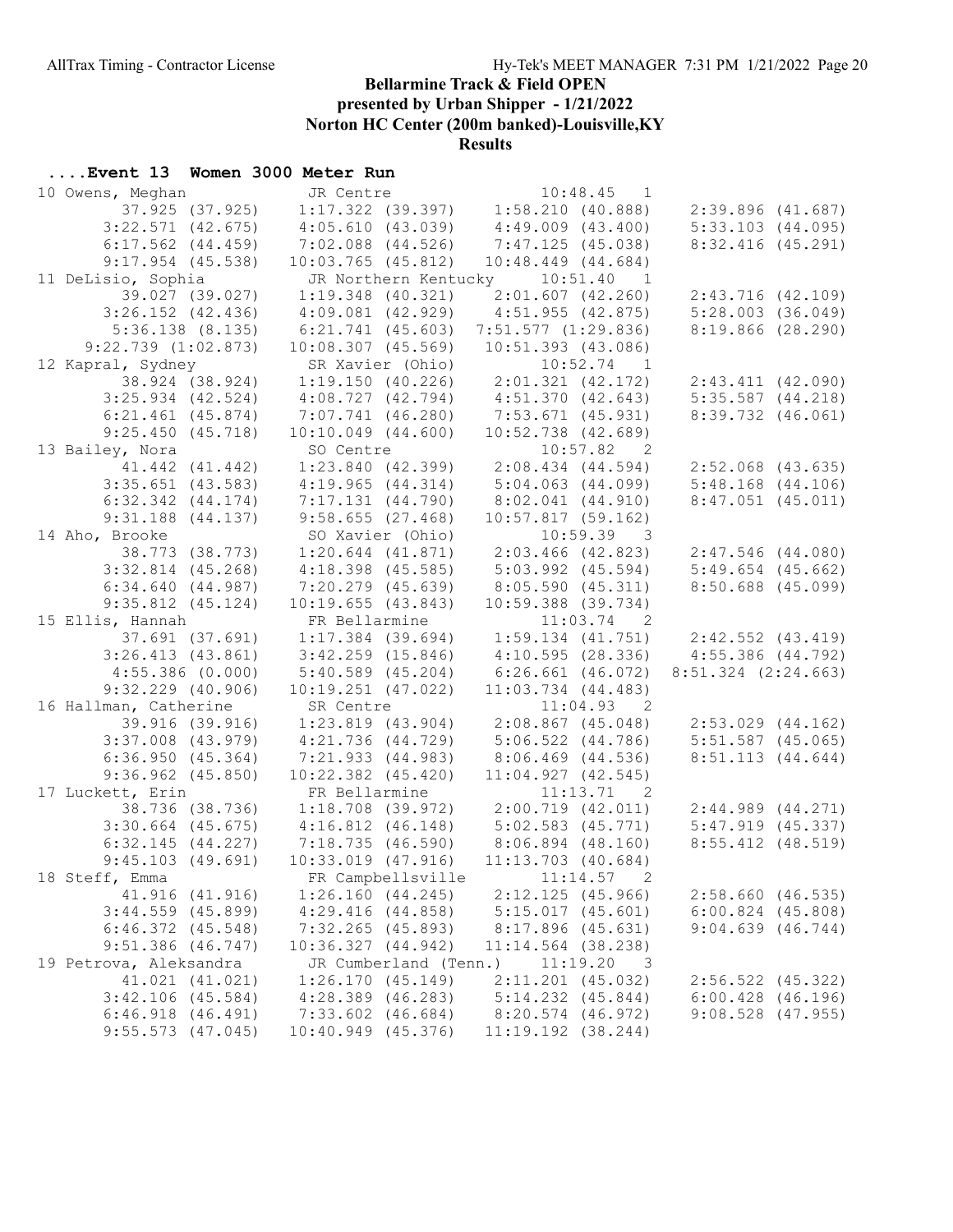presented by Urban Shipper - 1/21/2022

Norton HC Center (200m banked)-Louisville,KY

Results

| 20 West, Emma                                 | FR IL-Springfield                           | 11:22.33<br>3                           |                                     |
|-----------------------------------------------|---------------------------------------------|-----------------------------------------|-------------------------------------|
| 38.806 (38.806)                               |                                             | $1:21.576$ (42.770) $2:04.261$ (42.686) | 2:48.420(44.159)                    |
| $3:34.127$ $(45.708)$                         | $4:19.192$ $(45.066)$                       | $5:05.478$ (46.286)                     | $5:52.673$ $(47.195)$               |
| 6:39.670(46.998)                              | 7:27.610(47.940)                            | 8:14.894 (47.285)                       | $9:03.518$ $(48.624)$               |
| $9:51.584$ (48.067)                           | $10:39.258$ $(47.674)$                      | $11:22.324$ $(43.066)$                  |                                     |
| 21 Mehling, Claire                            | SO IUPUI                                    | $11:23.23$ 3                            |                                     |
| 40.682 (40.682)                               | $1:25.242$ $(44.560)$                       | $2:10.424$ (45.182)                     | $2:56.149$ (45.726)                 |
| $3:42.378$ $(46.229)$                         | 4:28.683(46.306)                            | $5:14.459$ (45.776)                     | $5:58.824$ $(44.366)$               |
| $6:44.222$ $(45.398)$                         | 7:30.566 (46.344)                           | $8:17.368$ (46.802)                     | $9:04.538$ $(47.170)$               |
| $9:51.564$ (47.026)                           | $10:38.657$ $(47.094)$                      | $11:23.226$ $(44.570)$                  |                                     |
| 22 Shupert, Anna                              | SO Centre                                   | $11:25.08$ 2                            |                                     |
| 40.700 (40.700)                               | 1:24.605(43.906)                            |                                         | 2:09.874 (45.270) 2:55.829 (45.955) |
| 3:41.915(46.087)                              | $4:27.984$ $(46.069)$                       | $5:14.604$ $(46.621)$                   | $6:01.528$ $(46.924)$               |
| $6:48.086$ $(46.559)$                         | $7:35.079$ (46.993)                         | $8:22.868$ $(47.790)$                   | $9:58.653$ $(1:35.786)$             |
| $10:45.539$ (46.886)                          | $11:25.077$ (39.539)                        | $11:25.081$ (0.004)                     |                                     |
| 23 Sexton, Patricia                           | FR Bellarmine                               | 11:28.89 2                              |                                     |
| 41.519 (41.519)                               | $1:25.399$ $(43.880)$                       | 2:10.316(44.918)                        | 2:56.027(45.711)                    |
| $4:28.361$ $(1:32.335)$                       | $5:14.866$ (46.505)                         | 6:01.733(46.868)                        | 6:48.416(46.683)                    |
| 7:35.375(46.960)                              | 8:23.181 (47.806)                           | 9:10.785(47.605)                        | $9:58.043$ (47.258)                 |
| 10:44.525(46.483)                             | $11:28.884$ $(44.359)$                      | $11:28.884$ (0.000)                     |                                     |
| 24 Gaynor, Rachel                             | FR Centre                                   | 11:36.80 2                              |                                     |
| 40.387 (40.387)                               | 1:24.190(43.803)                            | $2:09.219$ $(45.029)$                   | $2:53.579$ $(44.361)$               |
| $3:38.583$ $(45.004)$                         | 4:25.870(47.287)                            | 5:13.545(47.676)                        | $6:01.752$ $(48.207)$               |
| 6:49.191(47.439)                              | $7:37.351$ (48.160)                         | $8:25.771$ (48.420)                     | 9:13.855(48.084)                    |
| $10:02.084$ $(48.230)$                        | $10:50.255$ $(48.171)$                      | 11:36.795(46.541)                       |                                     |
| 25 Rivera, Daniela                            | FR Cumberland (Tenn.) 11:36.87 3            |                                         |                                     |
| 41.361 (41.361)                               | $1:26.483$ (45.122)                         | $2:11.749$ (45.266)                     | $2:57.733$ (45.984)                 |
| $3:43.289$ (45.556)                           | 4:29.650(46.361)                            | 5:16.979 (47.330)                       | 6:05.050(48.071)                    |
| $6:52.600$ $(47.551)$                         | 7:40.500 (47.900)                           | $8:27.672$ (47.172)                     | $9:15.229$ (47.558)                 |
| $10:04.197$ $(48.968)$                        | 10:52.215(48.018)                           | $11:36.865$ $(44.650)$                  |                                     |
| 26 Riley, Maddie                              | FR Centre                                   | 11:38.80 3                              |                                     |
| 38.476 (38.476)                               | $1:22.769$ $(44.293)$                       | 2:09.505(46.736)                        | 2:56.855(47.350)                    |
| $4:30.570$ $(1:33.715)$                       | $\left( \ \right)$                          | $5:18.058$ ()                           | $6:05.884$ $(47.826)$               |
| $6:53.192$ $(47.309)$                         | 7:41.311(48.119)                            | 8:29.279 (47.968)                       | $9:17.489$ $(48.210)$               |
| 10:06.240(48.751)                             | $10:54.165$ (47.926)                        | $11:38.796$ (44.632)                    |                                     |
| 27 Fowler, Riley                              | SO Centre                                   | $11:42.18$ 2                            |                                     |
| 42.773 (42.773)                               | $1:27.289$ (44.517) $2:12.489$ (45.200)     |                                         | $2:58.382$ (45.894)                 |
| 3:44.923(46.542)                              | $4:31.288$ (46.366)                         | 5:18.317(47.029)                        | 6:06.527(48.211)                    |
| $6:55.339$ $(48.812)$                         | 7:44.308 (48.970)                           | 8:33.425 (49.118)                       | 9:22.860(49.435)                    |
| $10:12.009$ (49.150)                          | $10:59.775$ $(47.766)$                      | $11:42.176$ (42.402)                    |                                     |
| 28 Haugh, Erin                                | FR Centre                                   | 11:50.76<br>2                           |                                     |
| 41.336 (41.336)                               | $1:25.591$ $(44.255)$                       | $2:11.059$ (45.468)                     | $2:57.348$ (46.290)                 |
| $3:44.364$ $(47.016)$                         | $4:31.259$ $(46.895)$                       | $5:18.687$ (47.429)                     | $6:06.972$ $(48.285)$               |
| $6:55.537$ $(48.566)$                         | $7:44.902$ (49.365)                         | 8:34.055(49.153)                        | $9:23.804$ (49.750)                 |
|                                               | $10:14.259$ (50.456) $11:50.752$ (1:36.494) | $11:50.763$ (0.011)                     |                                     |
| 29 Daman, Nina                                | SO Campbellsville                           | 11:55.18<br>2                           |                                     |
| 42.298 (42.298)                               | 1:26.685(44.387)                            | $2:12.471$ (45.786)                     | $2:59.065$ (46.595)                 |
| $3:45.461$ (46.396)                           | $4:31.671$ $(46.210)$                       | 5:18.920(47.250)                        | 6:06.993(48.073)                    |
|                                               | $7:45.184$ (49.456)                         | 8:35.939 (50.755)                       | 9:26.865(50.927)                    |
| $6:55.729$ $(48.736)$<br>$10:17.318$ (50.454) | $11:07.232$ (49.915)                        | $11:55.171$ (47.939)                    |                                     |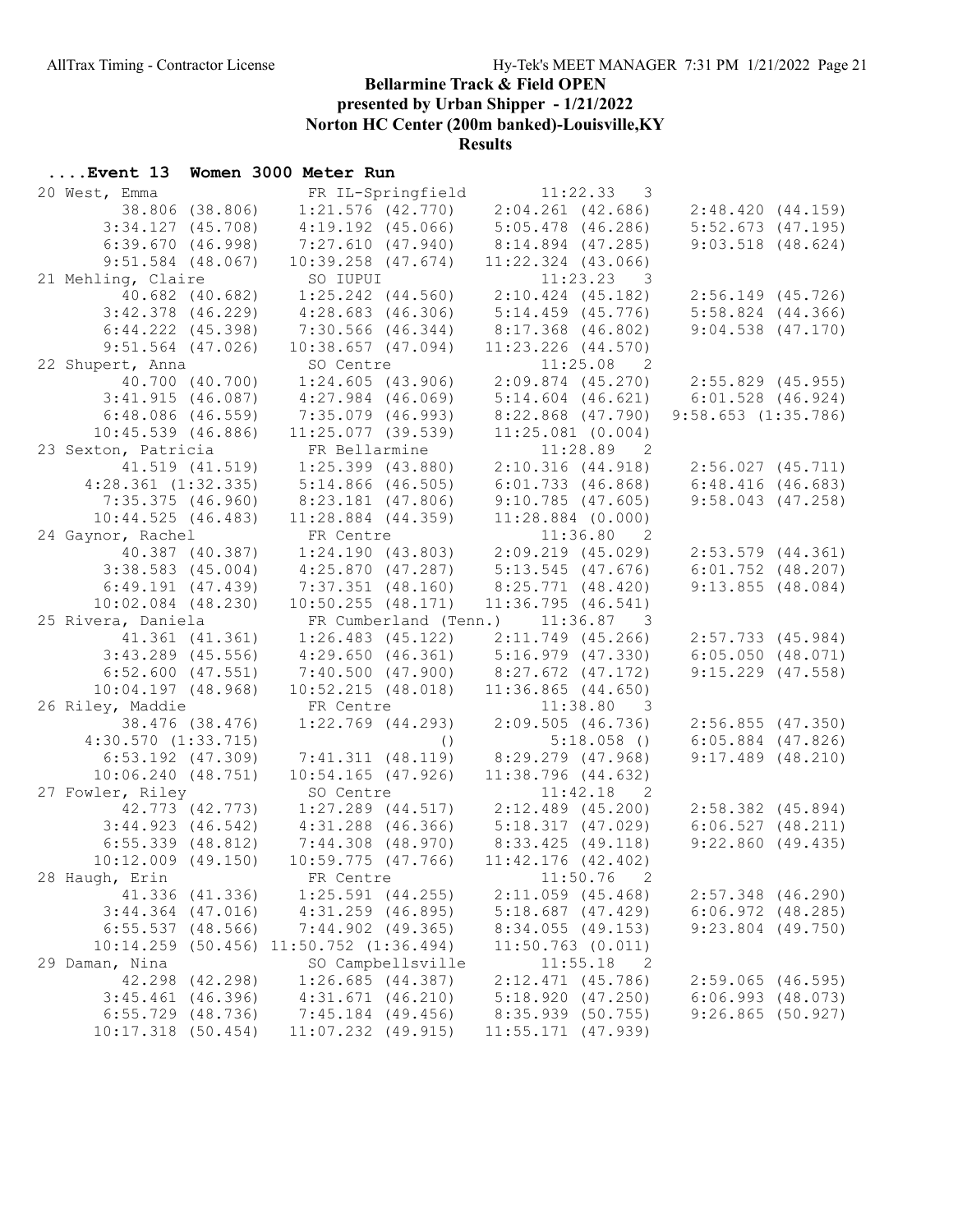presented by Urban Shipper - 1/21/2022

Norton HC Center (200m banked)-Louisville,KY

#### Results

| 30 Boebinger, Emma    |                                                                         | SR Evansville 11:57.81 3                                    |              |                          |                       |
|-----------------------|-------------------------------------------------------------------------|-------------------------------------------------------------|--------------|--------------------------|-----------------------|
|                       | 41.758 (41.758)  1:27.053 (45.295)  2:13.654 (46.602)                   |                                                             |              |                          | $2:59.904$ (46.250)   |
|                       | $3:47.382$ (47.478) $4:35.074$ (47.693)                                 | $5:23.558$ (48.484)                                         |              |                          | 6:11.927(48.370)      |
| $7:01.397$ (49.470)   | 7:51.231 (49.834)                                                       | 8:41.886 (50.655)                                           |              |                          | $9:32.526$ (50.641)   |
| $10:23.578$ (51.052)  | $11:13.497$ (49.920)                                                    | $11:57.804$ (44.307)                                        |              |                          |                       |
| 31 Hostetler, Hannah  | FR Morehead State                                                       |                                                             | $12:03.73$ 3 |                          |                       |
|                       | 41.858 (41.858) 1:26.726 (44.868)                                       | 2:13.500 (46.775)                                           |              |                          | $3:00.045$ (46.545)   |
| $3:43.544$ (43.500)   | $4:36.047$ (52.503)                                                     | $5:24.661$ (48.614)                                         |              |                          | $6:13.697$ (49.036)   |
|                       | 7:03.592 (49.895) 7:54.334 (50.743) 8:44.739 (50.405)                   |                                                             |              |                          | 9:34.943(50.204)      |
| $10:24.857$ (49.914)  |                                                                         | $11:15.264$ (50.407) $12:03.721$ (48.458)                   |              |                          |                       |
| 32 Strader, Jessie    |                                                                         | SO Centre 12:14.25 3<br>1:27.436 (45.386) 2:14.149 (46.714) |              |                          |                       |
| 42.050 (42.050)       |                                                                         |                                                             |              |                          | $3:00.492$ $(46.344)$ |
|                       | $3:47.622$ (47.130) $4:35.643$ (48.022) $5:24.508$ (48.866)             |                                                             |              |                          | $6:13.838$ (49.330)   |
|                       | $7:03.511$ (49.674) $7:54.606$ (51.095)                                 | $8:45.459$ (50.854)                                         |              |                          | $9:37.984$ (52.525)   |
| $9:51.574$ $(13.590)$ |                                                                         | 10:30.552 (38.979) 12:14.250 (1:43.698)                     |              |                          |                       |
| 33 Welch, Madison     | FR Campbellsville                                                       | $12:39.56$ 3                                                |              |                          |                       |
|                       |                                                                         |                                                             |              |                          |                       |
|                       |                                                                         |                                                             |              |                          | 3:09.136(50.942)      |
|                       | 4:00.884 (51.749) 4:51.647 (50.763) 5:42.775 (51.128) 6:33.388 (50.613) |                                                             |              |                          |                       |
|                       | 7:25.497 (52.110) 8:18.414 (52.918) 9:10.864 (52.450)                   |                                                             |              | 10:04.827(53.963)        |                       |
| $10:58.184$ (53.358)  | 11:50.575(52.391)                                                       | $12:39.555$ (48.980)                                        |              |                          |                       |
| 34 Ryan, Alivia       |                                                                         | JR Bellarmine 13:28.22 3                                    |              |                          |                       |
|                       | 42.846 (42.846) 1:28.478 (45.633) 2:17.006 (48.528) 3:08.123 (51.117)   |                                                             |              |                          |                       |
|                       | $4:01.220$ (53.098) $4:54.675$ (53.455)                                 | $5:50.442$ (55.767)                                         |              | $6:45.809$ (55.368)      |                       |
|                       | 7:41.283 (55.474) 8:37.939 (56.656)                                     | 9:36.338(58.400)                                            |              | 10:34.400(58.062)        |                       |
|                       | $11:32.512$ (58.112) $12:30.902$ (58.391)                               | 13:28.220 (57.318)                                          |              |                          |                       |
|                       |                                                                         |                                                             |              |                          |                       |
|                       | 43.193 (43.193) 1:31.966 (48.774) 2:29.576 (57.610) 3:30.090 (1:00.514) |                                                             |              |                          |                       |
|                       | $4:33.613$ $(1:03.524)$ $5:36.828$ $(1:03.216)$                         | $6:39.862$ $(1:03.034)$ $7:44.350$ $(1:04.488)$             |              |                          |                       |
|                       | 8:52.776 (1:08.426) 10:01.683 (1:08.908) 11:10.485 (1:08.802)           |                                                             |              | $12:18.436$ $(1:07.951)$ |                       |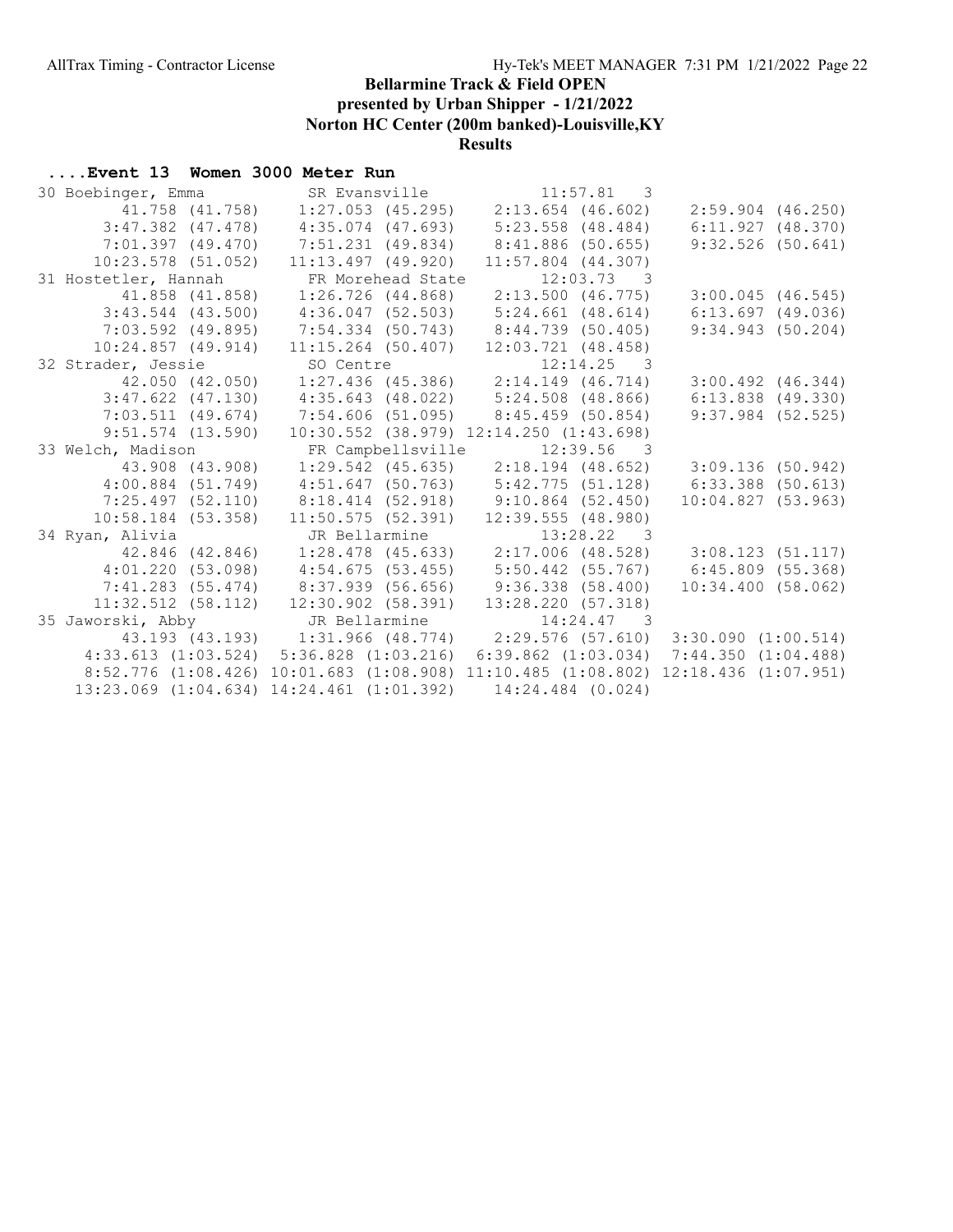| Norton Centr: F 8:13.90 2021<br>Collegiate: C 7:38.59 2004<br>American: A 7:30.16 2013<br>World: W 7:24.90 1998<br>Name | Galen Rupp, Nike<br>Daniel Komen, Kenya<br>Year School | Shadrack Kipkosgei, Louisville<br>Alistair Craig, Arkansas<br>Finals H# |                       |  |
|-------------------------------------------------------------------------------------------------------------------------|--------------------------------------------------------|-------------------------------------------------------------------------|-----------------------|--|
| 1 Kaiser, Nate<br>36.327 (36.327)                                                                                       | SO IUPUI<br>$1:12.043$ (35.716) $1:48.544$ (36.502)    | 8:34.52<br>1                                                            | 2:25.121(36.577)      |  |
| $3:01.392$ $(36.272)$                                                                                                   | $3:36.108$ $(34.716)$                                  | 4:11.590(35.482)                                                        | $4:47.529$ $(35.939)$ |  |
| 5:20.705(33.176)                                                                                                        | $5:52.774$ (32.070)                                    | $5:56.074$ $(3.300)$                                                    | 6:24.737(28.663)      |  |
| $7:31.249$ $(1:06.512)$                                                                                                 | 8:03.231 (31.983)                                      | 8:34.515 (31.284)                                                       |                       |  |
| 2 Petersen, Eric                                                                                                        | SO IUPUI                                               | $8:37.25$ 1                                                             |                       |  |
| 37.477 (37.477)                                                                                                         | $1:12.784$ (35.308)                                    | 1:49.335(36.551)                                                        | $2:25.812$ (36.478)   |  |
| $3:02.015$ (36.203)                                                                                                     | $3:36.455$ $(34.440)$                                  | 4:11.951(35.496)                                                        | $4:47.824$ (35.874)   |  |
| 5:21.745(33.922)                                                                                                        | $5:54.411$ $(32.666)$                                  | 6:26.621(32.210)                                                        | $6:59.381$ $(32.760)$ |  |
| $7:32.768$ (33.388)                                                                                                     | 8:06.330 (33.562)                                      | 8:37.242 (30.912)                                                       |                       |  |
| 3 Moon, Grant                                                                                                           | FR IUPUI                                               | 8:40.95 1                                                               |                       |  |
| 36.617 (36.617)                                                                                                         | $1:12.287$ (35.670)                                    | 1:48.791(36.504)                                                        | $2:25.372$ (36.582)   |  |
| $3:01.604$ (36.232)                                                                                                     | $3:36.369$ $(34.766)$                                  | $4:11.891$ (35.522)                                                     | $4:47.728$ (35.837)   |  |
| $5:21.897$ $(34.170)$                                                                                                   | $5:54.951$ (33.054)                                    | $6:27.876$ (32.925)                                                     | $7:01.139$ (33.264)   |  |
| 7:35.721(34.582)                                                                                                        | $8:09.296$ (33.575)<br>SR Northern Kentucky            | 8:40.947(31.652)                                                        |                       |  |
| 4 Mastin, Kyle<br>37.085 (37.085)                                                                                       | 1:12.505(35.420)                                       | 8:44.30<br>$\overline{1}$<br>$1:49.069$ (36.565)                        | $2:25.583$ (36.514)   |  |
| $3:01.779$ (36.196)                                                                                                     | $3:36.628$ $(34.850)$                                  | $4:12.131$ $(35.504)$                                                   | $4:48.228$ $(36.097)$ |  |
| $5:22.181$ (33.954)                                                                                                     | $5:56.158$ (33.977)                                    | 6:30.591(34.434)                                                        | $7:04.802$ $(34.211)$ |  |
| 7:39.340(34.538)                                                                                                        | 8:12.925 (33.586)                                      | 8:44.297 (31.372)                                                       |                       |  |
| 5 Prestileo, Jake                                                                                                       | JR Xavier (Ohio)                                       | 8:45.20<br>$\overline{1}$                                               |                       |  |
| 37.429 (37.429)                                                                                                         | $1:13.159$ (35.730)                                    | 1:49.663(36.504)                                                        | $2:25.267$ (35.605)   |  |
| $3:01.322$ (36.055)                                                                                                     | $3:35.853$ $(34.532)$                                  | 4:11.237(35.384)                                                        | $4:47.132$ (35.895)   |  |
| $5:21.696$ $(34.564)$                                                                                                   | $5:55.263$ (33.568)                                    | 6:28.595(33.332)                                                        | $7:02.446$ (33.851)   |  |
| $7:36.963$ $(34.518)$                                                                                                   | 8:11.693 (34.730)                                      | 8:45.196(33.504)                                                        |                       |  |
| 6 Rans, Mitchell                                                                                                        | SO IUPUI                                               | 8:46.38<br>$\overline{1}$                                               |                       |  |
| 37.702 (37.702)                                                                                                         | $1:12.959$ (35.258)                                    | 1:49.503(36.544)                                                        | 2:26.075(36.572)      |  |
| $3:02.248$ (36.174)                                                                                                     | $3:35.623$ $(33.376)$                                  | $4:12.251$ $(36.628)$                                                   | 4:48.129(35.878)      |  |
| $5:22.275$ $(34.147)$                                                                                                   | $5:55.782$ (33.507)                                    | 6:27.431(31.649)                                                        | $7:01.863$ $(34.433)$ |  |
| $7:37.485$ (35.622)                                                                                                     | 8:13.280 (35.795)                                      | $8:46.374$ (33.094)                                                     |                       |  |
| 7 Clark, Will                                                                                                           | FR IUPUI                                               | 8:46.55<br>$\overline{1}$                                               |                       |  |
| 37.230 (37.230)                                                                                                         | $1:14.376$ (37.146)                                    | $1:50.942$ (36.566)                                                     | $2:26.847$ (35.906)   |  |
| $3:02.879$ (36.032)<br>$5:23.827$ (35.060)                                                                              | $3:37.770$ $(34.891)$                                  | $4:12.752$ $(34.982)$                                                   | $4:48.767$ (36.016)   |  |
|                                                                                                                         | $5:58.433$ $(34.606)$                                  | $6:33.467$ (35.035)<br>8:46.547 (31.382)                                | $7:08.067$ $(34.600)$ |  |
| 7:42.015(33.948)<br>8 Embry, Kyle                                                                                       | $8:15.166$ $(33.151)$<br>JR Morehead State             | 8:47.84<br>$\overline{\phantom{0}}^2$                                   |                       |  |
| 36.298 (36.298)                                                                                                         | 1:11.796(35.499)                                       | $1:48.616$ (36.820)                                                     | $2:25.778$ (37.163)   |  |
| $3:01.226$ (35.448)                                                                                                     | $3:37.703$ $(36.477)$                                  | $4:13.844$ (36.142)                                                     | $4:50.051$ (36.207)   |  |
| $5:23.954$ $(33.904)$                                                                                                   | $5:57.983$ $(34.029)$                                  | $6:31.834$ $(33.851)$                                                   | 7:06.230(34.397)      |  |
| $7:41.442$ (35.212)                                                                                                     | $8:16.057$ $(34.616)$                                  | 8:47.837 (31.780)                                                       |                       |  |
| 9 Oglesby, Will                                                                                                         | SR Tennessee-Martin                                    | 8:48.70<br>$\overline{\phantom{0}}$                                     |                       |  |
| 37.827 (37.827)                                                                                                         | $1:13.287$ (35.460)                                    | $1:49.769$ (36.483)                                                     | $2:25.009$ $(35.240)$ |  |
| $3:01.053$ $(36.044)$                                                                                                   | $3:35.617$ $(34.565)$                                  | $4:11.003$ (35.386)                                                     | $4:46.886$ (35.883)   |  |
| $5:21.339$ $(34.453)$                                                                                                   | $5:55.865$ (34.526)                                    | $6:29.694$ $(33.830)$                                                   | 7:05.630(35.936)      |  |
| 7:40.777(35.147)                                                                                                        | 8:15.279 (34.502)                                      | $8:48.692$ $(33.414)$                                                   |                       |  |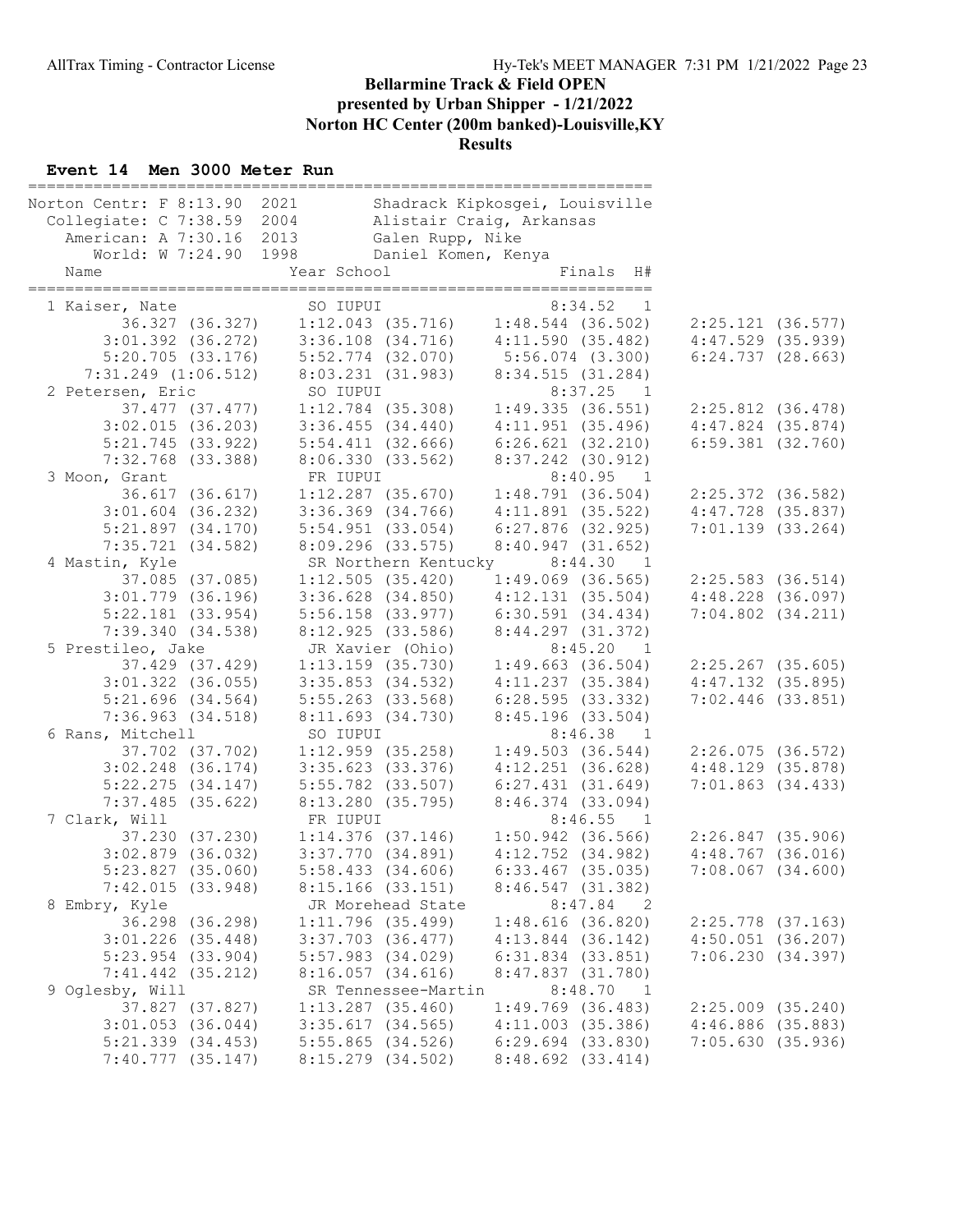presented by Urban Shipper - 1/21/2022

Norton HC Center (200m banked)-Louisville,KY

Results

| 10 Stuphan, Adrian SO Xavier (Ohio)          |                                                                | $8:54.38$ 1                                |                       |
|----------------------------------------------|----------------------------------------------------------------|--------------------------------------------|-----------------------|
| 37.226 (37.226)                              | $1:13.663$ (36.438)                                            | $1:50.199$ (36.536)                        | 2:25.995(35.796)      |
| $3:02.198$ (36.203)                          | $3:36.852$ $(34.654)$                                          | $4:12.392$ $(35.540)$                      | $4:48.001$ $(35.610)$ |
| $5:21.987$ (33.986)                          | 5:55.685(33.699)                                               | $6:29.528$ $(33.843)$                      | $7:05.067$ $(35.540)$ |
| 7:42.005(36.938)                             | 8:19.535(37.531)                                               | 8:54.378 (34.843)                          |                       |
| 11 Whicker, Wilson                           | SO IUPUI                                                       | $8:55.37$ 1                                |                       |
| 38.445 (38.445)                              | 1:13.943(35.498)                                               | $1:50.677$ (36.735)                        | 2:26.537(35.860)      |
| 3:02.480(35.943)                             | $3:37.346$ (34.866)                                            | 4:12.641(35.296)                           | 4:48.721(36.080)      |
| $5:24.081$ $(35.360)$                        | 5:58.787 (34.706)                                              | $6:34.405$ $(35.618)$                      | $7:10.148$ $(35.744)$ |
| 7:46.165(36.017)                             | 8:21.737 (35.572)                                              | 8:55.367 (33.630)                          |                       |
| 12 Meiman, Josh                              | FR Bellarmine                                                  | $8:57.51$ 1                                |                       |
| 38.020 (38.020)                              | $1:14.183$ (36.163)                                            | 1:51.150(36.968)                           | $2:27.101$ (35.951)   |
| $3:03.147$ (36.046)                          | $3:38.069$ $(34.923)$                                          | 4:13.015(34.946)                           | $4:48.487$ $(35.472)$ |
| $5:23.734$ $(35.247)$                        | $5:59.065$ (35.332)                                            | $6:35.091$ (36.026)                        | $7:10.979$ $(35.888)$ |
| $7:47.589$ (36.610)                          | 8:24.327 (36.739)                                              | $8:57.509$ (33.182)                        |                       |
| 13 Little, Shawn                             | SO Campbellsville                                              | 8:57.92 2                                  |                       |
| 34.389 (34.389)                              |                                                                | 36.692 (2.303) 1:47.218 (1:10.527)         | $2:24.202$ $(36.984)$ |
| $3:01.037$ (36.836)                          | $3:37.348$ (36.311)                                            | $4:13.898$ (36.551)                        | $4:49.818$ $(35.920)$ |
| $5:24.212$ $(34.395)$                        | $5:59.688$ $(35.476)$                                          | 6:36.820 (37.132)                          | $7:13.702$ (36.883)   |
| $7:50.902$ $(37.200)$                        | 8:27.310(36.408)                                               | $8:57.914$ (30.604)                        |                       |
| 14 Wantland, Matthew                         |                                                                |                                            |                       |
| 37.275 (37.275)                              | FR Bellarmine 9:00.47 2<br>1:12.558 (35.283) 1:49.692 (37.135) |                                            | 2:27.030(37.338)      |
| $3:02.901$ $(35.872)$                        | $3:39.451$ $(36.550)$                                          | 3:39.514(0.063)                            | 3:39.726(0.212)       |
| $5:25.668$ $(1:45.942)$                      | 6:01.045(35.378)                                               | $6:36.702$ $(35.658)$                      | $7:13.092$ (36.390)   |
| $7:49.641$ (36.550)                          | $8:26.165$ (36.524)                                            | $9:00.466$ (34.302)                        |                       |
| 15 Brady, Dakota                             | FR Campbellsville                                              | 9:01.40 2                                  |                       |
| 34.941 (34.941)                              | $1:10.972$ (36.031)                                            | $1:47.838$ (36.867)                        | $2:24.954$ $(37.116)$ |
| $3:00.806$ (35.853)                          | $3:37.522$ $(36.716)$                                          | 4:14.241(36.719)                           | $4:50.338$ $(36.097)$ |
| $5:25.421$ $(35.084)$                        | $6:00.774$ $(35.354)$                                          | $6:37.329$ $(36.555)$                      | 7:14.735(37.406)      |
| $7:51.912$ $(37.178)$                        | $8:28.473$ (36.561)                                            | $9:01.394$ (32.922)                        |                       |
| 16 Griffin, Hunter                           | FR Bellarmine                                                  | 9:02.88 1                                  |                       |
| 36.331 (36.331)                              | $1:13.428$ (37.098)                                            | $1:49.944$ (36.516)                        | $2:25.507$ (35.564)   |
| $3:01.545$ (36.038)                          | $3:36.178$ $(34.634)$                                          | $4:11.682$ $(35.504)$                      | $4:47.468$ (35.786)   |
| $5:21.557$ $(34.089)$                        | $6:31.899$ $(1:10.343)$                                        | $6:57.818$ $(25.919)$                      | 7:08.976(11.158)      |
| $7:46.449$ $(37.474)$                        | 8:24.580 (38.131)                                              | $9:02.872$ (38.292)                        |                       |
| 17 Stine, Zach                               | SO Xavier (Ohio)                                               | $9:04.49$ 2                                |                       |
| 35.126 (35.126)                              | 1:11.286 (36.160)                                              | 1:48.123(36.838)                           | $2:25.232$ $(37.110)$ |
| $3:01.722$ $(36.490)$                        | 3:38.740 (37.019)                                              | $4:15.414$ $(36.674)$                      | $4:50.707$ (35.293)   |
| $5:26.128$ (35.422)                          | 6:02.480(36.352)                                               | $6:39.553$ $(37.074)$                      | $7:17.132$ $(37.579)$ |
| $7:54.304$ $(37.172)$                        | 8:30.924 (36.621)                                              | $9:04.484$ $(33.560)$                      |                       |
| 18 Barlow, Joel                              | SR Cumberland (Tenn.) 9:04.95 3                                |                                            |                       |
| 34.870 (34.870)                              | $1:11.164$ (36.295)                                            | $1:47.676$ (36.512)                        | $2:25.364$ (37.689)   |
| $3:01.745$ (36.381)<br>$5:30.096$ $(37.204)$ | $3:39.019$ $(37.275)$                                          | $4:15.822$ (36.803)<br>$6:45.075$ (37.314) | $4:52.892$ $(37.071)$ |
| $7:58.234$ $(36.242)$                        | $6:07.761$ (37.666)<br>8:32.942 (34.708)                       | 9:04.945(32.004)                           | $7:21.993$ $(36.919)$ |
| 19 Dunkel, Trevor                            | JR IL-Springfield                                              | $9:05.16$ 3                                |                       |
| 33.808 (33.808)                              | $1:09.427$ (35.619)                                            | $1:45.626$ (36.199)                        | $2:22.154$ (36.529)   |
| 2:59.060(36.907)                             | $3:35.335$ $(36.275)$                                          | $4:11.659$ (36.325)                        | 4:48.040(36.381)      |
| $5:25.035$ (36.995)                          | $6:02.479$ (37.445)                                            | 6:40.495(38.016)                           | $7:18.267$ (37.772)   |
| $7:56.139$ $(37.872)$                        | 8:32.593 (36.455)                                              | $9:05.156$ (32.564)                        |                       |
|                                              |                                                                |                                            |                       |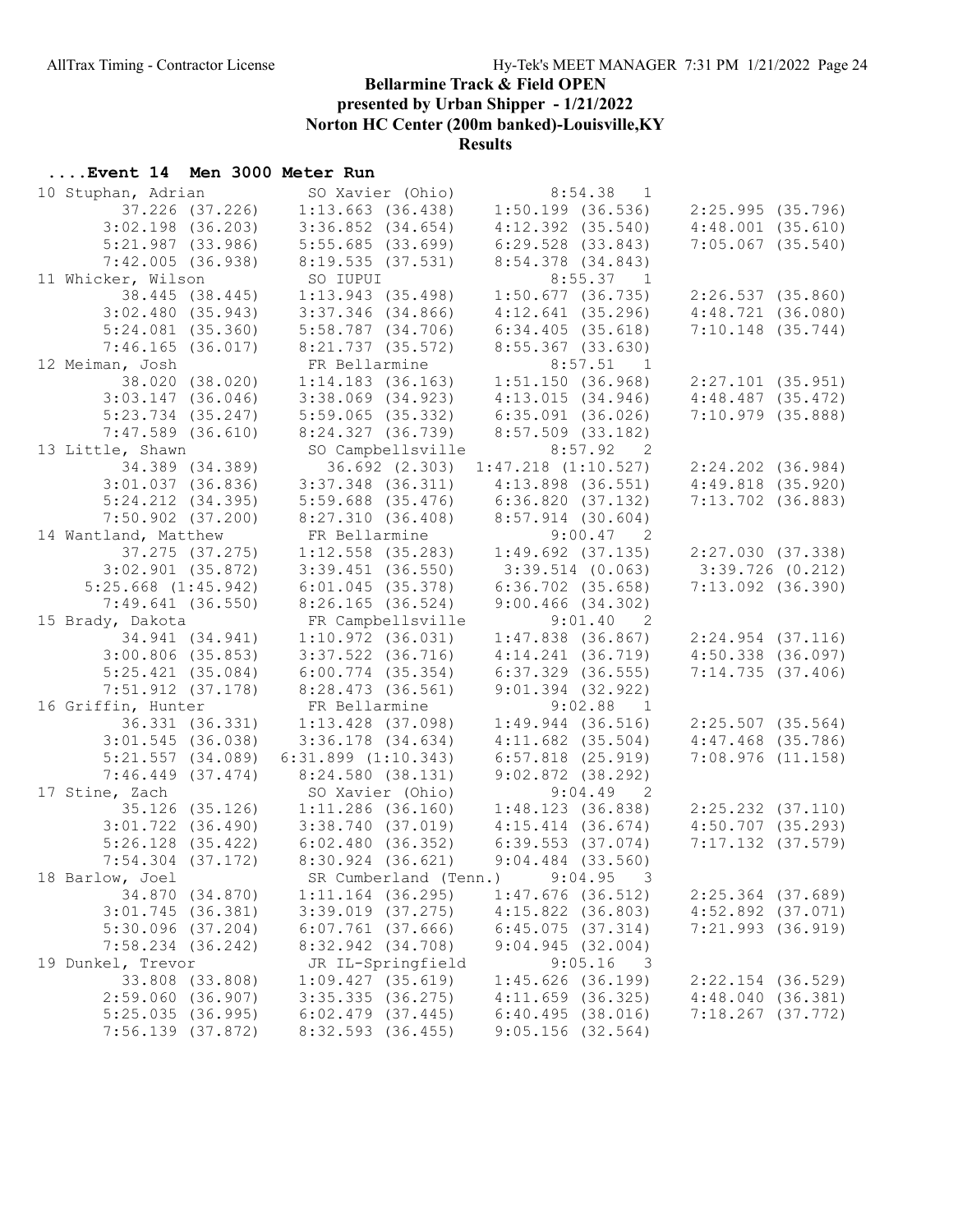presented by Urban Shipper - 1/21/2022

Norton HC Center (200m banked)-Louisville,KY

Results

| 20 Lovell, Will                            | SO Centre                                | 9:05.90<br>2                         |                       |
|--------------------------------------------|------------------------------------------|--------------------------------------|-----------------------|
| 36.954 (36.954)                            | $1:12.296$ (35.343)                      | 1:12.756(0.460)                      | $1:49.394$ (36.638)   |
| $2:26.472$ (37.078)                        | $3:02.008$ $(35.537)$                    | $4:16.126$ $(1:14.118)$              | $4:51.576$ (35.450)   |
| $5:27.277$ $(35.701)$                      | $6:04.016$ $(36.739)$                    | 6:40.846 (36.830)                    | 7:18.187(37.342)      |
| $7:55.521$ (37.334)                        | 8:32.936(37.415)                         | 9:05.898(32.963)                     |                       |
| 21 Leppert, Matt                           | FR IUPUI                                 | $9:06.26$ 2                          |                       |
| 35.822 (35.822)                            | $1:12.294$ $(36.472)$                    | $1:49.346$ (37.053)                  | $2:26.599$ $(37.253)$ |
| $3:02.505$ (35.906)                        | $3:39.904$ $(37.400)$                    | $4:16.546$ (36.642)                  | $4:53.047$ $(36.501)$ |
| 5:29.736(36.690)                           | 6:06.160(36.424)                         | $6:43.044$ $(36.884)$                | 7:19.914(36.870)      |
| 7:56.700(36.786)                           | $8:32.644$ (35.944)                      | 9:06.260(33.616)                     |                       |
| 22 Vogelpohl, Jacob                        | SO Morehead State                        | $9:06.48$ 2                          |                       |
| 37.294 (37.294)                            | $1:13.084$ $(35.791)$                    | $1:50.004$ (36.920)                  | 2:27.320(37.316)      |
| $3:02.361$ $(35.042)$                      | $3:39.718$ $(37.357)$                    | $4:16.094$ $(36.377)$                | 4:52.620(36.526)      |
| 5:28.800(36.180)                           | 6:05.525(36.725)                         | $6:41.886$ $(36.361)$                | $7:18.694$ (36.809)   |
| $7:55.207$ (36.513)                        | 8:31.345(36.138)                         | $9:06.472$ (35.127)                  |                       |
| 23 Pulkowski, Austin                       | FR Bellarmine                            | $9:07.91$ 1                          |                       |
| 36.091 (36.091)                            | $1:11.778$ (35.688)                      | $1:48.288$ (36.510)                  | 2:24.903(36.616)      |
| $3:01.164$ (36.261)                        | $3:35.898$ $(34.734)$                    | $4:11.432$ $(35.534)$                | 4:47.357(35.925)      |
| $5:22.062$ $(34.706)$                      | $5:57.027$ $(34.966)$                    | $6:36.719$ $(39.692)$                | $7:14.699$ $(37.980)$ |
| $7:53.543$ (38.844)                        | $8:31.642$ (38.100)                      | $9:07.903$ $(36.261)$                |                       |
| 24 Allen, Drew                             | SO Xavier (Ohio)                         | 9:09.42 2                            |                       |
| 35.602 (35.602)                            | 1:11.967(36.365)                         | 1:49.146(37.180)                     | 2:26.353(37.207)      |
| 3:02.335(35.982)                           | $3:39.771$ (37.436)                      | 4:16.585(36.814)                     | $4:53.818$ $(37.234)$ |
| $5:30.068$ $(36.250)$                      | 6:07.340(37.272)                         | $6:44.331$ $(36.992)$                | $7:22.338$ $(38.008)$ |
| $8:00.381$ (38.043)                        | $8:35.496$ (35.115)                      | $9:09.416$ (33.921)                  |                       |
| 25 Amburgy, Justin                         | SO IUPUI                                 | 9:10.21 1                            |                       |
|                                            |                                          |                                      |                       |
| 38.276 (38.276)                            | 1:13.630(35.354)                         | $1:50.468$ (36.838)                  | 2:26.313(35.846)      |
| $3:02.689$ (36.376)                        | $3:37.641$ $(34.952)$                    | $4:12.819$ $(35.178)$                | 4:48.979(36.160)      |
| $5:24.512$ $(35.534)$                      | $6:00.924$ $(36.412)$                    | $6:38.843$ $(37.919)$                | $7:17.128$ (38.286)   |
| $7:55.434$ (38.306)                        | 8:33.404 (37.970)                        | $9:10.202$ (36.798)                  |                       |
| 26 Camuel, Ben                             | JR Centre                                | $9:10.36$ 2                          |                       |
| $1:12.460$ $(1:12.460)$                    | $1:48.861$ (36.401)                      | $1:49.152$ $(0.292)$                 | 2:26.233 (37.081)     |
| $3:02.160$ (35.927)                        | $3:02.514$ (0.355)                       | 3:38.550(36.036)                     | $3:39.112$ (0.562)    |
| $4:51.779$ $(1:12.668)$                    | $5:28.467$ (36.688)                      | $6:43.680$ $(1:15.214)$              | $7:21.314$ $(37.634)$ |
| $7:58.928$ $(37.614)$                      | $8:35.596$ (36.668)                      | 9:10.360(34.765)                     |                       |
| 27 Glosser, Colten                         |                                          | FR Tennessee-Martin 9:12.87 3        |                       |
| 34.343 (34.343)                            | $1:10.178$ (35.835)                      | $1:46.539$ (36.362)                  | $2:23.552$ $(37.014)$ |
| $2:59.338$ $(35.786)$                      | $3:35.685$ (36.348) $4:11.982$ (36.298)  |                                      | 4:48.507(36.526)      |
| $5:25.703$ $(37.196)$                      | $6:03.702$ (37.999) $6:41.972$ (38.271)  |                                      | 7:20.260(38.288)      |
| 7:58.240(37.981)                           | 8:36.002 (37.762) 9:12.864 (36.863)      |                                      |                       |
| 28 Stewart, Kyler                          | SO Morehead State                        | 9:12.92<br>2                         |                       |
| 36.294 (36.294)                            | $1:12.078$ (35.785)                      | $1:48.878$ (36.800)                  | $2:25.982$ (37.104)   |
| $3:01.622$ (35.640)                        | $3:38.546$ (36.924)                      | 4:15.110(36.565)                     | $4:51.338$ $(36.228)$ |
| 5:28.260(36.923)                           | 6:04.931(36.671)                         | 6:41.827(36.896)                     | 7:19.390(37.563)      |
| $7:57.998$ (38.608)                        | $8:36.223$ (38.226)                      | $9:12.919$ $(36.696)$                |                       |
| 29 Smalley, Josh                           | FR Bellarmine                            | 9:15.82<br>- 2                       |                       |
| 36.713 (36.713)                            | 1:12.790(36.077)                         | 1:49.597(36.808)                     | $2:26.832$ (37.235)   |
| $3:02.818$ (35.987)                        | $3:39.948$ $(37.130)$                    | $4:52.808$ $(1:12.861)$              | 5:29.820(37.012)      |
| $6:05.669$ $(35.849)$<br>8:03.239 (38.978) | $6:07.448$ $(1.779)$<br>8:40.996(37.757) | 6:45.921(38.474)<br>9:15.814(34.818) | $7:24.261$ (38.340)   |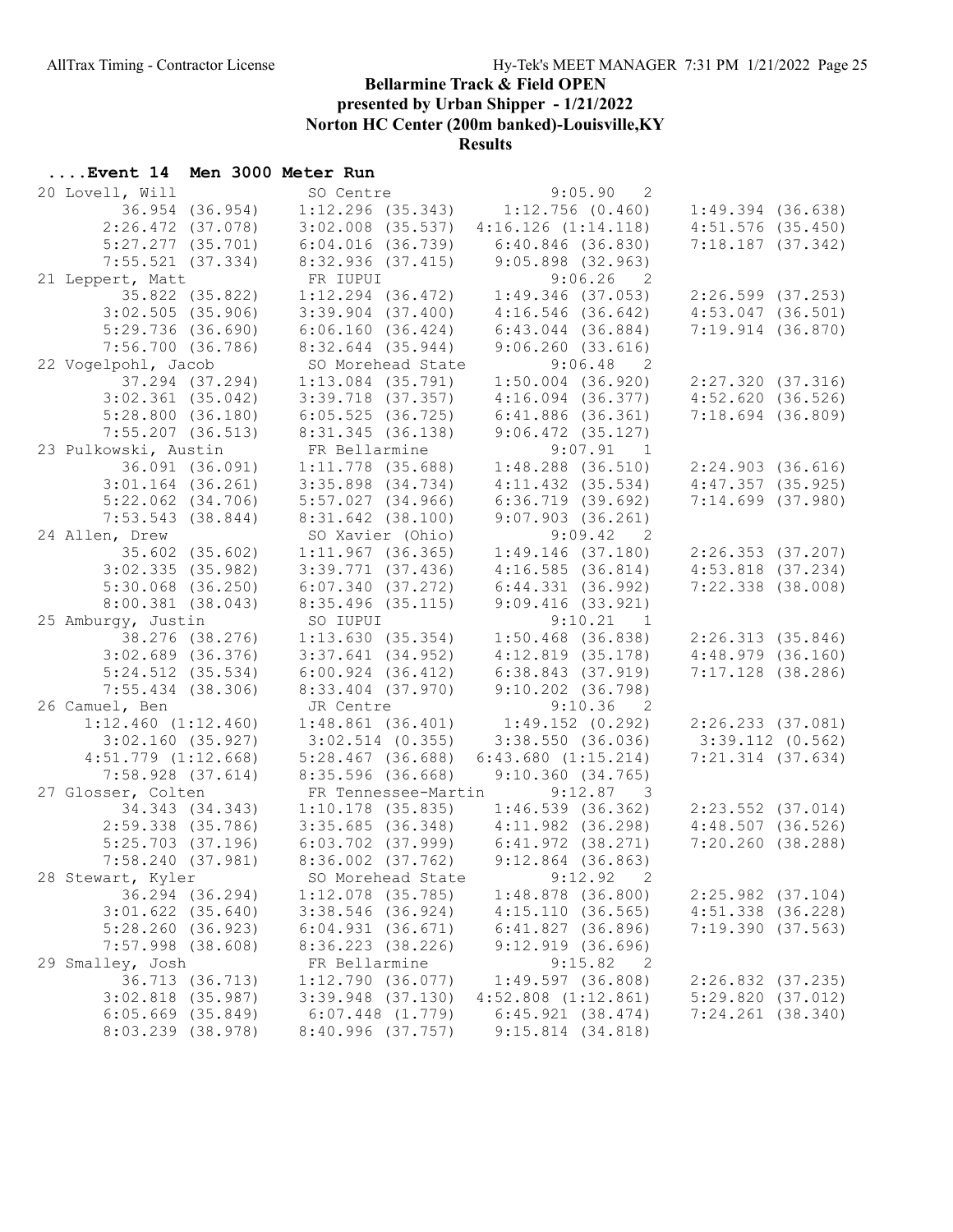presented by Urban Shipper - 1/21/2022

Norton HC Center (200m banked)-Louisville,KY

Results

| 30 Bland, Justin                         | SO Morehead State                          | 9:21.49<br>2                            |                       |
|------------------------------------------|--------------------------------------------|-----------------------------------------|-----------------------|
| 36.512 (36.512)                          |                                            | $1:12.215$ (35.704) $1:48.999$ (36.784) | $2:26.072$ (37.073)   |
| $3:01.867$ (35.796)                      | $3:38.919$ $(37.052)$                      | $4:15.654$ (36.736)                     | 4:52.020(36.366)      |
| $5:29.046$ (37.026)                      | $6:06.978$ $(37.933)$                      | 6:45.853(38.875)                        | $7:25.484$ (39.632)   |
| $8:05.569$ (40.085)                      | $8:45.614$ (40.046)                        | $9:21.482$ (35.868)                     |                       |
| 31 Wilson, Grant                         | JR Xavier (Ohio)                           | 9:21.98 2                               |                       |
| 34.749 (34.749)                          | $1:10.442$ $(35.694)$                      | 1:10.700(0.258)                         | $1:47.486$ (36.786)   |
| $2:24.691$ (37.206)                      | $3:01.295$ $(36.604)$                      | 3:38.121(36.826)                        | $4:15.308$ $(37.188)$ |
| $5:29.398$ $(1:14.090)$                  | $6:07.692$ (38.295)                        | $6:46.394$ $(38.702)$                   | $7:25.779$ (39.385)   |
| $8:05.892$ $(40.114)$                    | 8:45.111(39.219)                           | $9:21.977$ (36.866)                     |                       |
| 32 Dale, Liam                            | SO Morehead State                          | $9:22.91$ 2                             |                       |
| 37.560 (37.560)                          | $1:13.231$ (35.671)                        | 1:50.172(36.942)                        | $2:26.732$ $(36.560)$ |
| $3:02.643$ $(35.911)$                    | $3:39.232$ $(36.589)$                      | 4:16.000(36.768)                        | 4:52.343(36.344)      |
| 5:29.560(37.218)                         | 6:07.218 (37.658)                          | $6:46.168$ $(38.950)$                   | $7:25.258$ (39.090)   |
| 8:04.326(39.069)                         | 8:44.632 (40.306)                          | $9:22.902$ $(38.270)$                   |                       |
|                                          |                                            | $9:23.78$ 2                             |                       |
| 33 Forrest, Jarrett                      | Morehead State                             |                                         |                       |
| 36.045 (36.045)                          | $1:11.538$ (35.494)                        | 1:48.347(36.809)                        | 2:25.555(37.208)      |
| $3:01.502$ $(35.947)$                    | $3:38.104$ (36.603)                        | 4:14.698(36.594)                        | $4:51.163$ (36.465)   |
| $5:27.576$ (36.413)                      | $6:05.336$ $(37.760)$                      | $6:43.486$ (38.150)                     | $7:22.859$ $(39.374)$ |
| $8:03.518$ (40.660)                      | 8:44.540(41.022)                           | $9:23.775$ (39.236)                     |                       |
| 34 Polio, Sam                            | JR Centre                                  | 9:25.43 3                               |                       |
| 36.324 (36.324)                          | $1:14.631$ (38.308) $1:53.344$ (38.714)    |                                         | $2:31.504$ (38.160)   |
| $3:09.777$ $(38.273)$                    | $3:48.148$ (38.371)                        | 4:25.956(37.808)                        | 5:03.930(37.975)      |
| $5:41.714$ $(37.784)$                    | 6:18.936(37.223)                           | 7:34.870(1:15.934)                      | 8:13.560(38.691)      |
| $8:50.742$ (37.182)                      | 9:25.427(34.686)                           | $9:25.448$ (0.022)                      |                       |
| 35 Baxter, Todd                          | SO Southern Indiana 9:30.11 3              |                                         |                       |
| 34.602 (34.602)                          | 1:10.579(35.978)                           | $1:47.446$ (36.867)                     | $2:25.079$ $(37.634)$ |
| $3:03.393$ $(38.314)$                    | 3:42.082 (38.690) 4:20.962 (38.880)        |                                         | $5:00.004$ $(39.043)$ |
| $5:39.154$ (39.150)                      | 6:18.561(39.408)                           | $6:56.734$ (38.173)                     | 7:35.913(39.180)      |
| 8:15.865(39.952)                         | 8:54.611 (38.747)                          | $9:30.104$ (35.493)                     |                       |
| 36 Kleinhelter, Carson                   | FR Southern Indiana                        | $9:30.29$ 3                             |                       |
| 34.419 (34.419)                          | $1:10.401$ (35.982)                        | $1:47.146$ (36.746)                     | 2:24.760(37.614)      |
| $3:02.491$ $(37.731)$                    | $3:40.823$ (38.333)                        | $3:52.991$ $(12.168)$                   |                       |
|                                          |                                            |                                         | 4:19.877(26.887)      |
| $4:59.018$ $(39.141)$                    | $6:18.312$ $(1:19.295)$                    | $6:56.154$ $(37.843)$                   | $7:35.541$ (39.387)   |
| $8:14.766$ (39.226)                      | 8:53.609 (38.843)                          | $9:30.282$ $(36.673)$                   |                       |
| 37 Smithson, Lukas                       | FR Campbellsville                          | 9:32.61 3                               |                       |
| 33.979 (33.979)                          | 1:09.716(35.738)                           | $1:45.924$ (36.209)                     | $2:22.751$ (36.827)   |
| $3:00.814$ (38.063)                      | $3:38.777$ (37.964) $4:17.057$ (38.280)    |                                         | $4:56.227$ $(39.170)$ |
| $5:35.982$ (39.755)                      | 6:15.951 (39.970) 6:55.858 (39.907)        |                                         | 7:36.176(40.319)      |
| $8:17.242$ $(41.066)$                    | 8:58.603 (41.362) 9:32.602 (33.999)        |                                         |                       |
| 38 Sheffield, Collin                     | SO Campbellsville 9:32.91 3                |                                         |                       |
| 36.854 (36.854)                          | $1:13.363$ (36.510)                        | $1:50.638$ $(37.275)$                   | 2:28.811(38.174)      |
| $3:07.256$ (38.446)                      | $3:45.692$ (38.437)                        | $4:24.347$ (38.655)                     | $5:03.299$ (38.953)   |
| $5:42.512$ (39.213)                      | $6:22.422$ $(39.911)$                      | $7:01.503$ (39.081)                     | 7:40.903(39.401)      |
| $8:20.506$ (39.603)                      | $8:59.256$ (38.751)                        | $9:32.902$ $(33.646)$                   |                       |
| 39 Bennett, Sam                          | FR Campbellsville                          | 9:36.40<br>- 3                          |                       |
| 34.541 (34.541)                          | 1:10.926(36.386)                           | $1:49.084$ (38.159)                     | $2:27.586$ (38.502)   |
| $3:06.464$ (38.879)                      | $3:45.244$ (38.780)                        | $4:23.527$ (38.283)                     | 5:01.595(38.068)      |
| $5:42.168$ (40.574)<br>8:20.321 (39.120) | $6:22.078$ $(39.910)$<br>8:59.119 (38.798) | 6:56.000(33.923)                        | $7:41.202$ $(45.202)$ |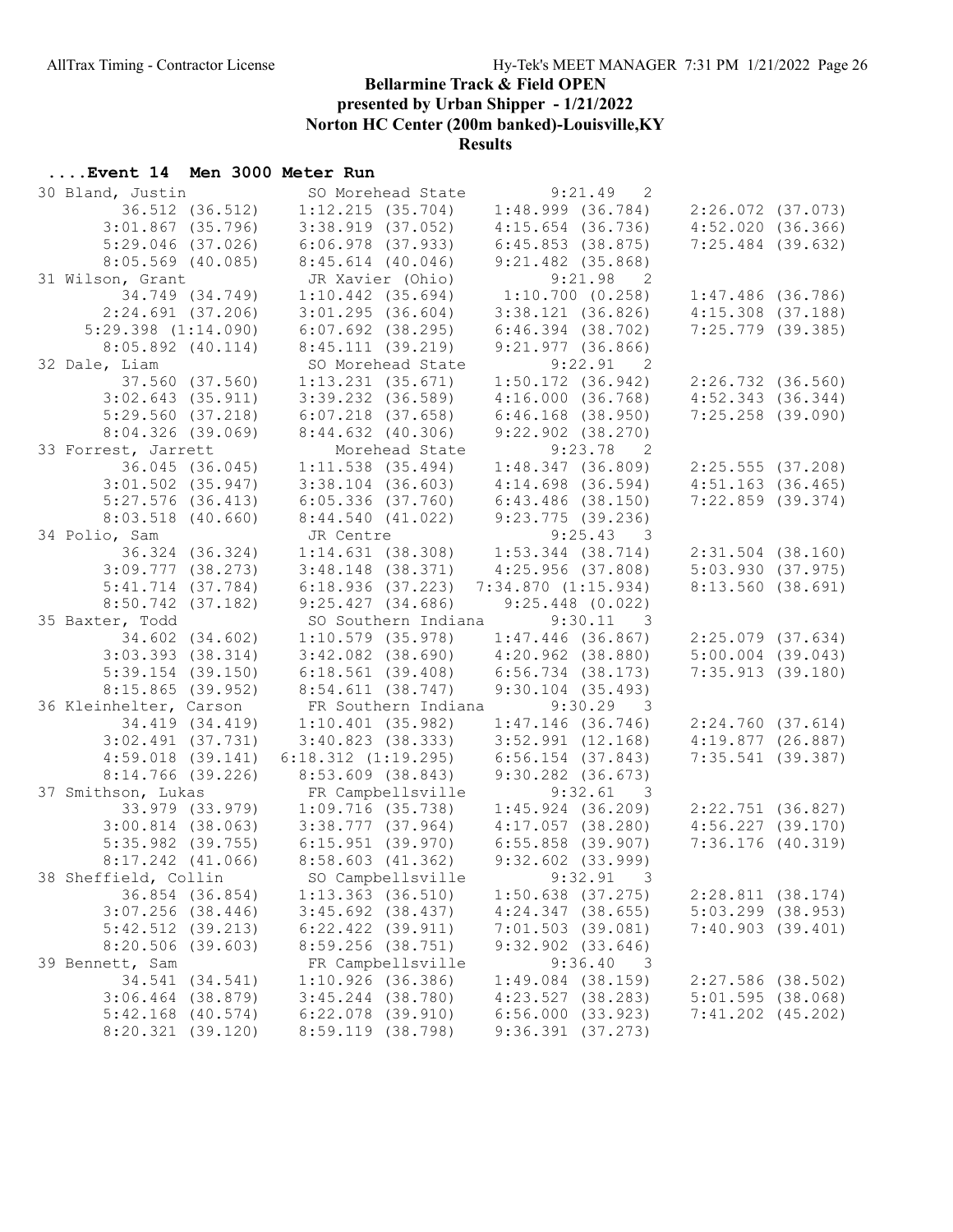presented by Urban Shipper - 1/21/2022

Norton HC Center (200m banked)-Louisville,KY

Results

| 40 Crockett, Aidan      | FR Cumberland (Tenn.)   | 9:40.64<br>3                     |                         |
|-------------------------|-------------------------|----------------------------------|-------------------------|
| $1:14.291$ $(1:14.291)$ | $1:53.154$ (38.863)     | $2:31.756$ (38.603)              | 3:10.027(38.272)        |
| $3:48.602$ (38.575)     | 4:26.875(38.273)        | 5:06.243(39.369)                 | 5:46.413(40.170)        |
| $6:26.496$ (40.083)     | $7:06.163$ (39.667)     | 7:45.951 (39.788)                | $8:26.434$ $(40.483)$   |
| $9:06.657$ $(40.224)$   | 9:40.632(33.975)        | 9:40.643(0.012)                  |                         |
| 41 Harvey, Spencer      | JR Centre               | 9:41.09 3                        |                         |
| 36.994 (36.994)         | 1:14.731(37.738)        | 1:53.440(38.710)                 | $3:10.123$ $(1:16.683)$ |
| $3:48.753$ (38.631)     | $4:27.316$ (38.564)     | $5:05.967$ (38.651)              | $5:45.704$ (39.738)     |
| $6:25.478$ $(39.774)$   | $7:05.338$ $(39.860)$   | $7:46.043$ $(40.706)$            | $8:26.249$ (40.206)     |
| $9:05.001$ $(38.752)$   | $9:41.076$ (36.075)     | $9:41.087$ (0.012)               |                         |
| 42 McAninch, Ian        | SO Campbellsville       | 9:42.82 3                        |                         |
| 37.758 (37.758)         | 1:15.660(37.903)        | 1:54.926(39.266)                 | $2:34.163$ (39.238)     |
| $3:13.712$ (39.550)     | $4:32.350$ $(1:18.638)$ | $5:11.662$ (39.312)              | $5:50.752$ (39.090)     |
| $6:30.056$ (39.305)     | $7:09.348$ (39.292)     | $7:49.073$ (39.725)              | $8:28.266$ (39.193)     |
| $9:06.567$ (38.302)     | $9:42.818$ $(36.251)$   | $9:42.819$ $(0.002)$             |                         |
| 43 Stanley, Jonah       | Morehead State          | $9:47.68$ 3                      |                         |
| 36.619 (36.619)         | $1:12.291$ $(35.672)$   | 1:48.740(36.450)                 | $2:26.251$ $(37.511)$   |
| $3:04.928$ (38.678)     | 3:44.785(39.858)        | $4:23.876$ (39.091)              | 5:02.950(39.074)        |
| $5:43.638$ (40.688)     | $6:24.899$ $(41.262)$   | $7:06.384$ $(41.485)$            | 7:48.506(42.122)        |
| $8:30.052$ $(41.547)$   | $9:10.927$ (40.875)     | $9:47.676$ (36.750)              |                         |
| 44 Dickerson, Preston   | FR Centre               | $9:58.14$ 3                      |                         |
| $37.127$ $(37.127)$     | 1:14.925(37.798)        | $1:53.479$ (38.554)              | 2:31.515(38.037)        |
| 3:09.837(38.322)        | $3:48.394$ (38.557)     | 4:26.520(38.127)                 | $5:05.741$ (39.221)     |
| $5:46.081$ $(40.340)$   | $6:27.282$ $(41.201)$   | 7:08.751(41.470)                 | 7:51.135(42.384)        |
| 8:34.088 (42.954)       | $9:16.579$ $(42.492)$   | $9:58.138$ (41.559)              |                         |
| 45 McGuirk, Owen        | FR Centre               | $10:02.69$ 3                     |                         |
| 36.602 (36.602)         | $1:15.002$ $(38.400)$   | $1:53.687$ (38.686)              | 2:31.980(38.293)        |
| $3:10.462$ (38.483)     | $3:49.508$ (39.046)     | $4:29.492$ (39.984)              | $5:11.045$ (41.554)     |
| 5:52.895(41.850)        | $6:35.438$ $(42.543)$   | $7:18.037$ $(42.600)$            | 7:58.911(40.875)        |
| 8:40.824 (41.913)       | 9:23.620(42.796)        | $10:02.688$ (39.069)             |                         |
| 46 Rhoden, Ethan        |                         | FR Cumberland (Tenn.) 10:19.22 3 |                         |
| 37.627 (37.627)         | 1:14.905(37.279)        | $1:54.607$ (39.703)              | $2:34.968$ (40.362)     |
| $3:15.811$ (40.843)     | $3:56.867$ $(41.057)$   | 4:38.310(41.443)                 | 5:19.730(41.420)        |
| $6:01.728$ $(41.998)$   | $6:44.698$ $(42.970)$   | 7:27.794 (43.097)                | $8:11.388$ (43.594)     |
| $8:54.511$ $(43.124)$   | 9:36.719(42.208)        | 10:19.215 (42.496)               |                         |
| 47 Thomas, Brayden      | FR Campbellsville       | $10:32.05$ 3                     |                         |
| 38.144 (38.144)         | $1:16.888$ $(38.745)$   | 1:56.411(39.523)                 | $2:37.334$ $(40.923)$   |
| $3:20.271$ (42.938)     | $4:03.312$ $(43.042)$   | $4:46.248$ $(42.936)$            | 5:29.510(43.262)        |
| $6:13.526$ $(44.016)$   | 6:56.435(42.910)        | 7:40.149(43.715)                 | 8:24.438 (44.289)       |
| $9:08.243$ (43.806)     | $9:51.755$ (43.512)     | $10:32.044$ (40.290)             |                         |
| -- Downey, Keaton       | JR Northern Kentucky    | DNF<br>$\overline{\phantom{a}}$  |                         |
| 34.104 (34.104)         | $1:09.924$ $(35.820)$   | $1:46.274$ (36.351)              | $2:23.282$ $(37.008)$   |
| $3:01.363$ (38.082)     |                         |                                  |                         |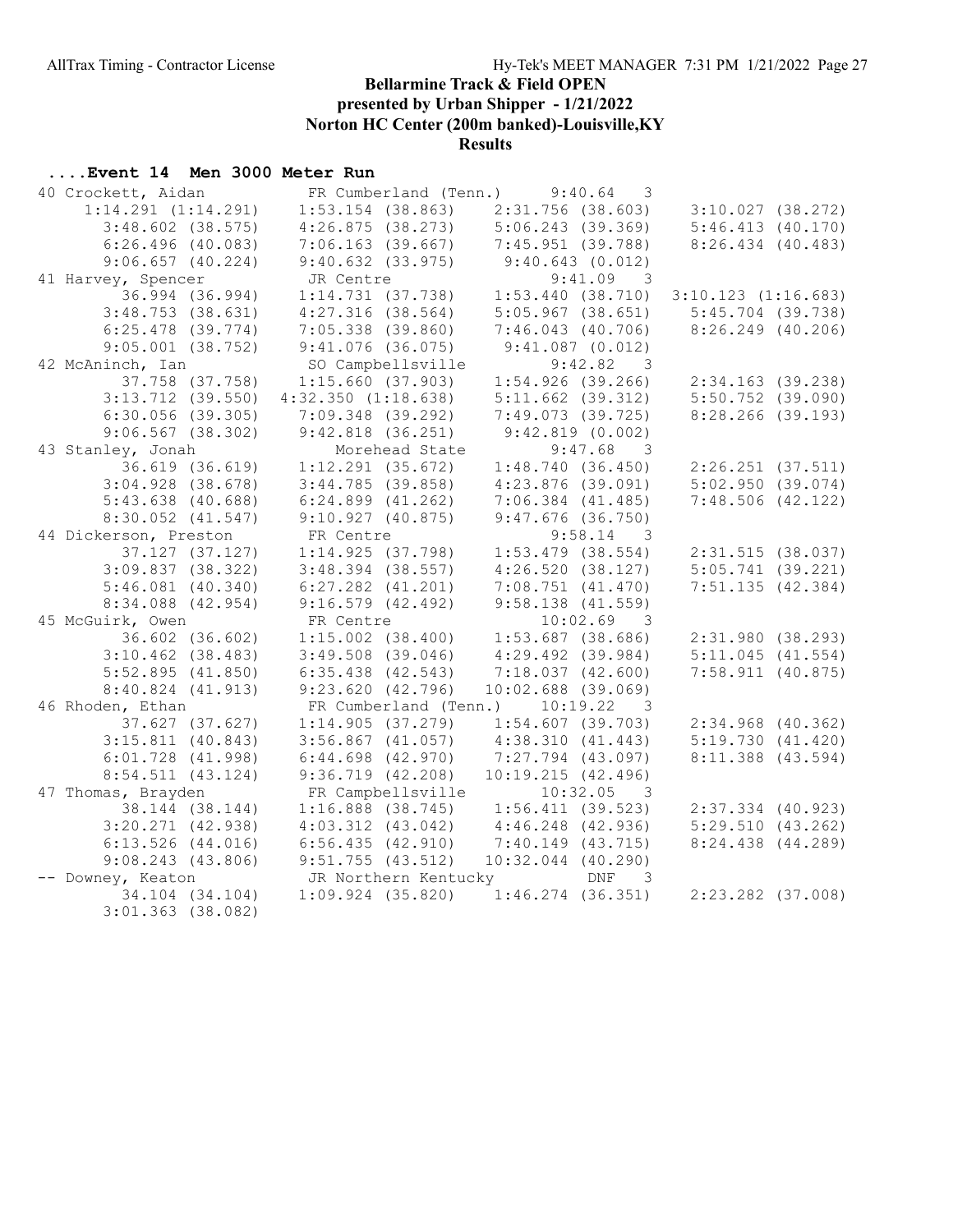#### Event 15 Women 4x400 Meter Relay

=================================================================== Norton Centr: F 3:39.48 2021 Kentucky, Kentucky A.Steiner,M.Moss,M.Russell,S.Ballard Collegiate: C 3:26.27 2021 , TX A&M American: A 3:23.85 2018 USA Natl Team, USA World: W 3:23.37 2006 Russia, Russia School Finals H# =================================================================== 1 Murray State 'A' 3:58.17 1 1) Hagans, Rachel JR 2) McSwain, JaKayla JR 3) Herrero-Yanez, Lucia SO 4) Malone, Hannah FR 29.695 (29.695) 1:00.681 (30.987) 1:28.392 (27.711) 1:59.567 (31.176) 2:26.147 (26.580) 2:57.492 (31.346) 3:26.333 (28.841) 3:58.165 (31.832) 2 Southern Indiana 'A' 4:05.72 1 1) Brown, Emma JR 2) Martin, Kara JR 3) Comastri, Audrey FR 4) Wittmer, Mallory FR 1:01.421 (1:01.421) 1:01.827 (0.407) 1:31.249 (29.422) 2:05.362 (34.113) 2:33.418 (28.056) 3:05.388 (31.970) 3:34.044 (28.656) 4:05.720 (31.676) 3 Xavier (Ohio) 'A' 4:05.79 1 1) Sullivan, Alaina SO 2) Hopkins, Parker JR 3) MacKinnon, Amanda FR 4) Morgan, Haley JR 29.191 (29.191) 1:00.529 (31.338) 1:29.311 (28.783) 2:04.346 (35.035) 2:31.957 (27.612) 3:05.793 (33.836) 3:34.502 (28.710) 4:05.787 (31.285) 4 Murray State 'B' 4:09.96 1 1) Riley, Shannon JR 2) Davis, Amyah FR 3) Marshall, Jordan FR 4) Vollet, Anna JR 29.366 (29.366) 1:02.882 (33.516) 1:31.961 (29.079) 2:05.115 (33.155) 2:33.653 (28.538) 3:06.805 (33.153) 3:38.676 (31.871) 4:09.959 (31.283) 5 Bellarmine 'A' 4:17.79 1 1) Freilinger, Chloe FR 2) Adkins, Madison FR 3) Powell, Chloe FR 4) Brown, Olivia FR 28.975 (28.975) 1:00.831 (31.856) 1:29.193 (28.362) 2:01.766 (32.573) 2:32.531 (30.766) 3:09.818 (37.287) 3:40.869 (31.051) 4:17.782 (36.914) 6 Morehead State 'A' 4:20.00 1 1) Singleton, Lucy FR 2) Jones, Dallas JR 3) Kelley, Sierra JR 4) Meriwether, Keana FR 29.526 (29.526) 29.567 (0.042) 1:32.487 (1:02.920) 2:05.828 (33.342) 2:35.892 (30.064) 3:12.453 (36.562) 3:41.787 (29.334) 4:19.995 (38.209) 7 Illinois-Springfield 'A' 4:31.43 2 1) Chandler, Breanna FR 2) Price, Libby SR 3) Suttles, Morgan JR 4) Anderson, Jade FR 33.813 (33.813) 1:10.372 (36.559) 1:39.267 (28.896) 2:12.613 (33.346) 2:46.206 (33.594) 3:23.133 (36.927) 3:55.823 (32.690) 4:31.430 (35.607) 8 Evansville 'A' 4:39.40 2 1) Sapp, McKenna SR 2) Dean, Haley SR 3) Yunker, Kara FR 4) Weldon, Sam SR 32.204 (32.204) 1:07.278 (35.075) 1:39.472 (32.194) 2:15.664 (36.192) 2:53.381 (37.718) 3:33.305 (39.924) 4:04.404 (31.100) 4:39.392 (34.988) -- Xavier (Ohio) 'B' DNF 2 1) Gipson, Mya FR 2) Jackson, LaTahia FR 3) Bailey, Marla SR 4) Prugh, Ashleigh SO 28.797 (28.797) -- Southern Indiana 'B' DNF 2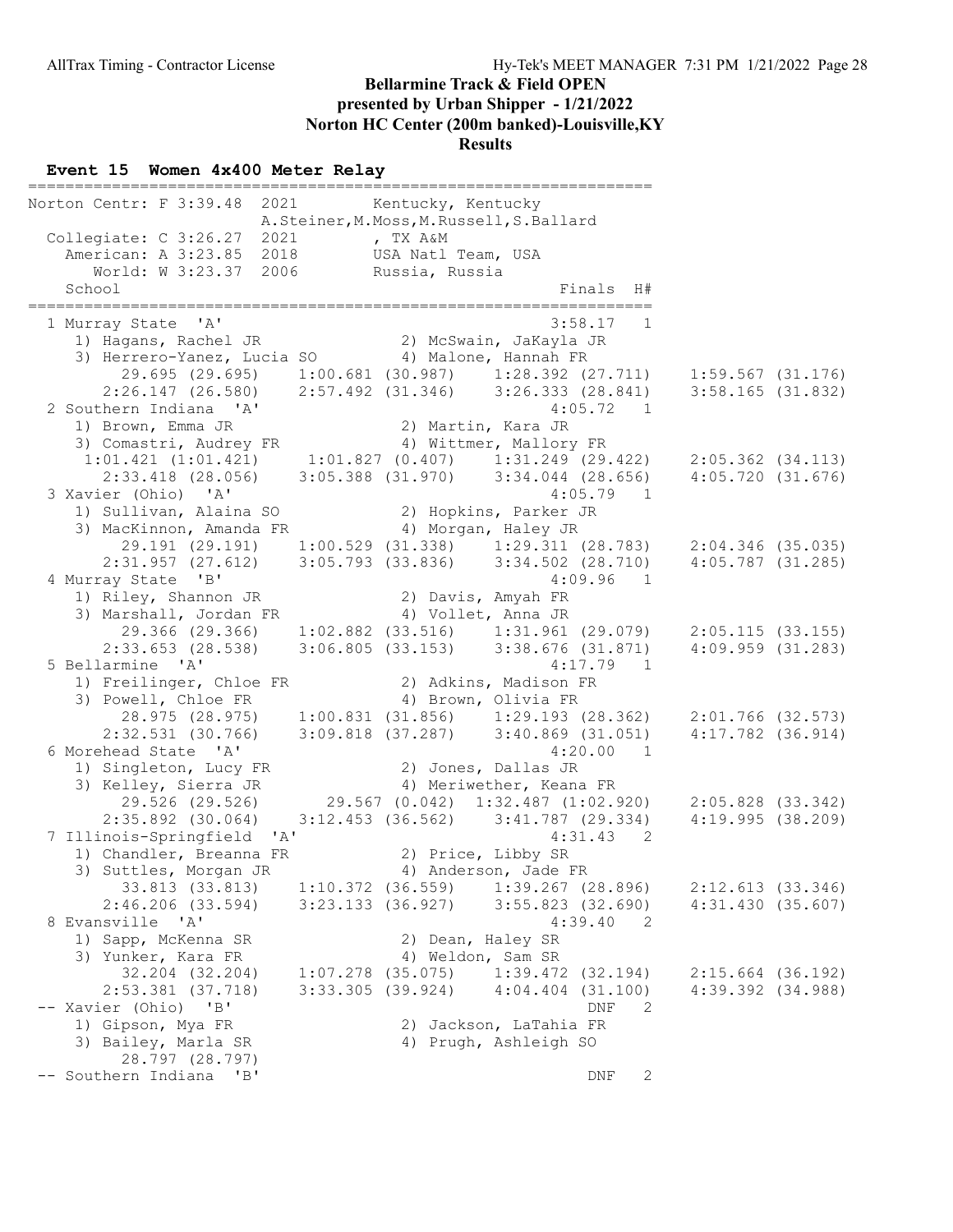## ....Event 15 Women 4x400 Meter Relay

| 1) Grell, Katelyn FR | 2) Schulten, Margaret FR               |                   |
|----------------------|----------------------------------------|-------------------|
| 3) Clark, Olivia FR  | 4)                                     |                   |
| 34.165 (34.165)      | 1:43.171 (29.321)<br>1:13.850 (39.686) | 2:18.916 (35.746) |
| 2:53.114 (34.198)    | 3:29.506 (36.392)                      |                   |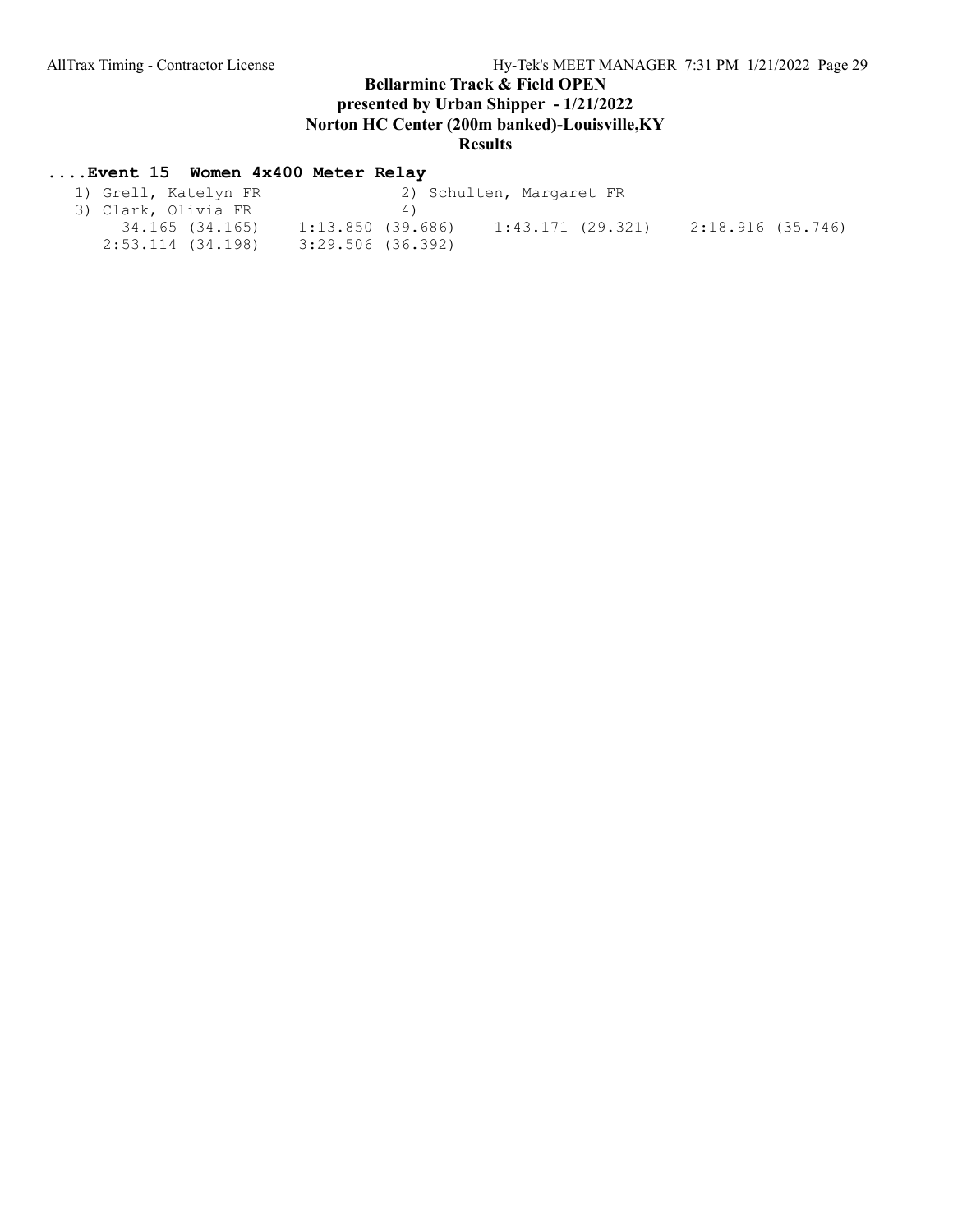#### Event 16 Men 4x400 Meter Relay

=================================================================== Norton Centr: F 3:12.10 2021 Kentucky, Kentucky K.Lightner,D.St.Hillaire,L.Lang,B.Faust Collegiate: C 3:00.77 2018 , Unv.So.Cal American: A 3:00.77 2018 Unv.So.Cal, Unv.So.Cal World: W 3:01.51 2019 Univ.Houston, USA School and Finals H and Finals H and Finals H and Finals H and Finals H and Finals H and Finals H and Finals H =================================================================== 1 Xavier (Ohio) 'A' 3:27.39 1 1) Johnson, Jeremy SR 2) Nations, Gus JR 3) Willman, Liam SO 4) Henning, Michael SR 24.933 (24.933) 51.131 (26.198) 1:16.345 (25.214) 1:44.129 (27.784) 2:07.628 (23.500) 2:36.080 (28.452) 3:00.267 (24.187) 3:27.384 (27.118) 2 Bellarmine 'A' 3:27.41 1 1) Holbrook, Trevor FR 2) Pohl, Jordan FR 3) Terry, Parker JR 4) Backer, Triston JR 25.887 (25.887) 52.188 (26.302) 1:16.279 (24.091) 1:43.284 (27.006) 2:06.663 (23.379) 2:35.499 (28.836) 2:59.441 (23.942) 3:27.403 (27.962) 3 Cumberland (Tenn.) 'A' 3:29.59 1 1) Bertrand, Dante SR 2) Edwards Jr, Hollis JR 3) Sanders, Trevon SR 4) Oniyide, Tobi SO 25.262 (25.262) 53.143 (27.881) 1:18.404 (25.262) 1:46.975 (28.571) 2:12.601 (25.627) 2:40.687 (28.086) 3:03.111 (22.424) 3:29.589 (26.478) 4 Evansville 'A' 3:32.17 2 1) Smith, Brendon SR 2) Kline, Carson SR 3) Burkhart, Steven JR 4) Oulgout, Adam FR 24.826 (24.826) 51.182 (26.356) 1:16.906 (25.724) 1:45.714 (28.808) 2:11.276 (25.563) 2:39.589 (28.313) 3:04.720 (25.131) 3:32.168 (27.449) 5 Southern Indiana 'A' 3:33.64 1 1) King, Madison JR 2) Buechlein, Elliott FR 3) Pflanz, Rick FR 4) McPheeters, Jackson SO 25.762 (25.762) 54.489 (28.727) 1:19.482 (24.994) 1:46.649 (27.168) 2:12.379 (25.730) 2:40.253 (27.874) 3:03.610 (23.357) 3:33.635 (30.026) 6 Illinois-Springfield 'A' 3:35.68 2 1) Jones, Ryan FR 2) Kirkham, Cayden SR 3) Jones, Blake JR 4) Mauch, Spencer SO 25.487 (25.487) 52.511 (27.024) 1:17.057 (24.546) 1:46.714 (29.658) 2:12.016 (25.302) 2:39.343 (27.328) 3:04.935 (25.592) 3:35.674 (30.740) 7 Cumberland (Tenn.) 'B' 3:39.05 2 1) Dumoluhle, Sibanda JR 2) Marsh, Will SR 3) Ndlovu, Ronald JR 4) Story, Koby SR 24.758 (24.758) 54.170 (29.412) 1:18.896 (24.727) 1:50.678 (31.782) 2:15.732 (25.054) 2:44.912 (29.181) 3:10.560 (25.648) 3:39.045 (28.485) -- Xavier (Ohio) 'B' DNF 2 1) Kells, Noah SR 2) Ellington, Owen FR 3) Thimons, CJ SO 4) Bennett, Lee SO 25.896 (25.896) 53.253 (27.358)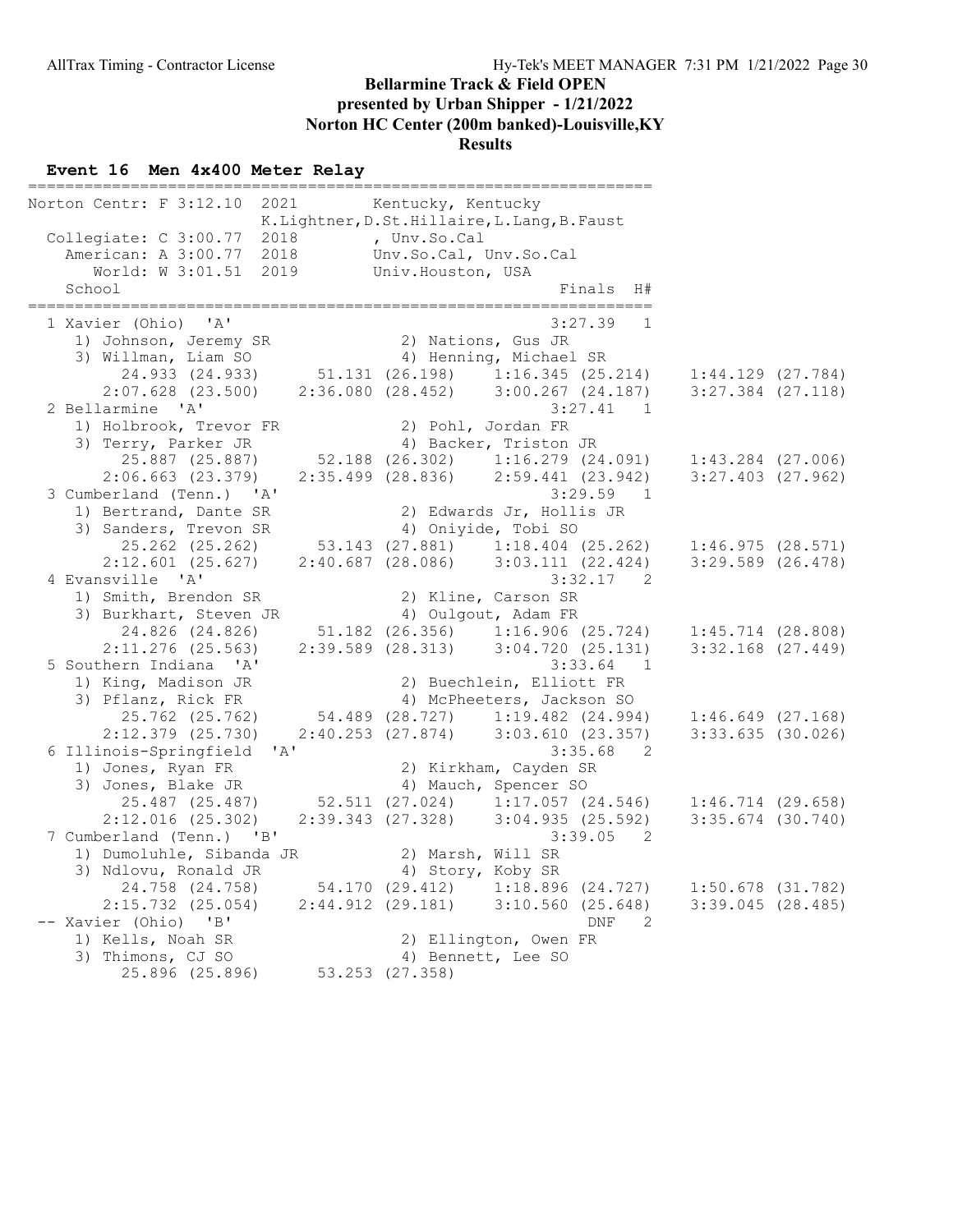#### Event 17 Women Distance Medley

================================================================ Norton Centr: F 14:45.40 2021 Collegiate: C 10:48.77 2017 American: A 10:40.31 2017 USA Natl Team, USA World: W 10:40.31 2017 Team USA, USA vllegiate: C 10:48.77 2017 , Oregon<br>
American: A 10:40.31 2017 USA Natl Team, USA<br>
World: W 10:40.31 2017 Team USA, USA<br>
School Finals ================================================================ 1 Murray State 'A' 12:32.<br>1) Evans, Amirr SO 12:32.96 (2) Creviston, Emma JR 1) Evans, Amirr SO 2) Creviston, Emma JR 3) Campbell, LaMiah SO 4) Humphry, Zarra SO 34.300 (34.300) 1:12.365 (38.066) 1:52.363 (39.998) 2:32.368 (40.006) 3:12.344 (39.976) 3:48.850 (36.506) 4:15.297 (26.448) 4:47.506 (32.209) 5:22.202 (34.697) 6:01.897 (39.695) 6:42.941 (41.044) 7:22.412 (39.472) 7:58.570 (36.158) 8:37.200 (38.630) 9:16.870 (39.670) 9:56.822 (39.952) 10:36.814 (39.993) 11:15.858 (39.044) 11:54.500 (38.642) 12:32.956 (38.456) 2 Murray State 'B' 12:43.87F<br>1) Smith, Ainsley FR 2) Bangala, Maria SO 1) Smith, Ainsley FR 2) Bangala, Maria SO 3) Wright, Danielle JR 4) Stein, Jessica SO 34.987 (34.987) 1:13.133 (38.146) 1:53.144 (40.011) 2:33.937 (40.794) 3:14.447 (40.510) 3:56.908 (42.462) 4:56.291 (59.383) 5:30.759 (34.468) 6:08.640 (37.882) 6:49.668 (41.028) 7:32.252 (42.584) 8:11.018 (38.766) 8:51.253 (40.236) 9:30.668 (39.416) 10:10.098 (39.430) 10:48.685 (38.587) 11:27.814 (39.130) 12:07.168 (39.354) 12:43.866 (36.699) 12:43.872 (0.006)<br>3 Evansville 'A' 12:51.96F 3 Evansville 'A' 12:51.96F 1) Weldon, Sam SR 2) Sapp, McKenna SR 3) Dean, Haley SR 4) Lowry, Anna SR 35.295 (35.295) 1:13.226 (37.932) 1:52.942 (39.716) 2:33.910 (40.969) 3:13.768 (39.858) 3:52.595 (38.827) 4:22.637 (30.042) 5:00.206 (37.569) 5:36.414 (36.208) 6:17.428 (41.015) 7:02.156 (44.728) 7:47.311 (45.155) 8:21.738 (34.427) 8:58.138 (36.401) 9:36.807 (38.669) 10:15.799 (38.992) 10:55.214 (39.416) 11:34.504 (39.290) 12:14.108 (39.604) 12:51.956 (37.849) 4 Tennessee-Martin 'A' 1) Eimer, Rita FR 2) Medley, Maggie SO 3) Lachance, Blayne SO 4) Alvarez, Lilia SO 34.688 (34.688) 1:12.753 (38.065) 1:52.747 (39.994) 2:33.120 (40.373) 3:12.606 (39.487) 3:49.818 (37.212) 4:19.070 (29.252) 4:55.793 (36.723) 5:29.502 (33.709) 6:06.796 (37.294) 6:47.500 (40.704) 7:29.595 (42.096) 8:06.952 (37.357) 8:45.901 (38.950) 9:26.733 (40.832) 10:09.343 (42.610) 10:52.569 (43.226) 11:36.230 (43.661) 12:21.240 (45.010) 13:05.705 (44.466) 5 Illinois-Springfield 'A' 13:34.79F<br>1) Anderson, Jade FR 2) Chandler, Breanna FR 2) Chandler, Breanna FR 3) De Castro, Kaya FR 4) Suttles, Morgan JR 34.475 (34.475) 1:12.549 (38.074) 1:52.572 (40.023) 2:32.819 (40.248) 3:12.891 (40.072) 3:51.216 (38.325) 4:25.203 (33.988) 5:09.399 (44.196) 5:44.110 (34.711) 6:24.084 (39.974) 7:07.372 (43.289) 7:49.258 (41.886) 8:26.932 (37.674) 9:07.831 (40.900) 9:51.230 (43.399) 10:35.448 (44.218) 11:20.169 (44.722) 12:05.715 (45.546) 12:50.900 (45.185) 13:34.786 (43.886)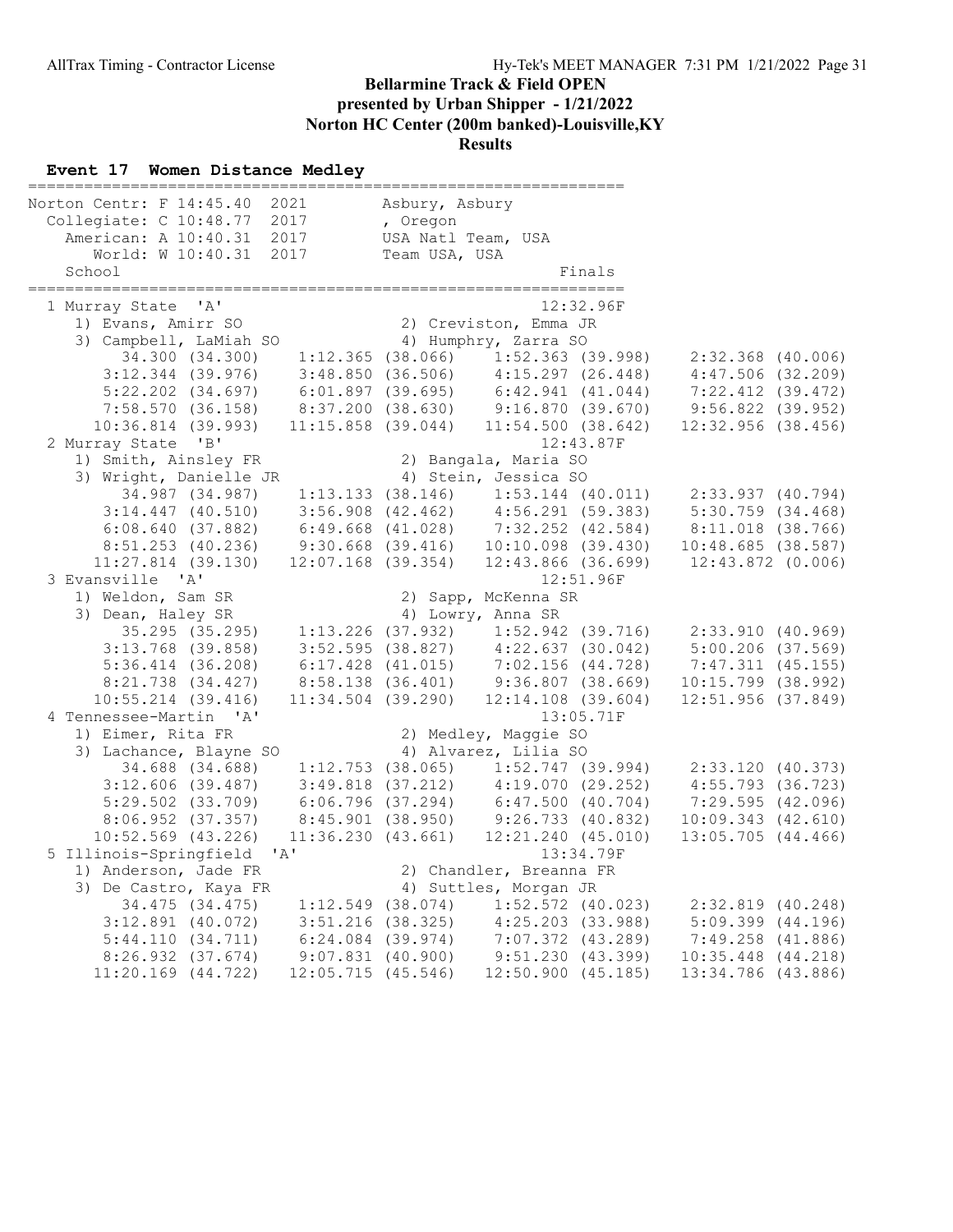#### Event 18 Men Distance Medley

| Norton Centr: F 11:44.89 2021                                   |                                                                                                                    | Union-KY, Union-KY |                                                                             |           |                                                                                                                                                                                                                                     |  |
|-----------------------------------------------------------------|--------------------------------------------------------------------------------------------------------------------|--------------------|-----------------------------------------------------------------------------|-----------|-------------------------------------------------------------------------------------------------------------------------------------------------------------------------------------------------------------------------------------|--|
| Collegiate: C 9:19.42                                           | 2021                                                                                                               | , Oregon           |                                                                             |           |                                                                                                                                                                                                                                     |  |
| American: A 9:19.93 2015                                        |                                                                                                                    | Team USA, USA      |                                                                             |           |                                                                                                                                                                                                                                     |  |
| World: W 9:19.93 2015                                           |                                                                                                                    | Team USA, USA      |                                                                             |           |                                                                                                                                                                                                                                     |  |
| School                                                          |                                                                                                                    |                    |                                                                             | Finals    |                                                                                                                                                                                                                                     |  |
| 1 Tennessee-Martin 'A'                                          |                                                                                                                    |                    |                                                                             | 10:17.17F |                                                                                                                                                                                                                                     |  |
| 1) McNair, Luke SR                                              |                                                                                                                    |                    | 2) Brown, Andre SO                                                          |           |                                                                                                                                                                                                                                     |  |
| 3) Kemboi, Victor SO                                            |                                                                                                                    |                    | 4) Cahill, Will FR                                                          |           |                                                                                                                                                                                                                                     |  |
| $31.007$ $(31.007)$ $1:00.289$ $(29.282)$ $1:29.844$ $(29.556)$ |                                                                                                                    |                    |                                                                             |           | $2:00.383$ (30.539)                                                                                                                                                                                                                 |  |
| $2:31.624$ $(31.242)$                                           |                                                                                                                    |                    |                                                                             |           |                                                                                                                                                                                                                                     |  |
| $4:23.222$ $(28.418)$                                           |                                                                                                                    |                    |                                                                             |           | $3:03.821$ (32.197) $3:27.080$ (23.260) $3:54.805$ (27.725)<br>$4:52.765$ (29.543) $5:23.987$ (31.223) $5:57.565$ (33.578)<br>$6:59.354$ (32.222) 7:31.959 (32.606) 8:05.213 (33.254)<br>9:13.282 (34.808) 9:46.394 (33.112) 10:17. |  |
| $6:27.132$ (29.567)                                             |                                                                                                                    |                    |                                                                             |           |                                                                                                                                                                                                                                     |  |
| 8:38.474 (33.262)                                               |                                                                                                                    |                    |                                                                             |           |                                                                                                                                                                                                                                     |  |
| 2 Tennessee-Martin 'B'                                          |                                                                                                                    |                    |                                                                             | 10:43.67F |                                                                                                                                                                                                                                     |  |
| 1) Davis, Cole SO                                               |                                                                                                                    |                    | 2) Foote, Hawken FR                                                         |           |                                                                                                                                                                                                                                     |  |
| 3) Blyth, Jack JR                                               |                                                                                                                    |                    | 4) Payne, George SO                                                         |           |                                                                                                                                                                                                                                     |  |
| 31.234 (31.234)                                                 |                                                                                                                    |                    | $1:00.546$ (29.312) $1:30.162$ (29.616)                                     |           | 2:01.315(31.153)                                                                                                                                                                                                                    |  |
| $2:34.599$ $(33.284)$                                           |                                                                                                                    |                    | $3:09.095$ (34.497) $3:33.002$ (23.907)                                     |           | 4:00.611(27.609)                                                                                                                                                                                                                    |  |
| $4:29.418$ $(28.808)$                                           |                                                                                                                    |                    | 4:59.590 (30.172) 5:31.623 (32.033)                                         |           | $6:04.087$ $(32.465)$                                                                                                                                                                                                               |  |
| $6:34.219$ $(30.132)$                                           |                                                                                                                    |                    | 7:07.935 (33.716) 7:43.407 (35.473)<br>9:36.418 (37.715) 10:12.982 (36.564) |           | 8:20.502 (37.095)                                                                                                                                                                                                                   |  |
| 8:58.703 (38.202)                                               |                                                                                                                    |                    |                                                                             |           | $10:43.661$ (30.679)                                                                                                                                                                                                                |  |
| 3 Evansville 'A'                                                |                                                                                                                    |                    |                                                                             | 10:44.40F |                                                                                                                                                                                                                                     |  |
| 1) Oulgout, Adam FR                                             |                                                                                                                    |                    | 2) Epur, Peter SO                                                           |           |                                                                                                                                                                                                                                     |  |
| 3) Pedersen, JJ SR                                              |                                                                                                                    |                    | 4) Maurer, Jackson JR                                                       |           |                                                                                                                                                                                                                                     |  |
| 31.687 (31.687)                                                 |                                                                                                                    |                    | $1:02.038$ (30.351) $1:34.549$ (32.511)                                     |           | $2:08.389$ $(33.840)$                                                                                                                                                                                                               |  |
| 2:43.736(35.348)                                                |                                                                                                                    |                    | $3:19.597$ (35.862) $3:45.125$ (25.528)                                     |           | $4:14.406$ (29.281)                                                                                                                                                                                                                 |  |
| 4:41.357(26.951)                                                |                                                                                                                    |                    |                                                                             |           | 5:11.001 (29.645) 5:42.905 (31.904) 6:16.670 (33.765)                                                                                                                                                                               |  |
| $6:49.081$ $(32.411)$                                           |                                                                                                                    |                    |                                                                             |           | 7:22.571 (33.490) 7:56.300 (33.730) 8:30.814 (34.514)                                                                                                                                                                               |  |
| $9:04.369$ $(33.555)$                                           |                                                                                                                    |                    | $9:38.765$ (34.397) 10:13.019 (34.254)                                      |           | 10:44.400(31.382)                                                                                                                                                                                                                   |  |
| 4 Union (Ky.) 'A'                                               |                                                                                                                    |                    |                                                                             | 11:08.13F |                                                                                                                                                                                                                                     |  |
| 1) Henderson, Jayden SO                                         |                                                                                                                    |                    | 2) Johnson, William SR                                                      |           |                                                                                                                                                                                                                                     |  |
| 3) Penman, Austin NA                                            |                                                                                                                    |                    | 4) Kiporir, Dennis JR                                                       |           |                                                                                                                                                                                                                                     |  |
| 32.162 (32.162) 1:03.348 (31.186) 1:38.095 (34.748)             |                                                                                                                    |                    |                                                                             |           | 2:17.134 (39.039)                                                                                                                                                                                                                   |  |
| $2:57.819$ (40.685)                                             | $3:27.077$ (29.258) $3:39.109$ (12.033)                                                                            |                    |                                                                             |           | $4:03.964$ $(24.855)$                                                                                                                                                                                                               |  |
| $4:33.179$ $(29.215)$                                           | 5:02.788 (29.610) 5:34.485 (31.697)<br>7:21.091 (35.310) 7:56.585 (35.494)<br>9:47.911 (37.966) 10:27.321 (39.410) |                    |                                                                             |           | 6:09.165(34.681)                                                                                                                                                                                                                    |  |
| $6:45.782$ $(36.617)$                                           |                                                                                                                    |                    |                                                                             |           | $8:32.657$ (36.072)                                                                                                                                                                                                                 |  |
| 9:09.945(37.289)                                                |                                                                                                                    |                    |                                                                             |           | 11:08.130(40.809)                                                                                                                                                                                                                   |  |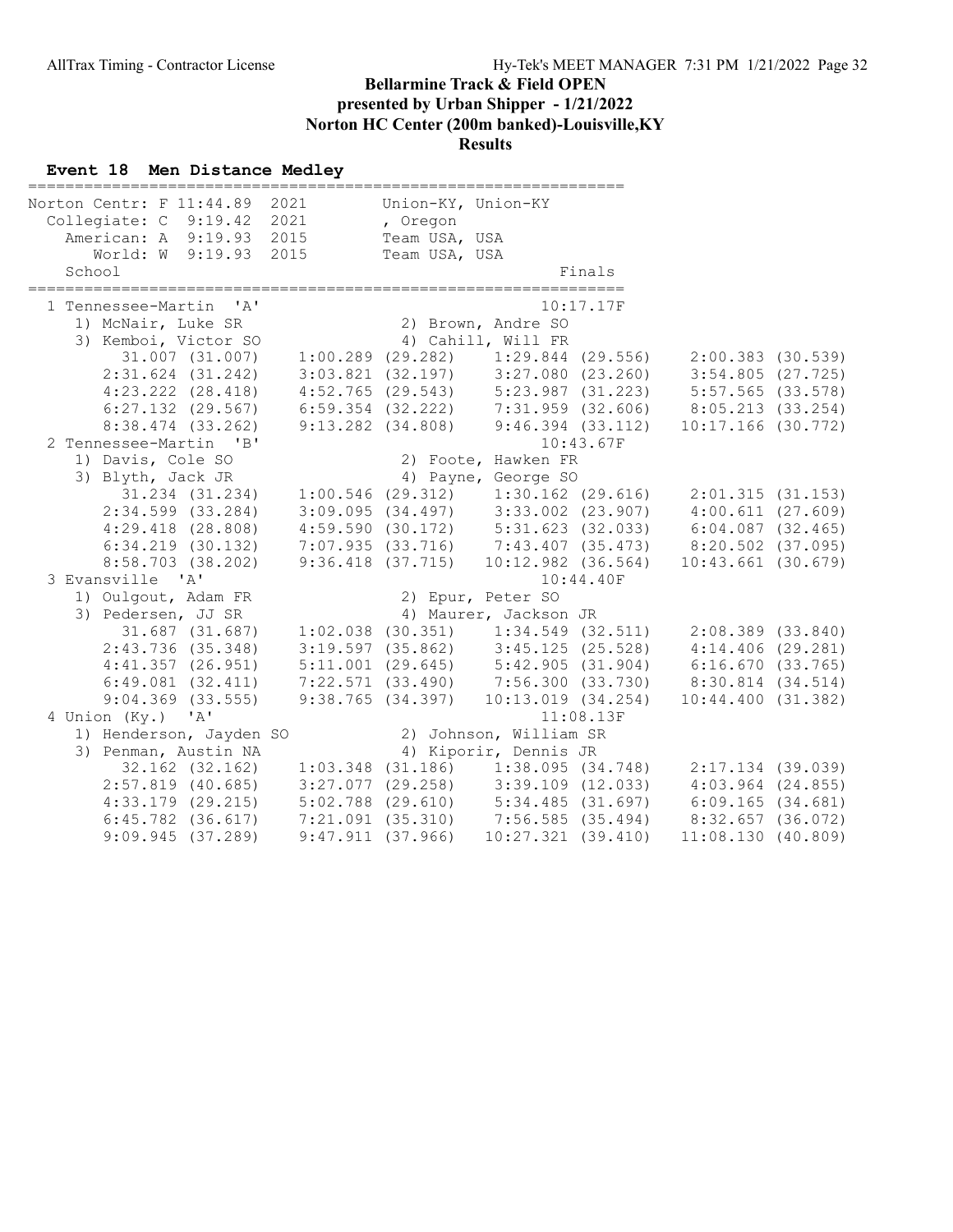#### Event 19 Women High Jump

| _____________                           |                                                           |                   |             |
|-----------------------------------------|-----------------------------------------------------------|-------------------|-------------|
|                                         | Norton Centr: F 1.70m 2021 Madison Schmidt, Notre Dame    |                   |             |
|                                         | Collegiate: C 1.98m 2009 Hooker/Jones ('16), Texas/KS St. |                   |             |
|                                         | American: A 2.02m 2012 Chaunte Lowe, Nike                 |                   |             |
|                                         | World: W 2.08m 2006 Kajsa Bergqvist, Sweden               |                   |             |
| Name                                    | Year School                                               | Finals            |             |
|                                         |                                                           |                   |             |
|                                         | 1 Pohl, Julia Mark PR Northern Kentucky 1.70mF            |                   | $5 - 07.00$ |
|                                         | 1.25 1.30 1.35 1.40 1.45 1.50 1.55 1.60 1.65 1.70 1.75    |                   |             |
|                                         | PPP PPP PPP PPP PPP PPP 0 0 0 0 XXX                       |                   |             |
|                                         | 2 Fletcher, Meghan SO Murray State 1.70mF 5-07.00         |                   |             |
|                                         | 1.25 1.30 1.35 1.40 1.45 1.50 1.55 1.60 1.65 1.70 1.75    |                   |             |
|                                         | PPP PPP PPP PPP PPP PPP PPP O XO XO XXX                   |                   |             |
|                                         | 3 Schulten, Margaret FR Southern Indiana 1.55m 5-01.00    |                   |             |
| 1.25 1.30 1.35 1.40 1.45 1.50 1.55 1.60 |                                                           |                   |             |
| PPP PPP PPP 0 0 0 0 XXX                 |                                                           |                   |             |
| 3 Pauly, Jenna                          | SO Murray State                                           | $1.55m$ $5-01.00$ |             |
| 1.25 1.30 1.35 1.40 1.45 1.50 1.55 1.60 |                                                           |                   |             |
| PPP PPP PPP PPP PPP 0 0 XXX             |                                                           |                   |             |
| 5 McCracken, Victoria FR Murray State   |                                                           | $1.55m$ $5-01.00$ |             |
| 1.25 1.30 1.35 1.40 1.45 1.50 1.55 1.60 |                                                           |                   |             |
|                                         |                                                           |                   |             |
| PPP PPP PPP PPP PPP XXO O XXX           |                                                           |                   |             |
| 6 Stoughton, Elena FR Bellarmine        |                                                           | $1.50m$ $4-11.00$ |             |
| 1.25 1.30 1.35 1.40 1.45 1.50 1.55      |                                                           |                   |             |
| PPP PPP PPP 0 0 0 XXX                   |                                                           |                   |             |
|                                         | 7 Hopkins, Emma TR Northern Kentucky 1.50m 4-11.00        |                   |             |
| 1.25 1.30 1.35 1.40 1.45 1.50 1.55      |                                                           |                   |             |
| PPP PPP PPP O XO O XXX                  |                                                           |                   |             |
|                                         | 8 Vollet, Anna (3) 3 JR Murray State (3) 1.45m (4-09.00   |                   |             |
| 1.25 1.30 1.35 1.40 1.45 1.50           |                                                           |                   |             |
| PPP PPP 0 0 XO XXX                      |                                                           |                   |             |
|                                         | 9 Seeberger, Laura KR Murray State                        | $1.35m$ $4-05.00$ |             |
| 1.25 1.30 1.35 1.40                     |                                                           |                   |             |
| PPP PPP XXO XXX                         |                                                           |                   |             |
| 10 Taylor, Madison                      | SO Union (Ky.)                                            | $1.25m$ $4-01.25$ |             |
| 1.25 1.30                               |                                                           |                   |             |
| XXO XXX                                 |                                                           |                   |             |
| -- Lewis, Aijah                         | JR Union (Ky.)                                            | ΝH                |             |
| 1.25 1.30 1.35 1.40                     |                                                           |                   |             |
| PPP PPP PPP XXX                         |                                                           |                   |             |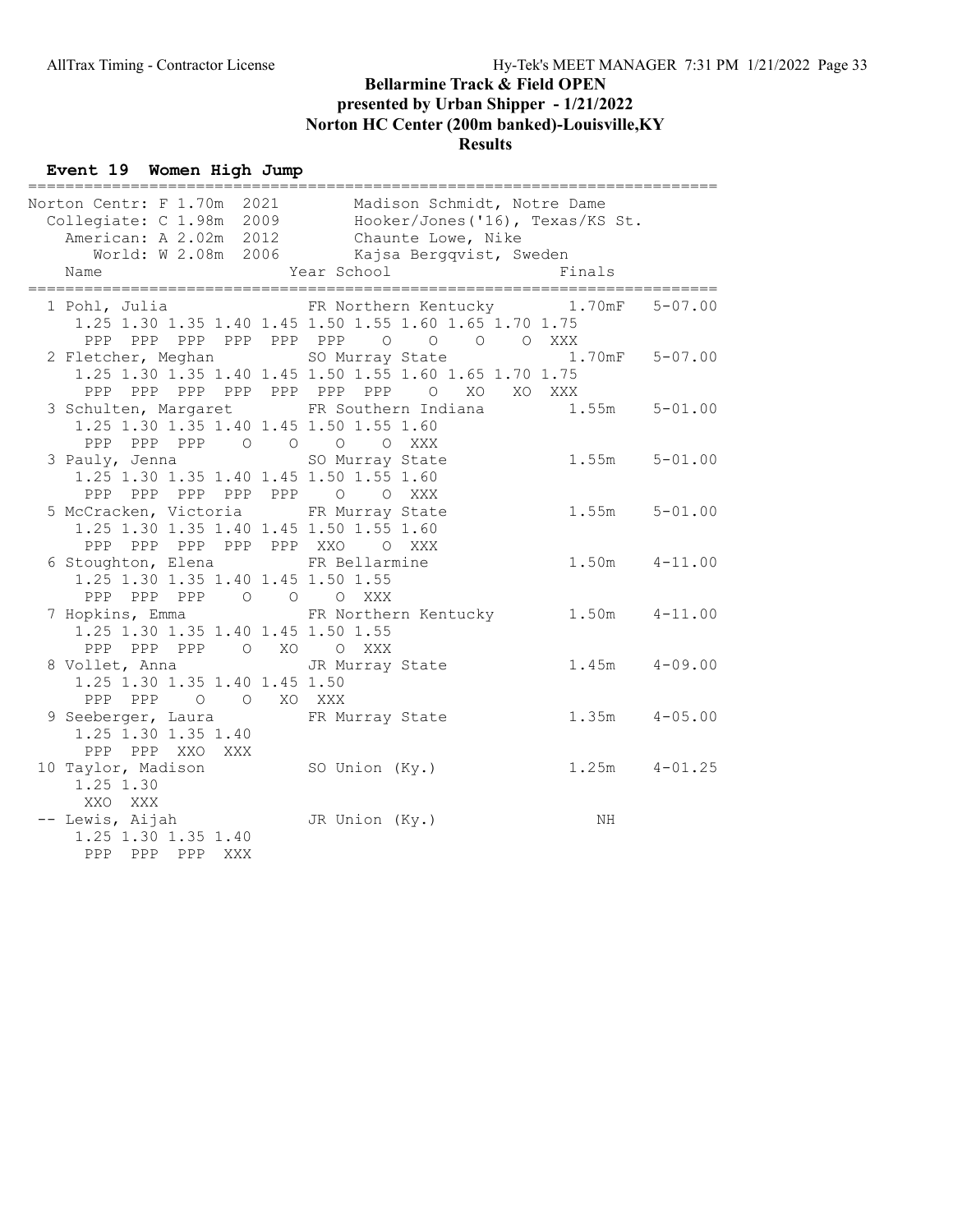#### Event 20 Men High Jump

|                                                                                                                                                                                                            |               | =========================== |  |
|------------------------------------------------------------------------------------------------------------------------------------------------------------------------------------------------------------|---------------|-----------------------------|--|
| Norton Centr: F 2.18m 2021 Trey Allen, Louisville<br>Collegiate: C 2.37m 1989 Hollis Conway, SW Louisiana<br>American: A 2.40m 1991 Hollis Conway, Nike Intl<br>World: W 2.43m 1989 Javier Sotomayor, Cuba |               |                             |  |
|                                                                                                                                                                                                            |               |                             |  |
|                                                                                                                                                                                                            |               |                             |  |
|                                                                                                                                                                                                            |               |                             |  |
| Year School<br>Name                                                                                                                                                                                        |               | <b>Example 19</b> Finals    |  |
| 1 Ellison, Payton 5 Union (Ky.) 3.00m 6-06.75                                                                                                                                                              |               |                             |  |
| 1.50 1.55 1.60 1.65 1.70 1.75 1.80 1.85 1.90 1.95 2.00 2.02                                                                                                                                                |               |                             |  |
|                                                                                                                                                                                                            |               |                             |  |
| 2 Hamby, Camron FR Campbellsville 1.95m 6-04.75                                                                                                                                                            |               |                             |  |
| 1.50 1.55 1.60 1.65 1.70 1.75 1.80 1.85 1.90 1.95 2.00                                                                                                                                                     |               |                             |  |
| PPP PPP PPP PPP PPP PPP PPP PPP 0 0 XXX                                                                                                                                                                    |               |                             |  |
| 3 Bates, Owen TR Bellarmine                                                                                                                                                                                |               | $1.95m$ 6-04.75             |  |
| 1.50 1.55 1.60 1.65 1.70 1.75 1.80 1.85 1.90 1.95 2.00                                                                                                                                                     |               |                             |  |
| PPP PPP PPP PPP PPP O XO O XXO XO XXX                                                                                                                                                                      |               |                             |  |
| 4 Pohl, Jordan                                                                                                                                                                                             | FR Bellarmine | $1.85m$ $6-00.75$           |  |
| 1.50 1.55 1.60 1.65 1.70 1.75 1.80 1.85 1.90                                                                                                                                                               |               |                             |  |
| PPP PPP PPP PPP PPP PPP PPP O XXX                                                                                                                                                                          |               |                             |  |
| 5 Crone, Kyle 6 1988 Southern Indiana                                                                                                                                                                      |               | $1.85m$ 6-00.75             |  |
| 1.50 1.55 1.60 1.65 1.70 1.75 1.80 1.85 1.90                                                                                                                                                               |               |                             |  |
| PPP PPP PPP PPP PPP PPP XO                                                                                                                                                                                 | XO XXX        |                             |  |
| 6 Clements, Van FR Bellarmine                                                                                                                                                                              |               | $1.80m$ $5-10.75$           |  |
| 1.50 1.55 1.60 1.65 1.70 1.75 1.80 1.85                                                                                                                                                                    |               |                             |  |
| PPP PPP PPP PPP PPP PPP O XXX                                                                                                                                                                              |               |                             |  |
| 7 Baker, Connor FR Centre                                                                                                                                                                                  |               | $1.75m$ $5-08.75$           |  |
| 1.50 1.55 1.60 1.65 1.70 1.75 1.80                                                                                                                                                                         |               |                             |  |
| PPP PPP PPP PPP PPP XO XXX                                                                                                                                                                                 |               |                             |  |
| 8 Griffin, Henry FR Tennessee-Martin 1.50m 4-11.00                                                                                                                                                         |               |                             |  |
| 1.50 1.55                                                                                                                                                                                                  |               |                             |  |
| O XXX                                                                                                                                                                                                      |               |                             |  |
| -- Holland, Darius FR Tennessee-Martin                                                                                                                                                                     |               | <b>NH</b>                   |  |
| 1.50 1.55 1.60 1.65 1.70 1.75 1.80 1.85                                                                                                                                                                    |               |                             |  |
| PPP PPP PPP PPP PPP PPP PPP XXX                                                                                                                                                                            |               |                             |  |
|                                                                                                                                                                                                            |               |                             |  |
| 1.50                                                                                                                                                                                                       |               |                             |  |
| XXX                                                                                                                                                                                                        |               |                             |  |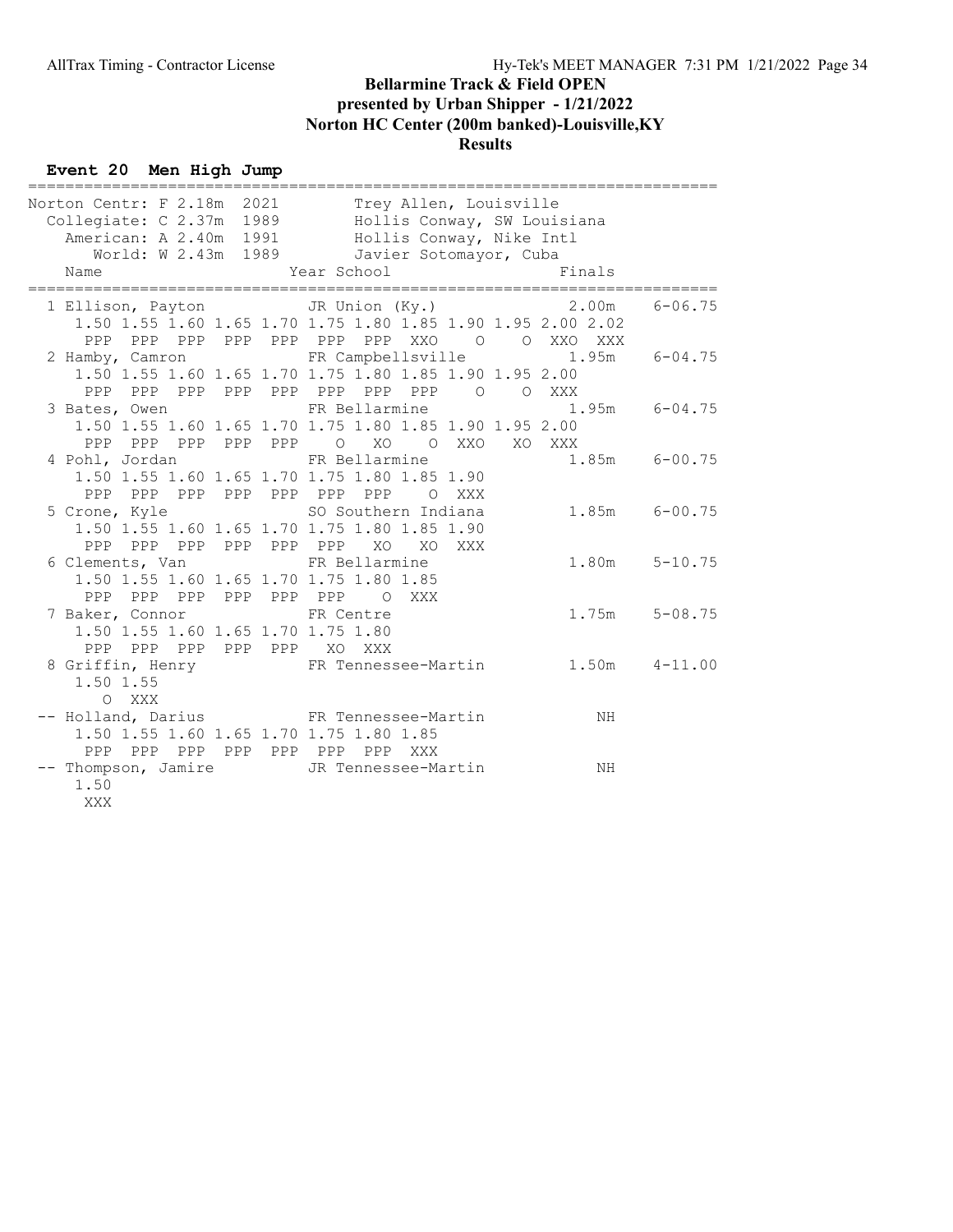#### Event 21 Women Pole Vault

| Norton Centr: F 4.33m 2021<br>Collegiate: $C$ 4.75m 2015 | American: A 5.03m 2016                                                                                 |                              | Siobhan Szerencsits, Kentucky<br>Demi Payne, Steph.F.Austin<br>Jenn Suhr, Adidas |                    |
|----------------------------------------------------------|--------------------------------------------------------------------------------------------------------|------------------------------|----------------------------------------------------------------------------------|--------------------|
|                                                          | World: W 5.02m 2013                                                                                    |                              | Jenn Suhr, USA                                                                   |                    |
| Name                                                     |                                                                                                        | Year School                  |                                                                                  | Finals             |
| PPP                                                      | 1 Misukonis, Brooke       JR Murray State<br>2.75 2.90 3.05 3.20 3.35 3.50 3.65 3.80<br>PPP PPP PPP XO | $\overline{O}$<br>$\bigcirc$ | XXX                                                                              | $3.65m$ $11-11.75$ |
| PPP PPP P O                                              | 2 Riley, Shannon TR Murray State<br>2.75 2.90 3.05 3.20 3.35 3.50 3.65<br>$\Omega$                     | O XXX                        |                                                                                  | $3.50m$ $11-05.75$ |
| -- Sapp, McKenna<br>2.75 2.90<br>PPP XXX                 |                                                                                                        | SR Evansville                |                                                                                  | NΗ                 |
| -- Kinder, Jessica<br>2.75 2.90<br>PPP<br>XXX            |                                                                                                        | JR Murray State              |                                                                                  | ΝH                 |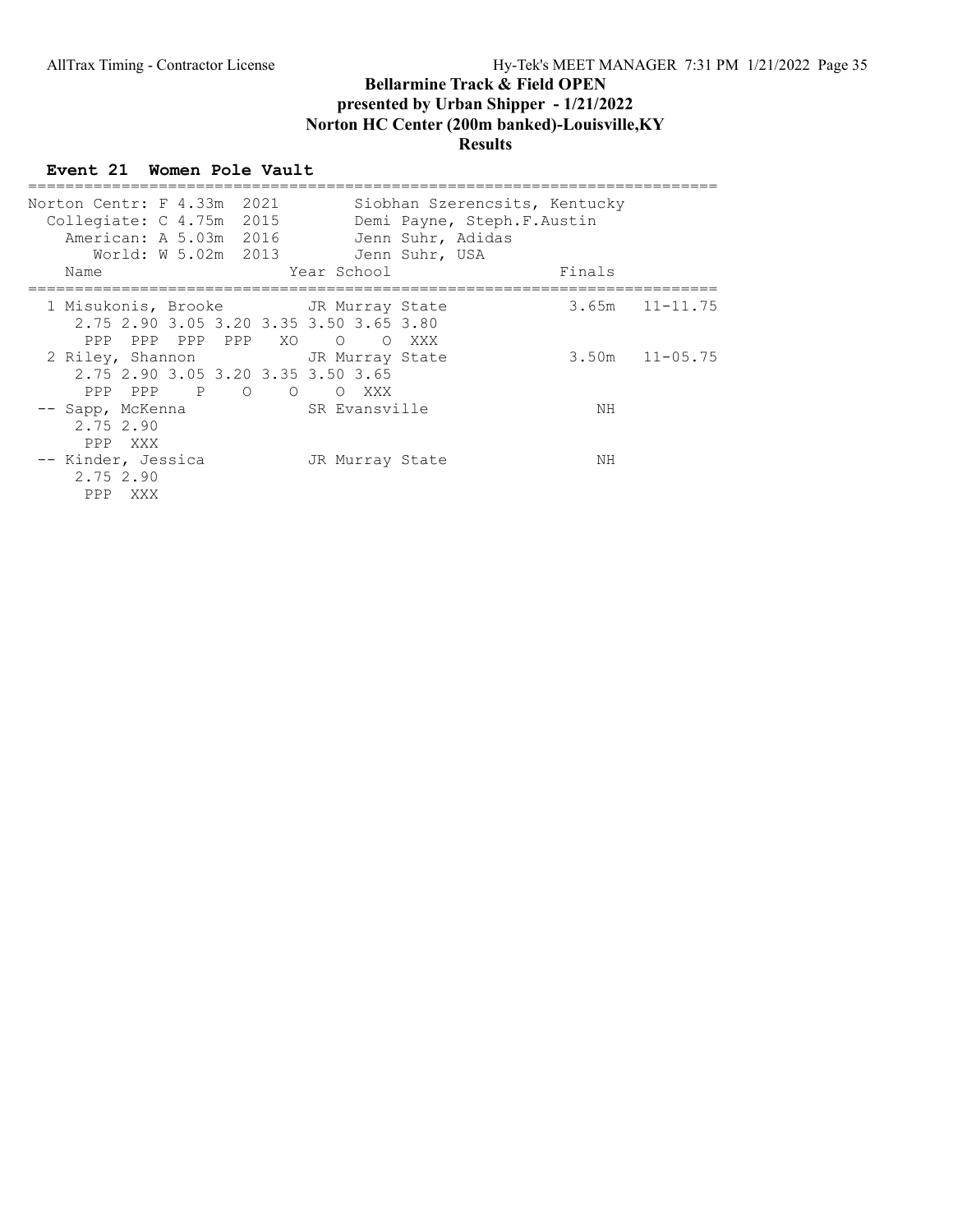## Event 22 Men Pole Vault

| Norton Centr: F 5.40m<br>Collegiate: C 6.00m<br>American: A 6.01m 2020<br>Name  |     |                | World: W 6.18m 2020 | 2021<br>2021 | Year School |    | Sam Kendricks, Nike |                | Matteo Capello, Vincennes<br>KC Lightfoot, Baylor<br>Mondo Duplantis, Sweden |     | Finals     |                    |             |            |     |
|---------------------------------------------------------------------------------|-----|----------------|---------------------|--------------|-------------|----|---------------------|----------------|------------------------------------------------------------------------------|-----|------------|--------------------|-------------|------------|-----|
|                                                                                 |     |                |                     |              |             |    |                     |                |                                                                              |     |            |                    |             |            |     |
| 1 Isaacs, Loqan                                                                 |     |                |                     |              | FR Centre   |    |                     |                |                                                                              |     | 4.61m      | $15 - 01.50$       |             |            |     |
| 2.20 2.35 2.65 2.80 2.95 3.10 3.40 3.55 3.70 3.85 4.00 4.15 4.30 4.45 4.61 4.66 |     |                |                     |              |             |    |                     |                |                                                                              |     |            |                    |             |            |     |
| P                                                                               | P   | $\overline{P}$ | $\mathbb{P}$        |              | P P P       |    | $\mathbb P$         | $\overline{P}$ | P                                                                            |     | $P$ $P$    | $\overline{P}$     | $\Omega$    | $\bigcirc$ | XXX |
| 2 Rucinski, Joey SR Evansville                                                  |     |                |                     |              |             |    |                     |                |                                                                              |     |            | $4.15m$ $13-07.25$ |             |            |     |
| 2.20 2.35 2.65 2.80 2.95 3.10 3.40 3.55 3.70 3.85 4.00 4.15 4.30                |     |                |                     |              |             |    |                     |                |                                                                              |     |            |                    |             |            |     |
| P                                                                               | P   | P              | $\overline{P}$      | $\mathbb{P}$ | $\circ$     | XO | $\circ$             | $\overline{O}$ | $\Omega$                                                                     | XO. | $\bigcirc$ | XXX                |             |            |     |
| 3 Daniels, Cainan                                                               |     |                |                     |              |             |    | SO Campbellsville   |                |                                                                              |     | 2.80m      |                    | $9 - 02.25$ |            |     |
| 2.20 2.35 2.65 2.80 2.95                                                        |     |                |                     |              |             |    |                     |                |                                                                              |     |            |                    |             |            |     |
|                                                                                 |     |                |                     |              |             |    |                     |                |                                                                              |     |            |                    |             |            |     |
| P                                                                               | P   | $\circ$        | XXO                 | XXX          |             |    |                     |                |                                                                              |     |            |                    |             |            |     |
| 4 Bargo, Logan<br>2.20 2.35                                                     | XXX |                |                     |              |             |    | SO Campbellsville   |                |                                                                              |     | 2.20m      |                    | $7 - 02.50$ |            |     |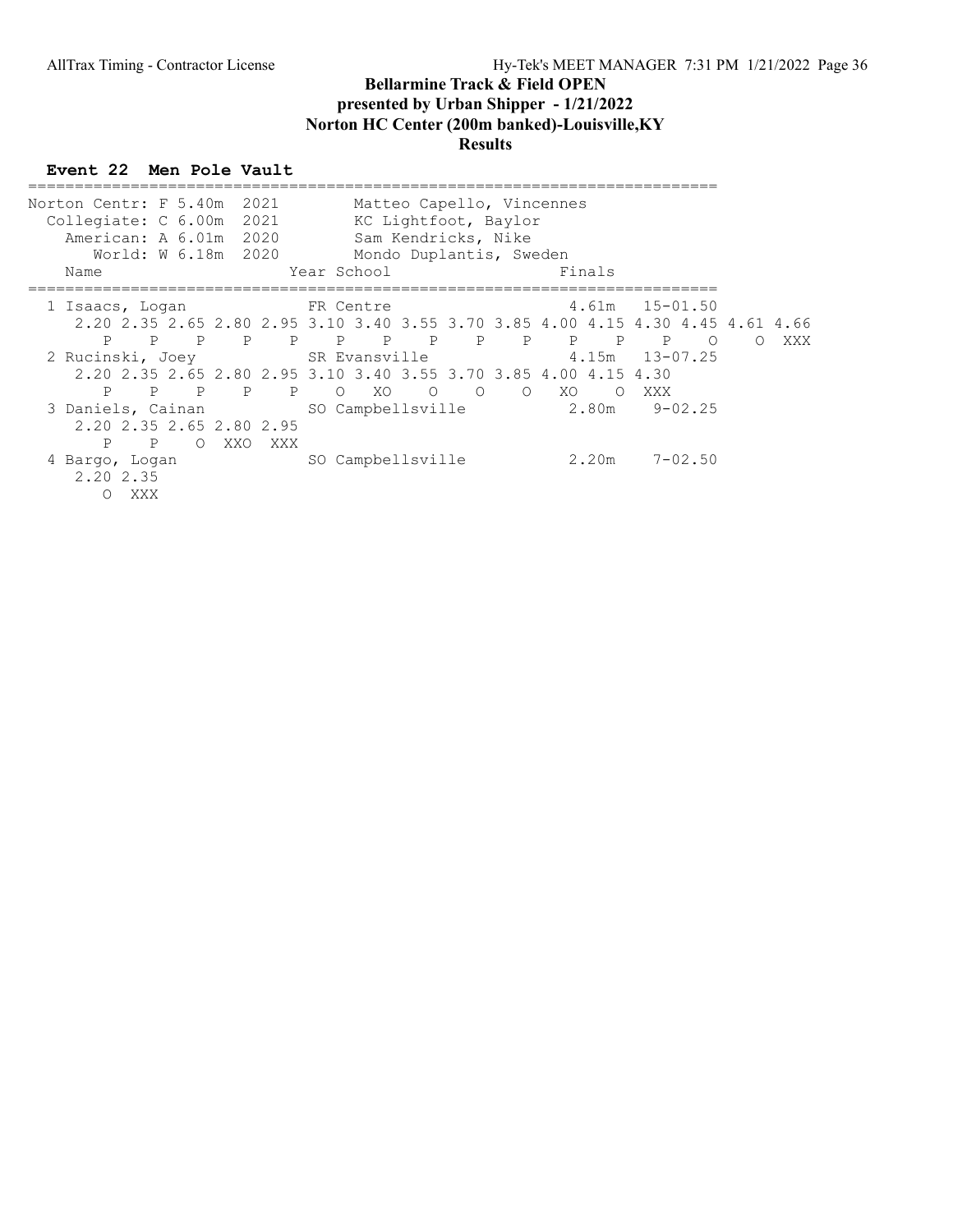#### Event 23 Women Long Jump

| =================<br>Norton Centr: F 5.99m 2021 Anthaya Charlton, Kentucky<br>Collegiate: C 6.93m 2021 Tara Davis, Texas<br>American: A 7.23m 2012 Brittney Reese, Nike |                                                               |        |                |              |
|-------------------------------------------------------------------------------------------------------------------------------------------------------------------------|---------------------------------------------------------------|--------|----------------|--------------|
| Name                                                                                                                                                                    | World: W 7.37m 1988 Heike Drechsler, E.Germany<br>Year School | Finals |                | H#           |
| 1 Hagans, Rachel Man JR Murray State                                                                                                                                    | 5.66m 5.64m 5.44m 4.52m 5.45m 5.66m                           | 5.66m  | $18 - 07.00$   | 2            |
| 2 Claunch, Jasmine<br>FOUL 5.53m 5.47m FOUL FOUL FOUL                                                                                                                   | SO Centre                                                     | 5.53m  | $18 - 01.75$ 2 |              |
| 3 Mack, Alana<br>5.08m 5.32m 5.49m 5.20m 5.44m FOUL                                                                                                                     | JR Cumberland (Tenn.) 5.49m                                   |        | $18 - 00.25$   | 2            |
| 4 Marshall, Jordan FR Murray State<br>4.95m FOUL 4.88m 4.78m FOUL 5.19m                                                                                                 |                                                               | 5.19m  | $17 - 00.50$   | 2            |
| 5 Payton, Haley SR Campbellsville<br>4.96m  4.95m  5.11m  4.58m  4.97m  4.91m                                                                                           |                                                               | 5.11m  | $16 - 09.25$   | 2            |
| 6 Boyd, Alexia SO Campbellsville<br>5.10m 5.08m FOUL 4.76m FOUL 4.90m                                                                                                   |                                                               | 5.10m  | $16 - 08.75$   | 2            |
| 7 Gormley, Callie<br>4.74m  4.67m  4.97m  FOUL  4.91m  4.69m                                                                                                            | FR Centre                                                     | 4.97m  | $16 - 03.75$   | 2            |
| 8 Gesler, Eleri<br>4.57m  4.88m  4.75m  4.68m  4.69m  4.64m                                                                                                             | JR Murray State                                               | 4.88m  | $16 - 00.25$   | $\mathbf{1}$ |
| 9 Zehnder, Kelly<br>4.63m  4.72m  4.76m  4.84m  4.71m  FOUL                                                                                                             | JR IUPUI                                                      | 4.84m  | $15 - 10.50$   | $\mathbf{1}$ |
| 10 Lewis, Aijah<br>FOUL FOUL 4.70m                                                                                                                                      | JR Union (Ky.)                                                | 4.70m  | $15 - 05.00$   | 2            |
| 11 Tucker, Skylar<br>4.65m FOUL FOUL                                                                                                                                    | SR Evansville                                                 | 4.65m  | $15 - 03.25$   | $\mathbf{1}$ |
| 12 Palmer, Lauren<br>4.46m FOUL 4.63m                                                                                                                                   | JR IUPUI                                                      | 4.63m  | $15 - 02.25$   | $\mathbf{1}$ |
| 13 Walker, Jenna<br>FOUL 4.62m 4.48m                                                                                                                                    | SO Bellarmine                                                 | 4.62m  | $15 - 02.00$   | $\mathbf{1}$ |
| 14 Seeberger, Laura<br>4.48m  4.42m  4.43m                                                                                                                              | FR Murray State                                               | 4.48m  | $14 - 08.50$   | $\mathbf{1}$ |
| -- Smith, Shelby<br>FOUL FOUL FOUL                                                                                                                                      | SO Centre                                                     | FOUL   |                | $\mathbf{1}$ |
| -- Roeder, Georgianna<br>FOUL FOUL FOUL                                                                                                                                 | SO Southern Indiana                                           | FOUL   |                | 2            |
| -- Metcalf, N'Dia<br>FOUL FOUL FOUL                                                                                                                                     | SO Cumberland (Tenn.)                                         | FOUL   |                | $\mathbf{1}$ |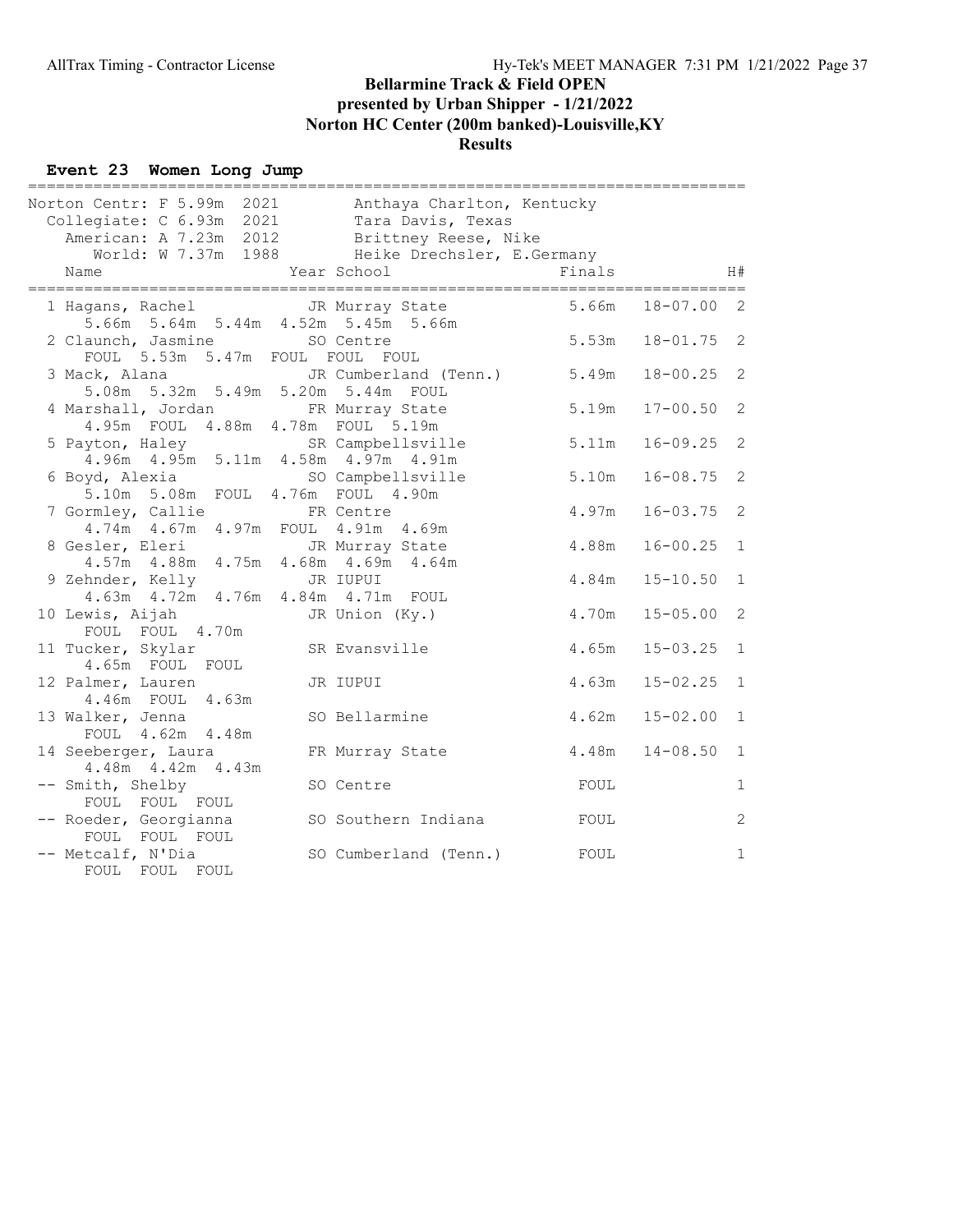#### Event 24 Men Long Jump

| ____________________________________<br>Norton Centr: F 7.59m 2021 Jeremiah Willis, Louisville<br>Collegiate: C 8.59m 2002 Miguel Pate, Alabama<br>American: A 8.79m 1984 Carl Lewis, Santa Monica TC<br>World: W 8.79m 1984 Carl Lewis, USA |             |                |                |
|----------------------------------------------------------------------------------------------------------------------------------------------------------------------------------------------------------------------------------------------|-------------|----------------|----------------|
| Year School<br>Name                                                                                                                                                                                                                          | Finals      |                | H#             |
| 1 Holland, Darius FR Tennessee-Martin 7.14m 23-05.25 2<br>FOUL 6.97m 7.14m 6.86m 7.01m PASS                                                                                                                                                  |             |                |                |
| 2 Ndlovu, Ronald 3 JR Cumberland (Tenn.) 6.88m 22-07.00 2<br>6.88m FOUL 6.83m FOUL PASS PASS                                                                                                                                                 |             |                |                |
| 3 Smith 11, Corey FR Campbellsville 6.56m<br>6.20m  6.33m  FOUL  6.48m  FOUL  6.56m                                                                                                                                                          |             | $21 - 06.25$ 2 |                |
| 4 Crone, Kyle<br>SO Southern Indiana 6.45m<br>FOUL 6.28m 6.31m FOUL 6.45m PASS                                                                                                                                                               |             | $21 - 02.00$   | 2              |
| 5 Carr, Greg<br>SO Campbellsville 6.38m<br>FOUL 6.38m FOUL FOUL FOUL FOUL                                                                                                                                                                    |             | $20 - 11.25$ 2 |                |
| 6 Pohl, Jordan Mark FR Bellarmine<br>5.67m FOUL 5.68m FOUL 6.09m FOUL                                                                                                                                                                        | 6.09m       | $19 - 11.75$ 2 |                |
| 7 Baker, Connor FR Centre<br>5.89m 5.86m FOUL 6.03m 4.89m FOUL                                                                                                                                                                               | 6.03m       | $19 - 09.50$   | 1              |
| 8 Griffith, Grant SO Centre<br>5.90m 5.66m 6.01m 5.44m 5.35m 5.87m                                                                                                                                                                           | 6.01m       | $19 - 08.75$   | $\mathbf{1}$   |
| 9 Moore Jr, Lee SO Southern Indiana<br>FOUL 5.54m 5.69m FOUL 5.99m 5.51m                                                                                                                                                                     | 5.99m       | $19 - 08.00$   | $\mathbf{1}$   |
| 10 Thompson, Jamire JR Tennessee-Martin<br>5.58m 5.64m FOUL                                                                                                                                                                                  | 5.64m       | $18 - 06.00$   | $\overline{1}$ |
| 11 Rucinski, Joey SR Evansville<br>FOUL FOUL 5.52m                                                                                                                                                                                           | 5.52m       | $18 - 01.50$   | $\mathbf{1}$   |
| 12 Griffin, Henry FR Tennessee-Martin<br>5.34m 5.12m 5.51m                                                                                                                                                                                   | 5.51m       | $18 - 01.00$   | 1              |
| 13 Clements, Van<br>FR Bellarmine<br>5.46m FOUL FOUL                                                                                                                                                                                         | 5.46m       | $17 - 11.00$   | $\mathbf{1}$   |
| 14 Matthews, Donavon SO Campbellsville<br>FOUL 4.74m 4.88m                                                                                                                                                                                   | 4.88m       | $16 - 00.25$   | $\mathbf{1}$   |
| -- Butler, James<br>FR Southern Indiana<br>FOUL FOUL FOUL                                                                                                                                                                                    | <b>FOUL</b> |                | 2              |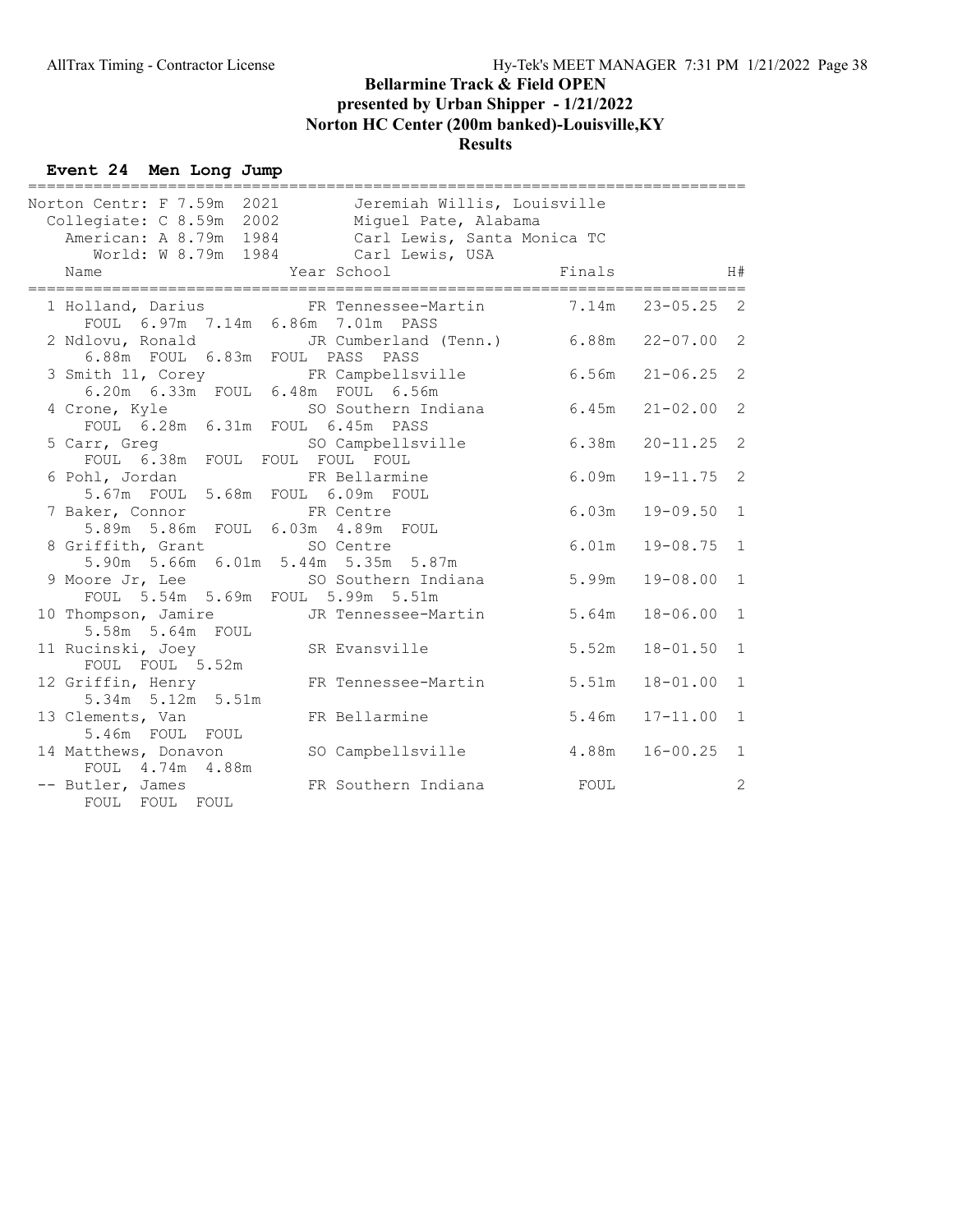# Event 25 Women Triple Jump

| Norton Centr: F 11.72m 2021<br>Riley Burger, Louisville<br>Collegiate: C 14.76m 2022<br>Ruth Usoro, TX Tech<br>American: A 14.64m 2020 Tori Franklin, NYAC<br>World: W 15.43m 2020 Yulimar Rojas, Venezuela |                    |
|-------------------------------------------------------------------------------------------------------------------------------------------------------------------------------------------------------------|--------------------|
| Year School Finals<br>Name                                                                                                                                                                                  |                    |
| 1 Claunch, Jasmine SO Centre<br>FOUL 11.91m 12.02m 11.18m FOUL 11.94m                                                                                                                                       | 12.02mF 39-05.25   |
| 2 Payton, Haley SR Campbellsville 11.19m 36-08.50<br>11.19m FOUL FOUL FOUL FOUL FOUL                                                                                                                        |                    |
| 3 Mason, Keyandra SO Murray State 10.78m 35-04.50<br>FOUL 10.42m 10.78m 10.33m 10.52m FOUL                                                                                                                  |                    |
| FOUL 10.50m 10.61m 10.71m 10.67m 9.41m                                                                                                                                                                      | 10.71m 35-01.75    |
| 5 Metcalf, N'Dia (SO Cumberland (Tenn.) 10.11m 33-02.00<br>FOUL 9.91m 9.62m 10.11m 9.82m FOUL                                                                                                               |                    |
| 6 Smith, Shelby SO Centre<br>9.96m 9.85m PASS PASS PASS PASS                                                                                                                                                | $9.96m$ $32-08.25$ |
| 7 Palmer, Lauren JR IUPUI<br>9.57m 9.87m FOUL FOUL PASS PASS                                                                                                                                                | $9.87m$ $32-04.75$ |
| 8 Boyd, Alexia SO Campbellsville<br>FOUL 9.50m 9.81m 9.72m FOUL 9.56m                                                                                                                                       | $9.81m$ $32-02.25$ |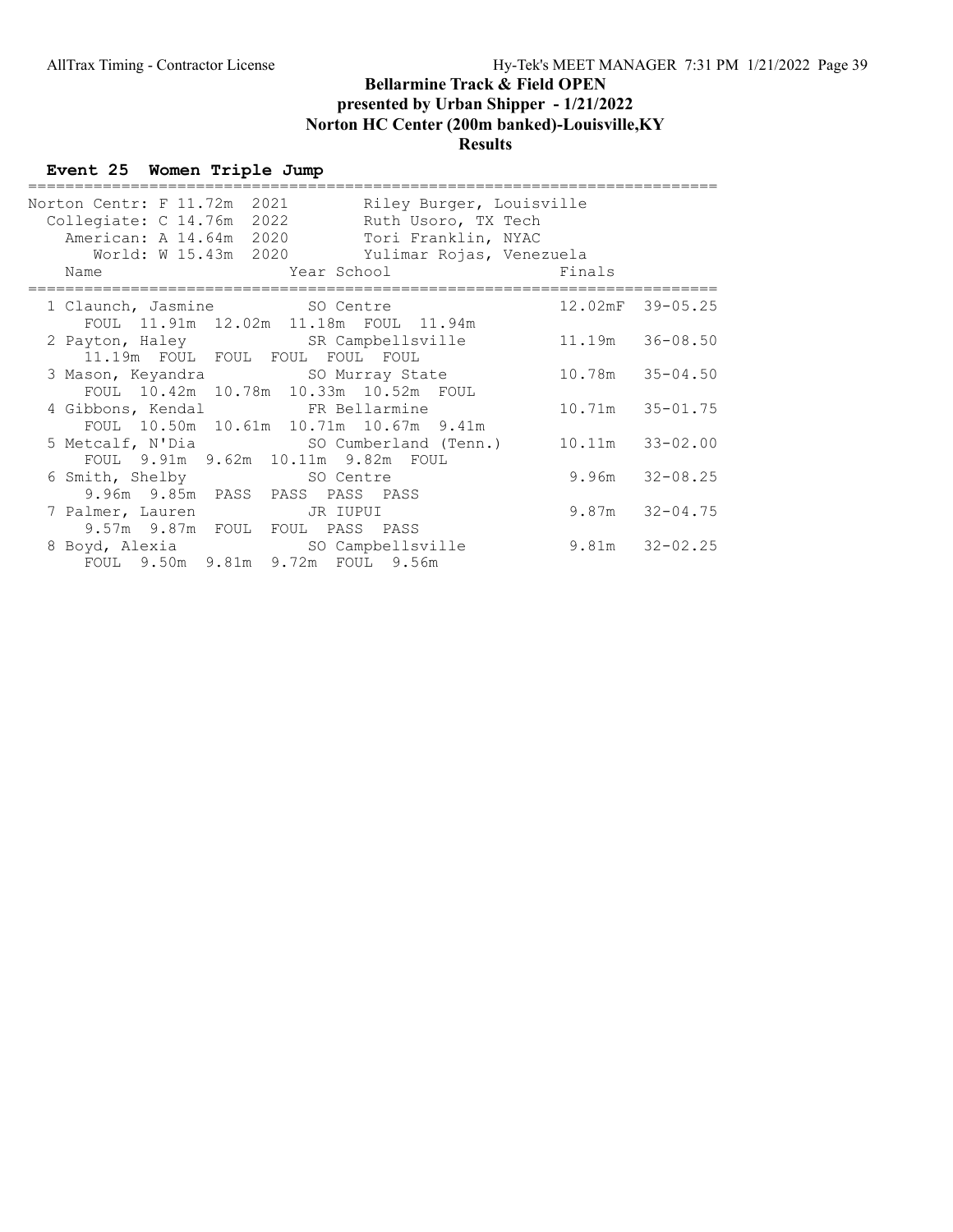# Event 26 Men Triple Jump

| Norton Centr: F 15.75m 2021 |                      | Luke Brown, Kentucky                                                                                     |                     |  |
|-----------------------------|----------------------|----------------------------------------------------------------------------------------------------------|---------------------|--|
| Collegiate: C 17.40m 1985   |                      | Mike Conley, Arkansas                                                                                    |                     |  |
| American: A 17.76m 1987     |                      | Mike Conley, Tyson TC                                                                                    |                     |  |
|                             | World: W 18.07m 2021 | Huques Fabrice Zango, Burkina Faso                                                                       |                     |  |
| Name                        |                      | Year School Finals                                                                                       |                     |  |
|                             |                      | 1 Dumoluhle, Sibanda JR Cumberland (Tenn.) 14.99m 49-02.25<br>14.99m  14.93m  14.79m  13.09m  PASS  PASS |                     |  |
|                             |                      | 2 Smith 11, Corey FR Campbellsville<br>14.30m FOUL 13.02m 13.44m FOUL FOUL                               | 14.30m 46-11.00     |  |
|                             |                      | 3 Hamby, Camron FR Campbellsville<br>13.65m 13.39m 13.62m 13.19m 13.95m 13.76m                           | $13.95m$ $45-09.25$ |  |
|                             |                      | 4 Poole, Jaylen JR Cumberland (Tenn.)<br>13.70m  13.52m  13.67m  13.59m  PASS  PASS                      | $13.70m$ $44-11.50$ |  |
|                             |                      | 5 Whitney, Brevon SR Campbellsville<br>FOUL FOUL 12.89m 12.98m 12.85m 13.30m                             | 13.30m 43-07.75     |  |
|                             |                      | FOUL 12.83m 11.70m 13.01m 12.48m 12.91m                                                                  | $13.01m$ $42-08.25$ |  |
| 7 Baker, Connor FR Centre   |                      | 12.45m  12.40m  11.88m  12.15m  11.87m  PASS                                                             | $12.45m$ $40-10.25$ |  |
|                             |                      | 8 Griffith, Grant SO Centre<br>12.20m  11.97m  FOUL  FOUL  FOUL  11.92m                                  | $12.20m$ $40-00.50$ |  |
| FOUL FOUL FOUL              |                      |                                                                                                          |                     |  |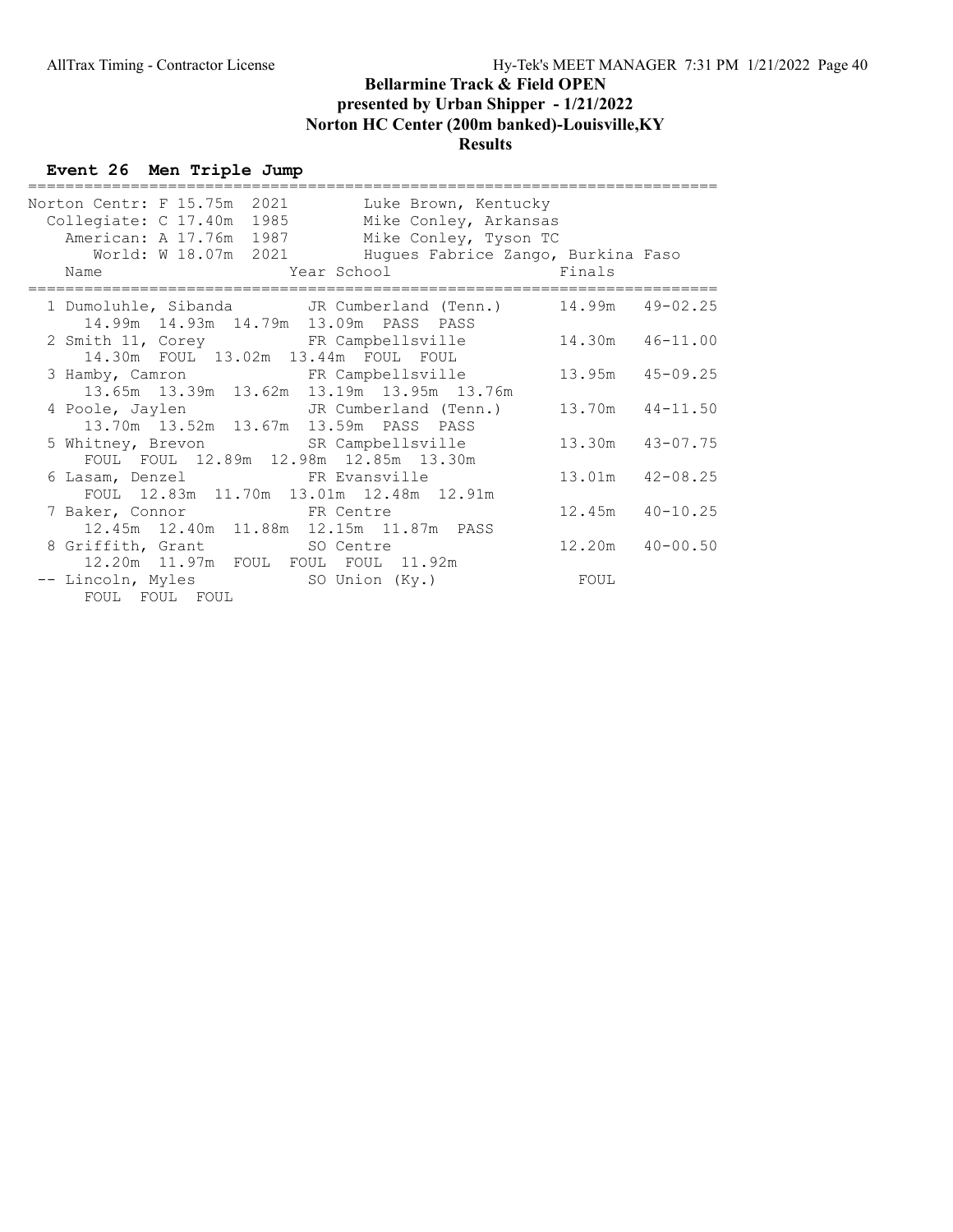#### Event 27 Women Shot Put

| ======================================                                                                                                                                                                        |                          |                    |                    |
|---------------------------------------------------------------------------------------------------------------------------------------------------------------------------------------------------------------|--------------------------|--------------------|--------------------|
| Norton Centr: F 15.35m 2021 Rachel Tanczos, Notre Dame                                                                                                                                                        |                          |                    |                    |
| Collegiate: C 19.56m 2017 Raven Saunders, Ole Miss                                                                                                                                                            |                          |                    |                    |
| American: A 20.21m 2016 Michelle Carter, Nike                                                                                                                                                                 |                          |                    |                    |
| World: W 22.50m 1977 Helena Fibingerova, Czech                                                                                                                                                                |                          |                    |                    |
| Year School<br>Name                                                                                                                                                                                           | <b>Example 19</b> Finals |                    |                    |
| 1 Potts, Jamellia JR Union (Ky.)                                                                                                                                                                              |                          |                    | 11.85m 38-10.50    |
| 10.75m  10.91m  11.26m  11.44m  11.85m  11.50m                                                                                                                                                                |                          |                    |                    |
| 2 Foutch, Lauren SO Centre                                                                                                                                                                                    |                          |                    | 11.79m 38-08.25    |
| 11.79m  11.59m  FOUL  11.23m  11.72m  FOUL                                                                                                                                                                    |                          |                    |                    |
| 3 Monheimer, Katie $\begin{array}{cccccc} \text{FR} & \text{Bellarmine} & & 10.23\text{m} & 33-06.75 \\ 10.23\text{m} & 9.14\text{m} & 9.56\text{m} & 9.49\text{m} & 9.14\text{m} & 9.73\text{m} \end{array}$ |                          |                    |                    |
|                                                                                                                                                                                                               |                          |                    |                    |
| 4 Roeder, Georgianna SO Southern Indiana 10.05m 32-11.75                                                                                                                                                      |                          |                    |                    |
| 9.53m 9.74m 9.97m FOUL 10.05m 9.84m                                                                                                                                                                           |                          |                    |                    |
|                                                                                                                                                                                                               |                          | $9.72m$ $31-10.75$ |                    |
|                                                                                                                                                                                                               |                          |                    |                    |
| 6 Geng, Baylee SR Evansville                                                                                                                                                                                  |                          |                    | $8.48m$ $27-10.00$ |
| FOUL 8.12m 7.49m 7.88m 8.48m FOUL                                                                                                                                                                             |                          |                    |                    |
| 7 Ehrmann, Daphanie 6 FR Southern Indiana 6.37m 27-05.50                                                                                                                                                      |                          |                    |                    |
| 7.63m 8.14m 8.37m FOUL FOUL 7.32m                                                                                                                                                                             |                          |                    |                    |
| 8 George, Margaret JR IL-Springfield                                                                                                                                                                          |                          |                    | $7.53m$ $24-08.50$ |
| 6.54m 7.53m 7.44m 7.09m 6.67m 7.14m                                                                                                                                                                           |                          |                    |                    |
| 9 Seeberger, Laura FR Murray State                                                                                                                                                                            |                          |                    | $7.45m$ $24-05.50$ |
| 7.45m 7.39m 6.71m 6.88m 7.12m 6.65m                                                                                                                                                                           |                          |                    |                    |
| 10 DeBold, Lauren FR Bellarmine                                                                                                                                                                               |                          |                    | $7.04m$ $23-01.25$ |
| 5.76m 6.78m 7.04m                                                                                                                                                                                             |                          |                    |                    |
| 11 Mills, Natalie FR Centre                                                                                                                                                                                   |                          |                    | $7.02m$ $23-00.50$ |
| 6.91m  FOUL  7.02m                                                                                                                                                                                            |                          |                    |                    |
| 12 Gibbons, Kendal Mann FR Bellarmine                                                                                                                                                                         |                          | $6.47m$ $21-02.75$ |                    |
| $6.47m$ 5.39m $6.44m$                                                                                                                                                                                         |                          |                    |                    |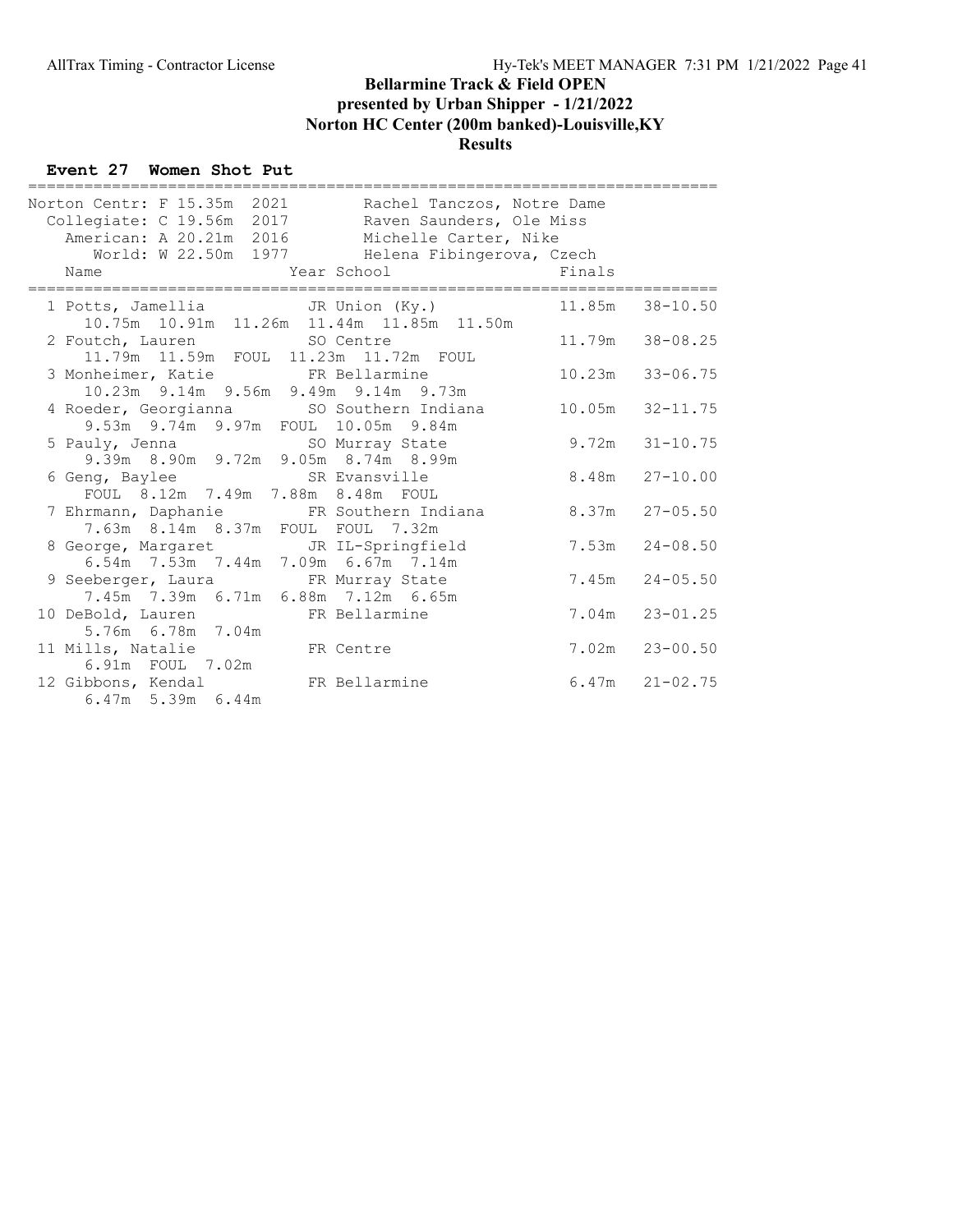#### Event 28 Men Shot Put

| ===================================                                                                                                                                                                                      |                     |                     |
|--------------------------------------------------------------------------------------------------------------------------------------------------------------------------------------------------------------------------|---------------------|---------------------|
| Jorge Contreras, Louisville<br>Norton Centr: F 17.87m 2021<br>Collegiate: C 21.85m 2021<br>Turner Washington, AZ State<br>American: A 22.66m 1989<br>Randy Barnes, Mazda TC<br>World: W 22.82m 2021<br>Ryan Crouser, USA |                     |                     |
| Finals<br>Year School<br>Name                                                                                                                                                                                            |                     |                     |
| 1 Boots, Michael SR Evansville<br>14.29m  14.57m  FOUL  14.19m  FOUL  14.87m                                                                                                                                             | 14.87m  48-09.50    |                     |
| 2 Richardson, Allen SR Centre<br>14.28m  13.67m  14.35m  14.02m  14.45m  14.85m                                                                                                                                          |                     | 14.85m  48-08.75    |
| 3 Symile, Anthony SO Union (Ky.)<br>14.25m FOUL FOUL 13.52m 14.45m 13.79m                                                                                                                                                |                     | $14.45m$ $47-05.00$ |
| 4 Kaminski, Josh<br>JR Southern Indiana<br>13.72m  13.38m  13.49m  FOUL  FOUL  FOUL                                                                                                                                      | $13.72m$ $45-00.25$ |                     |
| 5 Dove, Zach<br>JR Evansville<br>ve, Zach<br>12.87m 12.90m 13.17m 12.74m 13.61m 13.48m                                                                                                                                   |                     | 13.61m  44-08.00    |
| SR Evansville<br>6 Schuler, Andrew<br>FOUL 12.60m FOUL 13.47m 13.06m 12.66m                                                                                                                                              |                     | $13.47m$ $44-02.50$ |
| 7 Cartwright, Seth FR Campbellsville<br>12.15m  12.63m  FOUL  12.90m  FOUL  13.02m                                                                                                                                       |                     | 13.02m  42-08.75    |
| 8 Esenbock, Will SR Bellarmine<br>12.02m  12.27m  FOUL  12.29m  12.47m  FOUL                                                                                                                                             | 12.47m              | $40 - 11.00$        |
| 9 Perkins, Will GR Centre<br>11.31m FOUL 10.68m FOUL FOUL FOUL                                                                                                                                                           | 11.31m              | $37 - 01.25$        |
| FR Union (Ky.)<br>10 Dorsey, Robert<br>10.50m  11.27m  FOUL                                                                                                                                                              | 11.27m              | $36 - 11.75$        |
| 11 Rucinski, Joey SR Evansville<br>FOUL FOUL 11.26m                                                                                                                                                                      | 11.26m              | $36 - 11.50$        |
| 12 Wunsch, Luke<br>FR Bellarmine<br>11.14m  10.91m  10.68m                                                                                                                                                               | 11 <b>.</b> 14m     | $36 - 06.75$        |
| FR Southern Indiana 9.58m<br>13 Gray, Louk<br>9.57m 9.39m 9.58m                                                                                                                                                          |                     | $31 - 05.25$        |
| 14 Harris, Terrence<br>FR Cumberland (Tenn.) 9.12m<br>FOUL 9.12m FOUL                                                                                                                                                    |                     | $29 - 11.25$        |
| 15 Hemsley, William<br>FR Union (Ky.)<br>FOUL 7.38m FOUL                                                                                                                                                                 |                     | $7.38m$ $24-02.50$  |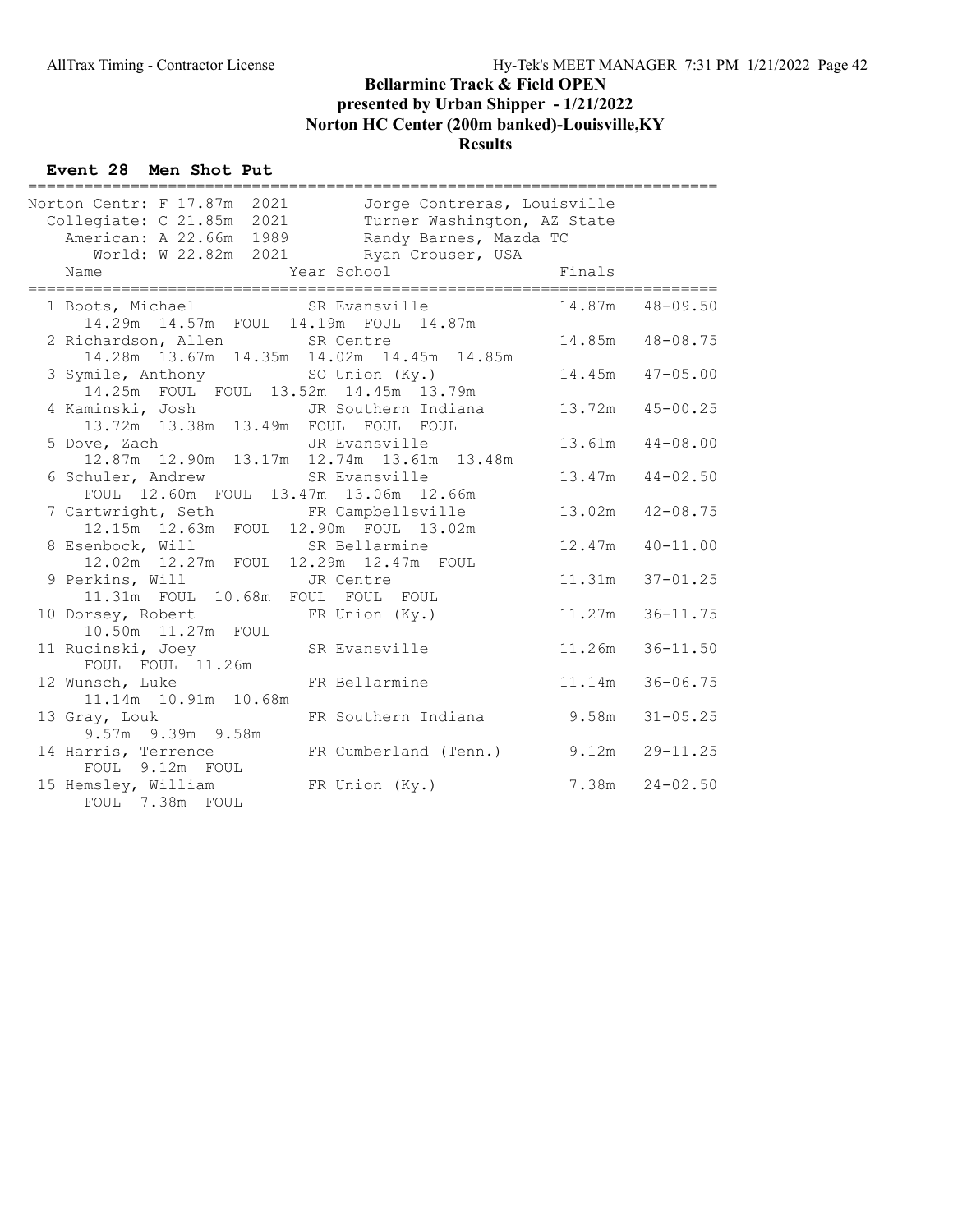#### Event 29 Women Weight Throw

| Norton Centr: F 22.64m 2021<br>Rachel Tanczos, Notre Dame<br>Collegiate: C 25.56m 2007<br>Brittney Riley, Southern IL<br>American: A 25.60m 2017<br>Gwen Berry, Nike<br>World: W 25.60m 2017<br>Gwen Berry, USA |        |                     |
|-----------------------------------------------------------------------------------------------------------------------------------------------------------------------------------------------------------------|--------|---------------------|
| Year School Year<br>Name                                                                                                                                                                                        | Finals |                     |
| 1 Foutch, Lauren SO Centre<br>13.20m 13.73m FOUL FOUL 14.32m 14.13m                                                                                                                                             |        | $14.32m$ $46-11.75$ |
| JR Bellarmine<br>2 Tuma, Emily<br>11.90m FOUL 13.32m FOUL FOUL 13.79m                                                                                                                                           |        | $13.79m$ $45-03.00$ |
| 3 Papandria, Emily FR Southern Indiana 13.46m 44-02.00<br>11.86m 12.58m 12.61m 12.40m 11.92m 13.46m                                                                                                             |        |                     |
| 4 DeBold, Lauren KR Bellarmine<br>8.05m 8.92m FOUL FOUL 9.55m 10.62m                                                                                                                                            |        | $10.62m$ $34-10.25$ |
| 5 Geng, Baylee SR Evansville<br>10.37m 10.39m FOUL 10.08m FOUL 9.82m                                                                                                                                            |        | $10.39m$ $34-01.25$ |
| 6 Monheimer, Katie FR Bellarmine<br>FOUL 9.91m 10.26m 9.63m 9.44m FOUL                                                                                                                                          |        | $10.26m$ $33-08.00$ |
| 7 Mills, Natalie 6 FR Centre<br>9.14m 9.68m 9.28m 9.01m 9.72m 9.88m                                                                                                                                             |        | $9.88m$ $32-05.00$  |